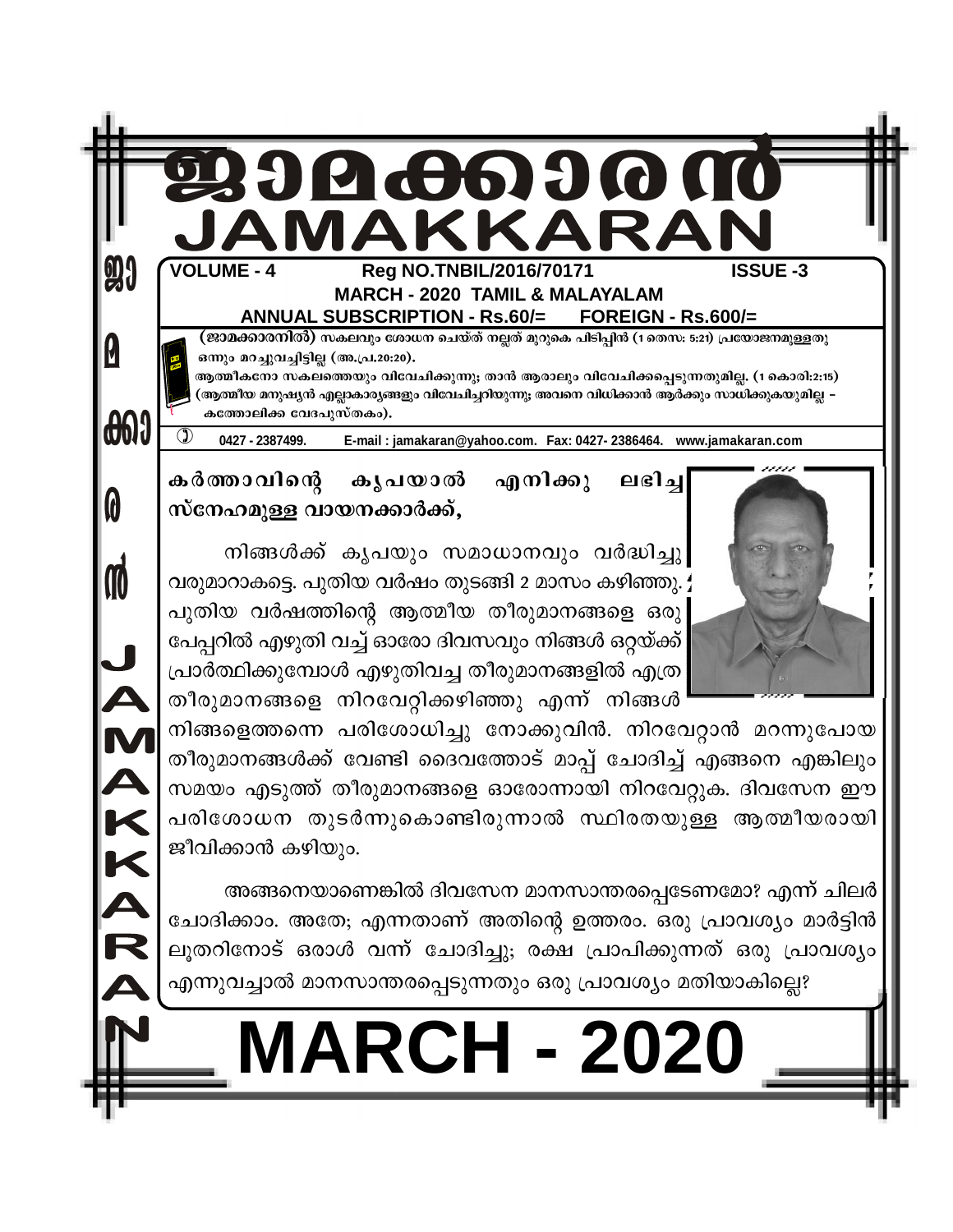# March 2020

പ്രാപിക്കുന്നത് മനുഷ്യൻ ഒരു പ്രാവശ്യം മാത്രമാണ്. എന്നാൽ മാനസാന്തരം എന്നത് ഒരു ദിവസത്തിൽ പല പ്രാവശ്യം സംഭവിക്കുന്ന അനുഭവമാണ്. കാരണം ഒരേ ദിവസവും നാം പല വിധത്തിൽ തെറ്റുകൾ ചെയ്യുന്നു. പല പ്രാവശ്യം ദൈവത്തിന്റെ ഹൃദയത്തെ വേദനിപ്പിക്കുന്നു. വാക്കുകൊണ്ടും പ്രവർത്തികൊണ്ടും, കാഴ്ചയിലും, ചിന്തയിലും തെറ്റുകൾ ചെയ്തുപോകുന്നു. ഒരു പക്ഷെ വൃഭിചാരം പോലുള്ള വലിയ പാപങ്ങൾ ചെയ്യുന്നില്ലങ്കിലും മേലേ പറഞ്ഞിട്ടുള്ള വിഷയങ്ങളിൽ തെറ്റുകൾ സംഭവിക്കുന്നു. അത് ദൈവത്തിന്റെ ഹൃദയത്തെ വേദനിപ്പിക്കുന്നു. അതുകൊണ്ട് പെട്ടന്നു തന്നെ മനസാക്ഷിയിൽ കുത്തപ്പെട്ട് ദൈവത്തോട് ക്ഷമ ചോദിച്ച് നേരയാക്കി മാനസാന്തരപ്പെടണം എന്നു പറഞ്ഞു.

ഇത് ഒരു വിശ്വാസിയുടെ സ്ഥിരമായ ആത്മീയ ജീവിതത്തിന് ആവശ്യമായ ഒരു ആലോചനയാകുന്നു. അതുകൊണ്ടാണ് ദാവീദ് ദൈവമേ സ്ഥിരമായ ആത്മാവിനെ എനിക്ക് തരേണമേ എന്ന് യാചിക്കുന്നത്.

2020 ജനുവരിമാസ ജാമക്കാരനിൽ പേജ് നമ്പർ 9 മുതൽ എത്ര ദൈവദാസൻമാർ, സഭാനേതാക്കൻമാർ, ബിഷപ്പുമാർ ഇവരുടെ വെറുപ്പിനു ഞാൻ ആളായി എന്നത് കുറച്ചുമാത്രം പട്ടികയിട്ട് എഴുതിയത് വായിച്ച പലരുടെ മനസ്സും വളരെയധികം വേദനിച്ചുപോയതായി എനിയ്ക്ക് എഴുതിയറിയിച്ചതും, നേരിട്ട് ഫോൺ ചെയ്ത് സംസാരിച്ചതും കേട്ടപ്പോൾ ഞാൻ ദൈവത്തെ സ്തുതിച്ചു. എന്നെ സ്നേഹിക്കുന്ന ആയിരക്കണക്കിന് ഹൃദയങ്ങളെ ദൈവം എന്റെ ശുശ്രൂഷയ്ക്ക് ഒരുക്കിയത് ഓർത്തപ്പോൾ എന്റെ മനസിന്റെ ഭാരം കുറഞ്ഞുപോയി. മറ്റുള്ളവരുടെ വെറുപ്പ് അവർ കാണിച്ച സ്നഹത്തിന് മുമ്പിൽ എരിഞ്ഞ് കരിഞ്ഞ് ചാമ്പലായി പോയി.

കർത്താവ് ഓരോ വായനക്കാരേയും സമ്പൂർണ്ണമായി അനുഗ്രഹിച്ച് അവന്റെ വരവ് വരെ വീഴാതെവണ്ണം കാത്തുസൂക്ഷിച്ച് സ്ഥിരമായ ആത്മാവിനെ തന്ന് വഴിനടത്തുമാറാകട്ടെ. ആമേൻ

തുടർന്ന് നിങ്ങൾക്കായി ഞാൻ പ്രാർത്ഥിക്കും

ഡോ. പുഷ്പരാജ്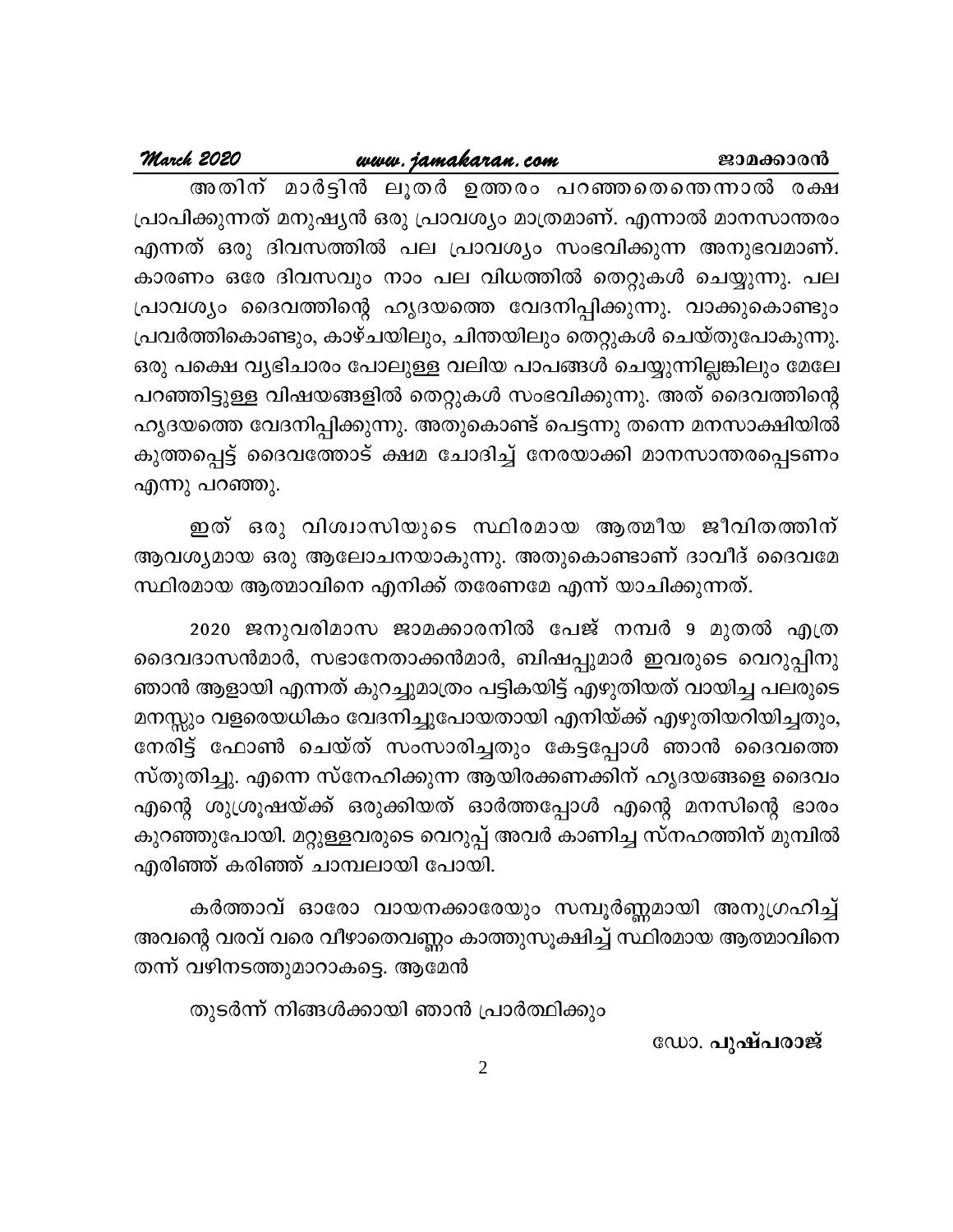# പൗരത്വ ഭേദഗതി നിയമമാണോ? പൗരത്വ നിഷേധനിയമമാണോ?

പൗരത്വഭേദഗതി നിയമം എന്നാലെന്ത്? അതിന്റെ പ്രധാനപ്പെട്ട സവിശേഷതകൾ എന്ത്? എന്തുകൊണ്ട് ജനങ്ങൾ അത് എതിർക്കുന്നു. കുറച്ചുപേർ അതിനെ അംഗീകരിക്കുന്നു (അനുകൂലിക്കുന്നു). ഇതേകുറിച്ച് ഓരോന്നായി നമുക്ക് ചിന്തിക്കാം.

പൗരത്വഭേദഗതി നിയമത്തിൽ പല തിരുത്തലുകൾ ഉണ്ടായിട്ടുണ്ട്. എന്തെന്നാൽ നിയമ വിരുദ്ധമായി വിദേശങ്ങളിൽ നിന്നും അതിർത്തി പ്രദേശങ്ങളിൽ നിന്നും വന്നവർക്ക് പൗരത്വം കൊടുക്കപ്പെടും. ആ പൗരത്വം എങ്ങനെയുള്ള ജനങ്ങൾക്ക് ലഭിക്കും? അവർ ഹിന്ദുക്കൾ, സിക്കുമതക്കാർ, ബുദ്ധമതക്കാർ, ജൈനമതക്കാർ, പാഴ്സികൾ, ക്രിസ്ത്യാനികൾ എന്നിങ്ങനെയുള്ളവരായിരിക്കണം. പ്രത്യേകിച്ച് അവർ അഫ്ഗാനിസ്ഥാൻ, ബംഗ്ലാദേശ്, പാക്കിസ്ഥാൻ പോലുള്ള നാടുകളിൽ നിന്നും വന്നവരായിരിക്കണം. അവർ ഡിസംബർ 2014–ന് മുമ്പ് നമ്മുടെ ഇന്ത്യാ രാജ്യത്തിനുള്ളിലേയ്ക്ക് വന്നിരിക്കണം. ഇതാണ് സമീപകാലത്ത് നടന്ന സമരത്തിന് ശേഷം നിറവേറ്റപ്പെട്ട പുതിയ പൗരത്വഭേദഗതി തിരുത്തൽ നിയമത്തിന്റെ ചുരുക്കം. ആദ്യം ഇത് അനുകൂലിക്കുന്നവരുടെ വാദം എന്തെന്ന് നോക്കാം!

1947-ൽ ഇന്ത്യയിൽ നിന്നും പാക്കിസ്ഥാൻ പിരിക്കപ്പെട്ടപ്പോൾ ആയിരക്കണക്കിന് ഹിന്ദുക്കൾ പാക്കിസ്ഥാനിൽ കൊല്ലപ്പെട്ട് അവരുടെ മൂതദേഹങ്ങൾ അവിടെ നിന്നും ഇന്തൃയിലേക്ക് അയച്ചു. പല സമരങ്ങൾക്കുശേഷം 1950–ൽ മരണമടഞ്ഞ മുൻ പ്രധാനമന്ത്രി നെഹ്റുവും, പാക്കിസ്ഥാനും ഒരു കരാർ ഉണ്ടാക്കി. അതായത് പാക്കിസ്ഥാനിലുള്ള ന്യൂനപക്ഷക്കാർക്ക് ഒരു കാലത്ത് ഒരേ ഇന്ത്യയായി നമ്മുടെ ദേശത്തോട്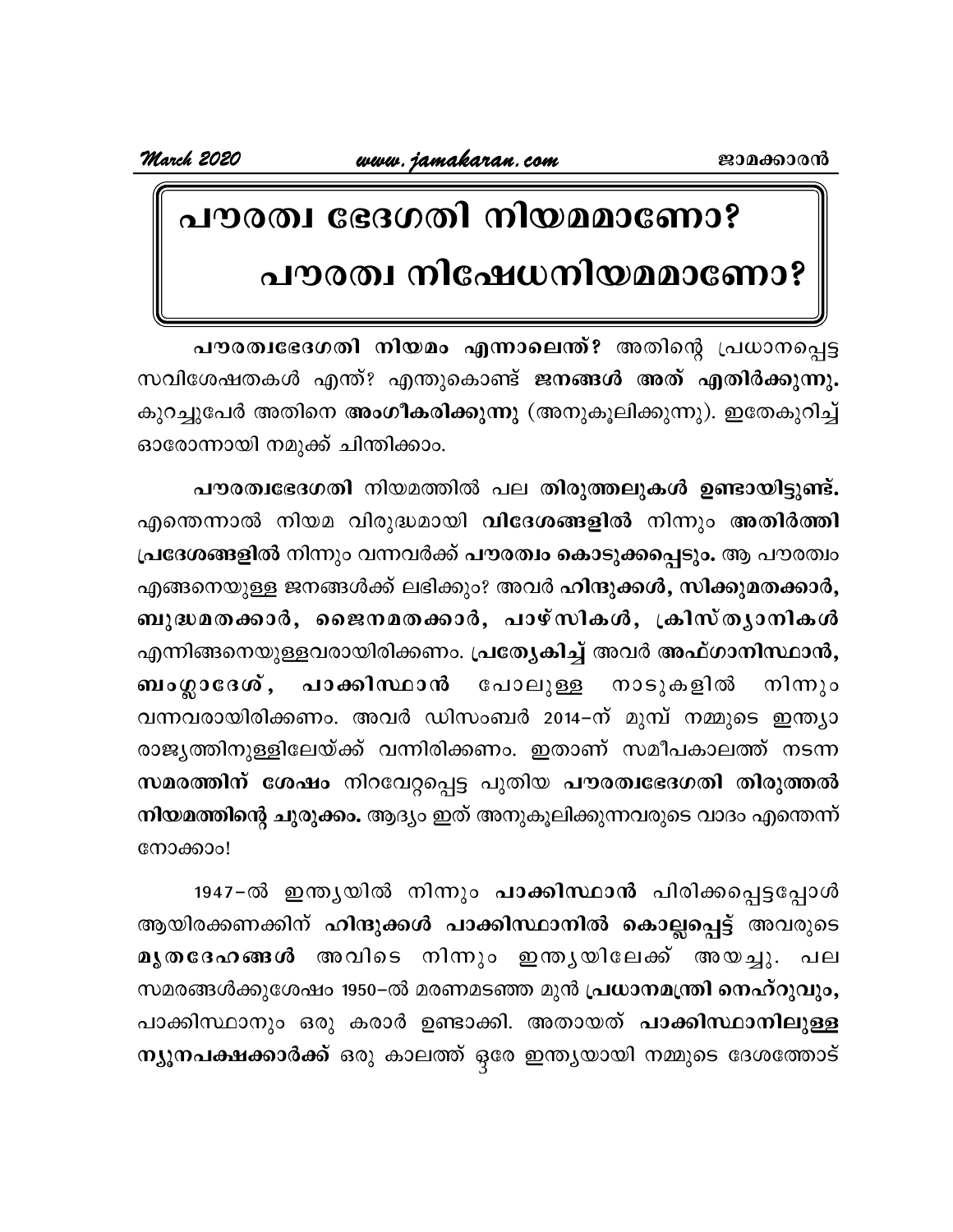| March 2020                  |  | www.jamakaran.com | ജാമക്കാരൻ                                                        |
|-----------------------------|--|-------------------|------------------------------------------------------------------|
|                             |  |                   | ചേർന്നിരുന്ന നമ്മുടെ നാടിന്റെ പ്രജകളായ ഹിന്ദുക്കൾ, സിക്കുകാർ,    |
|                             |  |                   | ജൈനമതക്കാർ, ക്രിസ്ത്യാനികൾ ആയവർക്ക് കൊടുത്തിരുന്ന എല്ലാ          |
|                             |  |                   | അവകാശങ്ങളും അവർക്കു (ന്യൂനപക്ഷക്കാർക്ക്) കൊടുക്കണം. എന്ന് ആ      |
|                             |  |                   | കരാറിൽ എഴുതിയിട്ടുണ്ട്. അതുപോലെ ഇന്തൃയും ഇവിടെയുള്ള              |
|                             |  |                   | ന്യൂനപക്ഷത്തിന് ആരാധനാലയങ്ങൾ, വിദ്യാഭ്യാസ മേഖലകൾ പോലുള്ള         |
|                             |  |                   | ഇടങ്ങളിൽ <b>പ്രത്യേക ആനുകൂല്യങ്ങൾ, അവകാശങ്ങൾ</b> കൊടുത്തിരിക്കണം |
|                             |  |                   | എന്നതാണ് ആ കരാറിന്റെ പ്രത്യേകത. ഇന്ത്യ ആ അവകാശങ്ങളെ ഇന്നുവരെ     |
|                             |  |                   | ചിട്ടയായ രീതിയിൽ ലോകത്തിലുള്ള എല്ലാ രാഷ്ട്രങ്ങളും അഭിനന്ദിക്കും  |
| വിധത്തിൽ നിറവേറ്റി വരുന്നു. |  |                   |                                                                  |

എന്നാൽ പാക്കിസ്ഥാനിൽ സ്ഥിതി എന്ത്? പാക്കിസ്ഥാനിലുള്ള ഹിന്ദുക്കൾ, ക്രിസ്ത്യാനികൾ, ജൈനർകൾ പോലുള്ള മുസ്ലീമുകൾ അല്ലാത്ത വേറെ മതക്കാർ പീഡിപ്പിക്കപ്പെട്ട് രണ്ടാന്തരം പ്രജകളായി ജീവിച്ചുവരുന്നു. പലർ പെട്ടന്ന് കാണാതായി. ഇന്നുവരെ കണ്ടുപിടിക്കാൻ കഴിയാതെ അവരുടെ കുടുംബത്തിൽപ്പെട്ടവർ അപകടകരമായ സാഹചര്യത്തിൽകൂടി അവിടെ ജീവിച്ചുവരുന്നു. ഇതേ അവസ്ഥയാണ് നമ്മുടെ അതിർത്തിപ്രദേശമായ ബംഗ്ലാദേശിലും, അഫ്ഗാനിസ്ഥാനിലും സംഭവിച്ചുകൊണ്ടിരിക്കുന്നത്. അവിടെ നിന്നും ഓടിക്കപ്പെട്ട ഹിന്ദുക്കൾ, ക്രിസ്തൃാനികൾ, സിക്കുകാർ, ജൈന മതക്കാർ ഇന്തൃയിൽ അഭയാർത്ഥികളായി വന്നിട്ടുണ്ട്. അവർ 11 വർഷകാലയളവ് ഇവിടെ താമസിച്ചിരുന്നാൽ അവർക്ക് <mark>പൗരത്വ അവകാശ</mark>ം കൊടുക്കണമെന്ന് എല്ലാ രാഷ്ട്രീയ പാർട്ടിക്കാരും 2019–വരെ അപേക്ഷിച്ചിരുന്നു.

എന്നാൽ ഇപ്പോൾ ആ പൗരത്വഭേദഗതി നിയമത്തെ നടപ്പിലാക്കിയ ഉടനെ ഇത് മുസ്ലീങ്ങൾക്ക് എതിരായ നിയമമാണെന്ന് തെറ്റായ രീതിയിൽ പ്രചരണം ചെയ്ത് അക്രമത്തെ വിതച്ചുവരികയാണെന്നാണ് ഈ ഭേഗദതി അനുകൂലികളുടെ വാദം. അവർ പറയുന്നത് ഇവിടെ കാലാകാലമായി ജീവിച്ചു വരുന്ന മുസ്ലീങ്ങളെ ഈ നിയമം ഒരു തരത്തിലും ബാധിക്കുകയില്ല. അവരുടെ അടുക്കൽ ചെന്ന് ആരും ഒരുതരത്തിലുള്ള സ്ഥിതിവിവര കണക്കെടുത്ത് അവരുടെ പൗരത്വത്തെ പറ്റി അന്വേഷിക്കാൻ പോകുന്നില്ല. എന്തെന്നാൽ അവരെല്ലാവരും ഇന്ത്യാക്കാരാണ്. ഈ പൗരത്വഭേദഗതി നിയമം മറ്റ്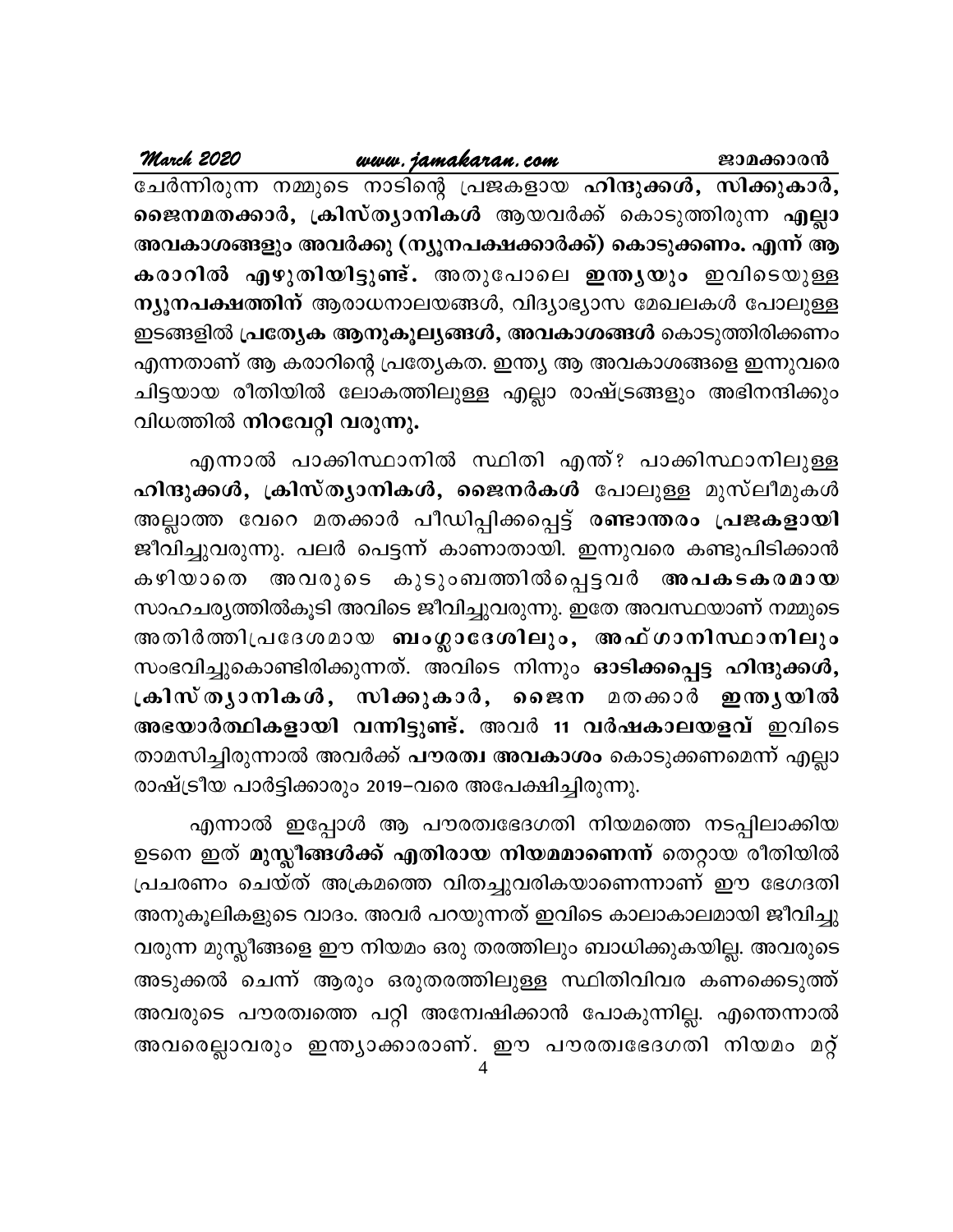### March 2020

www.jamakaran.com

രാജ്യങ്ങളിൽ നിന്ന് ഇവിടെ വന്ന് താമസിക്കുന്നവർക്ക് സമാധാനമായി ജിവിക്കാനുള്ള അവകാശം തരുന്നു.

ശ്രീലങ്ക തമിഴരുടെ സാഹചര്യം വേറെയാണ്. ശ്രീലങ്ക തമിഴർ എന്നും,  $\Box$ തമിഴ് സംസാരക്കുന്ന തോട്ടതൊഴിലാളികൾ എന്നും രണ്ടു വക തമിഴർകൾ ശ്രീലങ്കയിൽ ഉണ്ട്. പൊതുവേ അഭയാർത്ഥികളായി തമിഴ് നാട്ടിലേക്ക് വന്നിട്ടുള്ള ശ്രീലങ്ക തമിഴർ തിരികേ അവിടെ തന്നെ ആഗ്രഹിക്കുന്നു. ജീവിക്കണമെന്ന് എന്നാൽ ഇന്ത്യയിൽ അഭയാർത്ഥികളായി വന്ന ശ്രീലങ്ക തമിഴർക്ക് ഇന്ത്യ പൗരത്വ അവകാശം കൊടുക്കുന്നത് തീർച്ചയായും ഇപ്പോഴത്തെ പുതിയ ശ്രീലങ്ക ഗവൺമെന്റിന്റെ ൈറ്റായ അടിസ്ഥാന ഉദ്ദേശത്തെ സഹായിക്കുന്നതുപോലെയാകും. അതായത് ശ്രീലങ്ക തമിഴർക്ക് ഇവിടെ പൗരത്വ അവകാശം ലഭിച്ചാൽ അവർ ശ്രീലങ്കയിലേയ്ക്ക് തിരികെ ചെല്ലാൻ കഴിയില്ലല്ലോ? തമിഴരെ മുഴുവനും ശ്രീലങ്കയിൽ നിന്നും ഓടിച്ചുവിട്ട് സിംഹളർ മാത്രം ശ്രീലങ്കയിൽ ഉണ്ടായിരിക്കണം എന്നതാണ് ആ നാടിന്റെ രഹസ്യമായ ലക്ഷ്യം. ഇപ്പോൾ നാം ഇവിടെയുള്ള ശ്രീലങ്കൻ അഭയാർത്ഥികൾക്ക് പൗരത്വ അവകാശം കൊടുത്താൽ ഇനിയും കൂടുതലായി ശ്രീലങ്കയിൽ നിന്ന് തമിഴരെ ഇന്തൃയിലേയ്ക്ക് തുരുത്തിവിടുകയില്ല എന്നതിന് എന്താണുറപ്പ്. തീർച്ചയായും തമിഴരെ ഇന്ത്യയിലേയ്ക്ക് തുരുത്തിവിടാനുള്ള പദ്ധതി ഇപ്പോൾ അവർക്കുണ്ട്.

അതുകൊണ്ട് ശ്രീലങ്കയിൽ നിന്നും വരുന്ന തമിഴർക്ക് നാം പൗരത്വ അവകാശം കൊടുക്കാൻ തുടങ്ങിയാൽ അത് ശ്രീലങ്കയുടെ രഹസ്യ പദ്ധതിക്ക് ലഭിച്ച മറഞ്ഞിരിക്കുന്ന വിജയമായിരിക്കും. അതിനു പകരം അവർക്ക് മൂന്നുവർഷം അല്ലെങ്കിൽ അഞ്ച് വർഷത്തിൽ ഒരു പ്രാവശ്യം പുതുക്കുന്ന രീതിയിൽ ഉള്ള നിബന്ധനയോടുകൂടിയ താല്ക്കാലിക വിസ കൊടുക്കാം. അതോടുകൂടെ അവർ വിദേശ രാജ്യങ്ങളിൽ ചെന്ന് ബദ്ധുക്കളെ സന്ദർശിക്കാൻ അവർക്ക് താല്ക്കാലിക യാത്രാ അനുവാദ പാസ്പോർട്ടും കൊടുക്കാം എന്നത് സാധ്യമാണ്. ഇതാണ് പൗരത്വഭേദഗതി <mark>അനുകൂലികളുടെ</mark> വാദം.

ഇപ്പോൾ പൗരത്വഭേദഗതി നിയമത്തെ എതിർക്കുന്നവരുടെ വാദം  $\Box$ എന്താണെന്ന് നോക്കാം.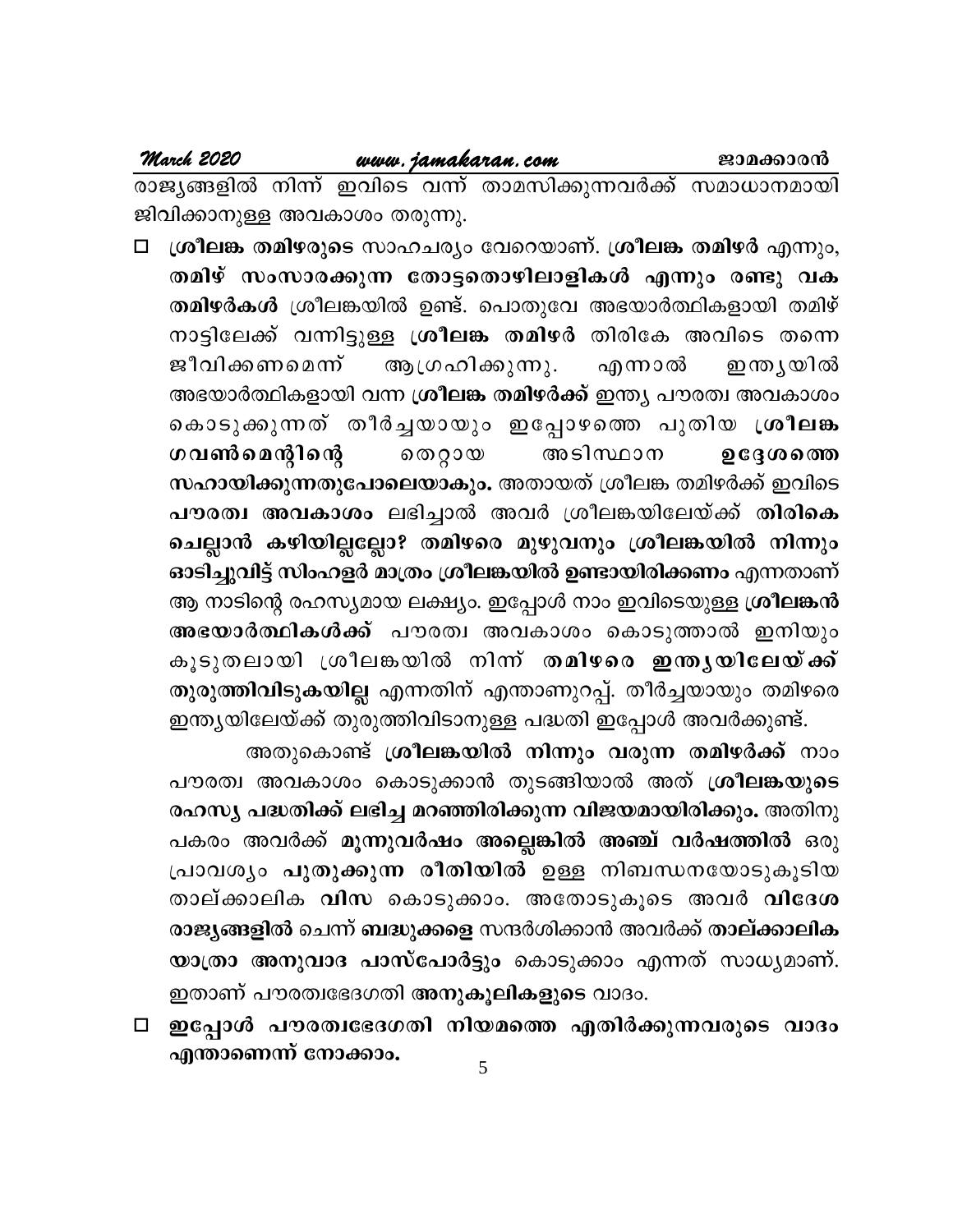### www.jamakaran.com

പൗരത്വ അവകാശനിയമത്തെ നടപ്പിലാക്കുമ്പോൾ മുസ്ലീങ്ങൾ ഒഴികെ മറ്റു മതത്തിൽപ്പെട്ടവർക്ക് ഈ പൗരത്വ അവകാശം കിട്ടും. മുസ്ലീങ്ങൾ അ യ ൽ എന്തുകൊണ്ടെന്നാൽ രാജ്യങ്ങളിൽ പീഡിപ്പിക്കപ്പെടുന്നില്ല എന്ന് പൗരത്വ നിയമത്തെ എതിർക്കുന്നവർ പറയുന്ന ഈ വാക്ക് ലോകത്തിലുള്ള എല്ലാ മുസ്ലീങ്ങളുടെ മനസിലും വേദനയുണ്ടാക്കി. എന്തെന്നാൽ പാക്കിസ്ഥാൻ, അഫ്ഗാനിസ്ഥാൻ, ബംഗ്ലാദേശ് തുടങ്ങിയ മുസ്ലീങ്ങളിലുള്ള ചില വിഭാഗക്കാരുടെ പള്ളികളിൽ വച്ച് അവർ പ്രാർത്ഥിച്ചുകൊണ്ടിരിക്കുമ്പോൾ തന്നെ ദയാദാക്ഷിണ്യം ഇല്ലാതെ വെടിവച്ചു കൊലപ്പെടുത്തി. ഇവർ അതേ ദേശത്തിൽ ജനിച്ചു വളർന്നവരായിരുന്നാലും അന്യനാട്ടുകാരെപ്പോലെ നടത്തപ്പെട്ടു ദയയില്ലാതെ കൊല്ലപ്പെട്ടുവരുന്നു. അവരും മനുഷ്യരല്ലെ! അവരും അള്ളാഹുവെ ആരാധിക്കുന്നവരാണല്ലോ!

### \_ഇന്ത്യൻ മുസ്ലീമുകൾക്ക് ഉണ്ടായ മൂന്നുവിധമായ ബാധിപ്പുകൾ  $\Box$

- 1. സ്വതന്ത്ര ഇന്ത്യയിലെ മുസ്ലീങ്ങളുടെ ഇടയിൽ നടുക്കവും വേദനയും വലിയ അളവിൽ ഉണ്ടായിരിക്കുന്നു. കേന്ദ്രഗവൺമെന്റ് മുത്തലാക് നിയമത്തെ നടപ്പിലാക്കി മുസ്ലീങ്ങളുടെ അടിസ്ഥാനമായ മത സിദ്ധാനതത്തിൽ തലയിട്ടപ്പോൾ മുസ്ലീങ്ങൾ അത് മൗനമായി സ്ഥീകരിച്ചു.
- പിന്നീട് മുസ്ലീങ്ങൾ അധികമുള്ള കാശ്മീരിൽ മുസ്ലീങ്ങൾ  $2.$ കൊടുത്തിരുന്ന വിശേഷിച്ച അന്തസ്സ് 370 പാർട്ട് ക്യാൻസലാക്കിയതും അവർ മൗനമായി സ്ഥീകരിച്ചു.
- എന്നാൽ ഇപ്പോൾ തിരക്കുപിടിച്ച് നടപ്പിലാക്കിയിട്ടുള്ള പൗരത്വഭേദഗതി 3. നിയമത്തെ അവർക്ക് ദഹിക്കാൻ കഴിയുന്നില്ല.

അതുകൊണ്ടാണ് ഇന്ത്യയിലുള്ള എല്ലാ സംസ്ഥാനങ്ങളിലും ഇപ്പോൾ മുസ്ലീങ്ങ*ൾ* ക്ക് ഉത്കണ്ഠയും, പേടിയും, വേദനയും അധികമായിരിക്കുന്നത്. ഉദാ։ **വെസ്റ്റ് ബംഗാളിൽ** ബംഗാളഭാഷ സംസാരിക്കുന്ന ഹിന്ദുക്കളും, മുസ്ലീങ്ങളും ധാരാളമുണ്ട്. അവിടെ ബംഗാള ഭാഷ സംസാരിക്കുന്ന മുസ്ലീങ്ങൾ നാടുവിട്ട് നാട്ടിലേയ്ക്ക് വന്ന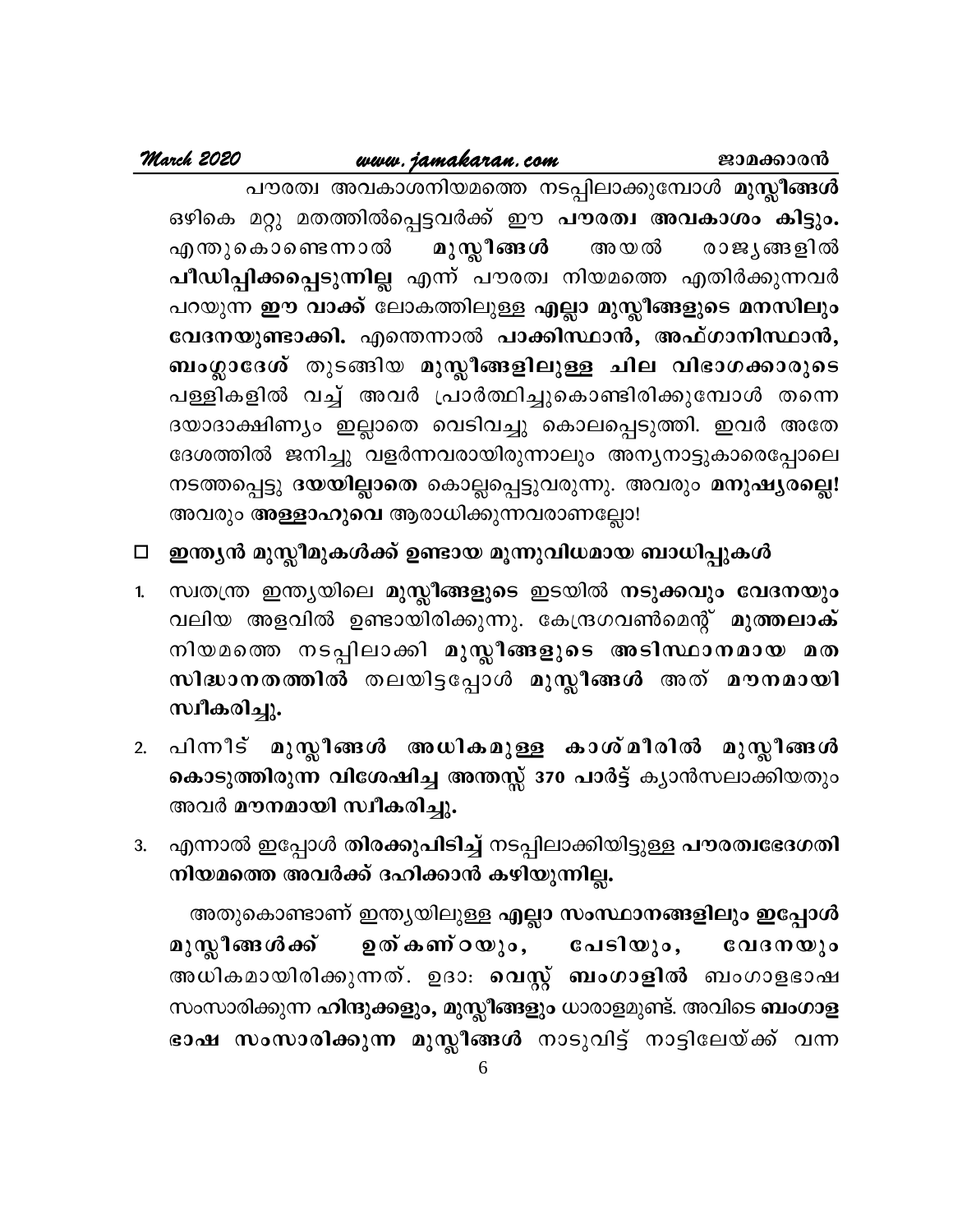ബംഗ്ലാദേശിലുള്ള ഉറുദു ഭാഷ സംസാരിക്കുന്ന മുസ്ലീങ്ങളെ നാം രണ്ടായികാണുന്നതെങ്ങനെയാണ്. ഭാഷ മാത്രമേ വൃത്യാസമുള്ളു എന്നാൽ അവരെല്ലാവരും മുസ്ലീങ്ങളാണ്. മുമ്പുതന്നെ പല വർഷങ്ങളായി വെസ്റ്റ് ബംഗാൾ ദേശത്ത് താമസിക്കുന്ന മുസ്ലീങ്ങൾ അവരുടെ ആധാർ കാർഡ്, റേഷൻകാർഡ് എടുത്തുകൊണ്ടുവന്ന് ഞങ്ങൾ പല വർഷങ്ങളായി ഇന്ത്യയിൽ ജീവിക്കുന്നവരാണ്. ഞങ്ങളുടെ പൗരത്വ അവകാശത്തെ റദ്ദാക്കരുത് എന്നു യാചിക്കുന്നത് യഥാർത്ഥത്തിൽ ആവശ്യമാണോ?

ആസാം പ്രശ്നം  $\Box$ 

> രണ്ടിനും നടക്കു മദ്ധ്യസ്ഥം നില്ക്കുന്നവർ ചിന്തിച്ചു നോക്കണം ആസാമിൽ ആധാർകാർഡ്, വോട്ടർ ഐഡി, പാസ്പോർട്ട് കയ്യിലുള്ളവർക്കുകൂടെ അടുത്തിടെ എടുക്കപ്പെട്ട സ്ഥിതിവിവര കണത്തിൻ പ്രകാരം അവരെ പൗരത്വ അവകാശം ലഭിക്കാൻ കഴിയാതെ ആക്കിയാൽ, അവരെ നോക്കി നിങ്ങൾ ഇന്ത്യക്കാരല്ല എന്ന് ഗവൺമെന്റും അധികാര കേന്ദ്രവും, അറിയിപ്പു കേന്ദ്രവും നോട്ടീസ് പുറത്തുവിട്ടപ്പോൾ അത് ഞെട്ടൽ ഉണ്ടാക്കി. ആ സംസ്ഥാനത്തുള്ള ജനങ്ങൾ എവിടെ പരാതി കൊടുക്കണം? എന്നും, എന്തു ചെയ്യണമെന്നും, അറിയാതെ ഗതിയില്ലാതെ നില്ക്കുകയാണ്. ഇതുപോലുള്ള പൗരത്വ നിയമം ഇപ്പോൾ നിർബന്ധമായും ആവശ്യമാണോ?

ഇന്ത്യയിലെ മറ്റൊരു കൂട്ടരുടെ ചോദ്യം എന്ത്?  $\Box$ 

ഇന്ത്യ മുഴുവനും സാമ്പത്തികനില ബാധിക്കപ്പെട്ട നിലയിൽ തൊഴിലില്ലായ്മ കൊണ്ട് യൗവനക്കാർ നെട്ടോട്ടമോടിക്കൊണ്ടിരിക്കുന്ന ഈ സാഹചരൃത്തിൽ ഇതുപോലുള്ള പൗരത്വഭേദഗതി നിയമം ആവശ്യമാണോ? എന്നുള്ളത് മറ്റുള്ള ഇന്ത്യക്കാരുടെ ചോദ്യമാണ്. പലവിധ സംശയങ്ങൾക്കിടയിൽ അകപ്പെട്ടു ഇതുപോലുള്ള നെടുവീർപ്പിടുന്ന ഇന്ത്യ ജനങ്ങൾ<sub>,</sub>പൗരത്വഭേദഗതി നിയമത്തെ പറ്റിയുള്ള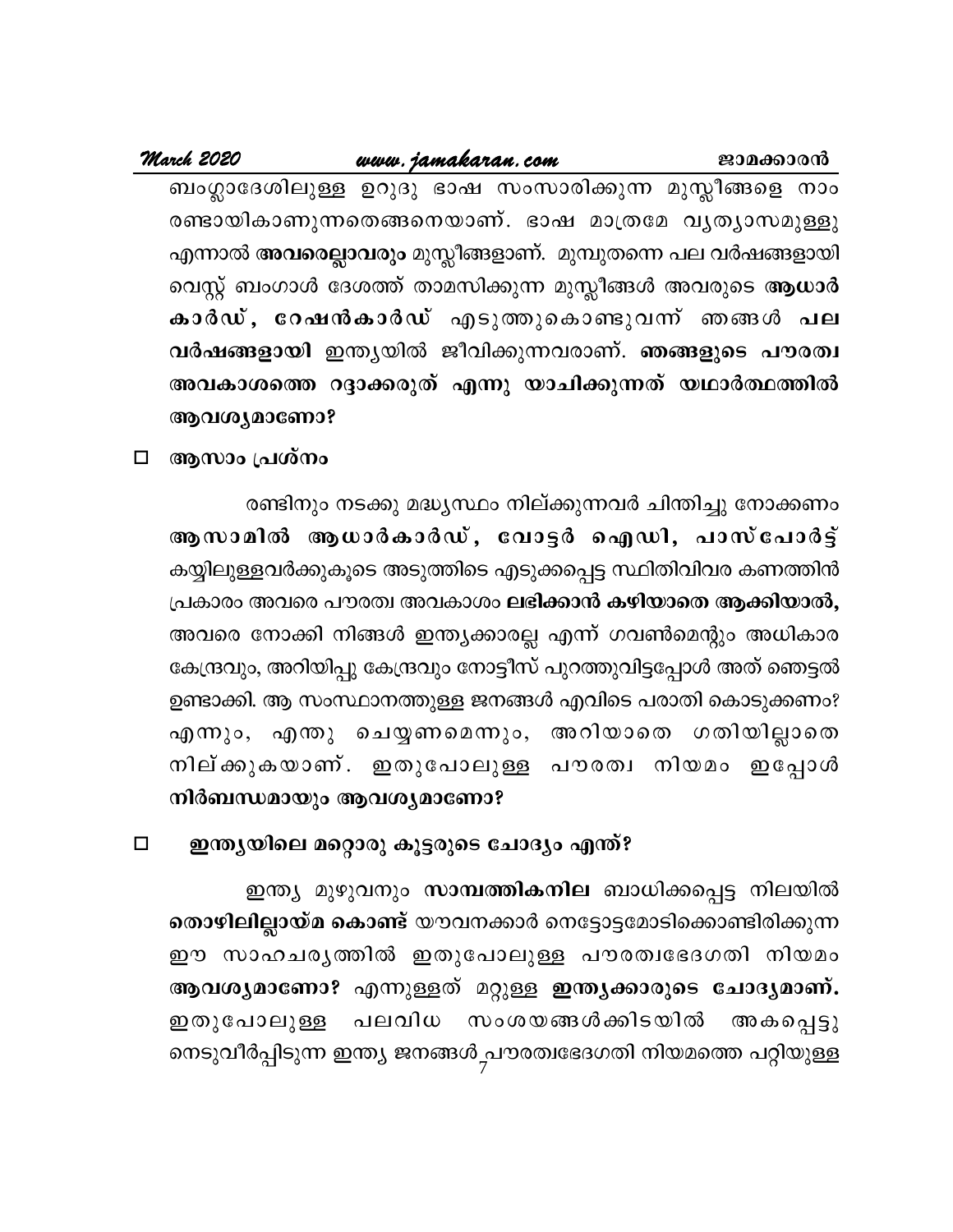ജാമക്കാരൻ

പൂർണ്ണമായുള്ള വിവരണത്തെ ജനങ്ങൾക്ക് മനസിലാക്കികൊടുത്ത് സാമൂഹിക പ്രവർത്തകർ, മദ്ധ്യസ്ഥം വഹിക്കുന്നവർ, സമരം ചെയ്യുന്ന വിദ്യാർത്ഥികൾ, മുസ്ലീങ്ങൾ ഇവരെ എല്ലാവരേയും ഒരുമിച്ചുകൂട്ടി അവരോട് സംസാരിച്ച് പൗരത്വ ഭേദഗതി നിയമത്തെ നടപ്പിലാക്കാൻ കേന്ദ്ര ഗവൺമെന്റ് നടപടി എടുക്കണം. ഈ **പൗരത്വഭേദഗതി നിയമ** പ്രശ്നത്തിൽ 140 കോടി ഇന്ത്യ ജനങ്ങളിൽ ഒരാളെയും **ഈ നിയമം** ബാധിക്കില്ല എന്നത് ഗവൺമെന്റ് ജനങ്ങൾക്ക് മനസിലാക്കികൊടുക്കണം. ഉറപ്പും നല്കണം.

മുസ്ലീമുകൾക്കും, ക്രിസ്ത്യാനികൾക്കും വരാൻ പോകുന്ന ആപത്ത്  $\Box$ 

മുകളിൽ പൗരത്വഭേദഗതി നിയമത്തെക്കുറിച്ചും പൗരത്വ ഭേദഗതി നിഷേധ നിയമത്തെ കുറിച്ചുമുള്ള വിവരങ്ങളെ വായിച്ചല്ലോ. ഇതിലുള്ള മുസ്ലീമുകൾക്കും ആ പത്ത് എന്താണ്? ന്യൂനപക്ഷക്കാരായ ക്രിസ്ത്യാനികൾക്കും വരാൻ പോകുന്ന മറഞ്ഞിരിക്കുന്ന ആപത്ത് ഒന്നുണ്ട് എന്നതിന് ഒരു ചെറിയ ഉദാഹരണം.

- □ നമ്മുടെ ഇന്ത്യയുടെ ആഭൃതര മന്ത്രി ശ്രീ. അമിത്ഷാ അവർകൾ പൗരത്വഭേദഗതി നിയമത്താൽ ഒരു മുസ്ലീമിന്റെ എങ്കിലും അവകാശം ഇതുവരെ പിടിച്ചു പറിച്ചു എന്ന് ആർക്കെങ്കിലും പറയാൻ കഴിയുമോ? എന്ന് വെല്ലുവിളിച്ചു.
- □ ആഭൃന്തരമന്ത്രി അമിത് ഷാ അവർകൾക്ക് ഇന്തൃയുടെ ചരിത്രം അറിയില്ലേ? അല്ലെങ്കിൽ അറിയാത്തതുപോലെ സംസാരിക്കുന്നതാണോ എന്ന് മനസ്സിലാകുന്നില്ല!
- ഉദാഹരണം: 1 നമ്മുടെ ഇന്ത്യ ദേശത്തിന് വേണ്ടി കാർഗിൽ യുദ്ധത്തിൽ ജീവൻ പണയംവച്ച് യുദ്ധം ചെയ്ത് ഇന്ത്യയ്ക്ക് ജയം നേടിതന്നവരിൽ ഒരാൾ <mark>മുസ്ലീം മതത്തിലെ യുദ്ധവീരൻ ശ്രീ. മുഹമ്മദുള്ള</mark> അവർകൾ ആണ് ഇന്ത്യ പൗരന്മാർ രജിസ്ട്രേഷൻ നിയമപ്രകാരം *(NRC)* ഇന്ത്യ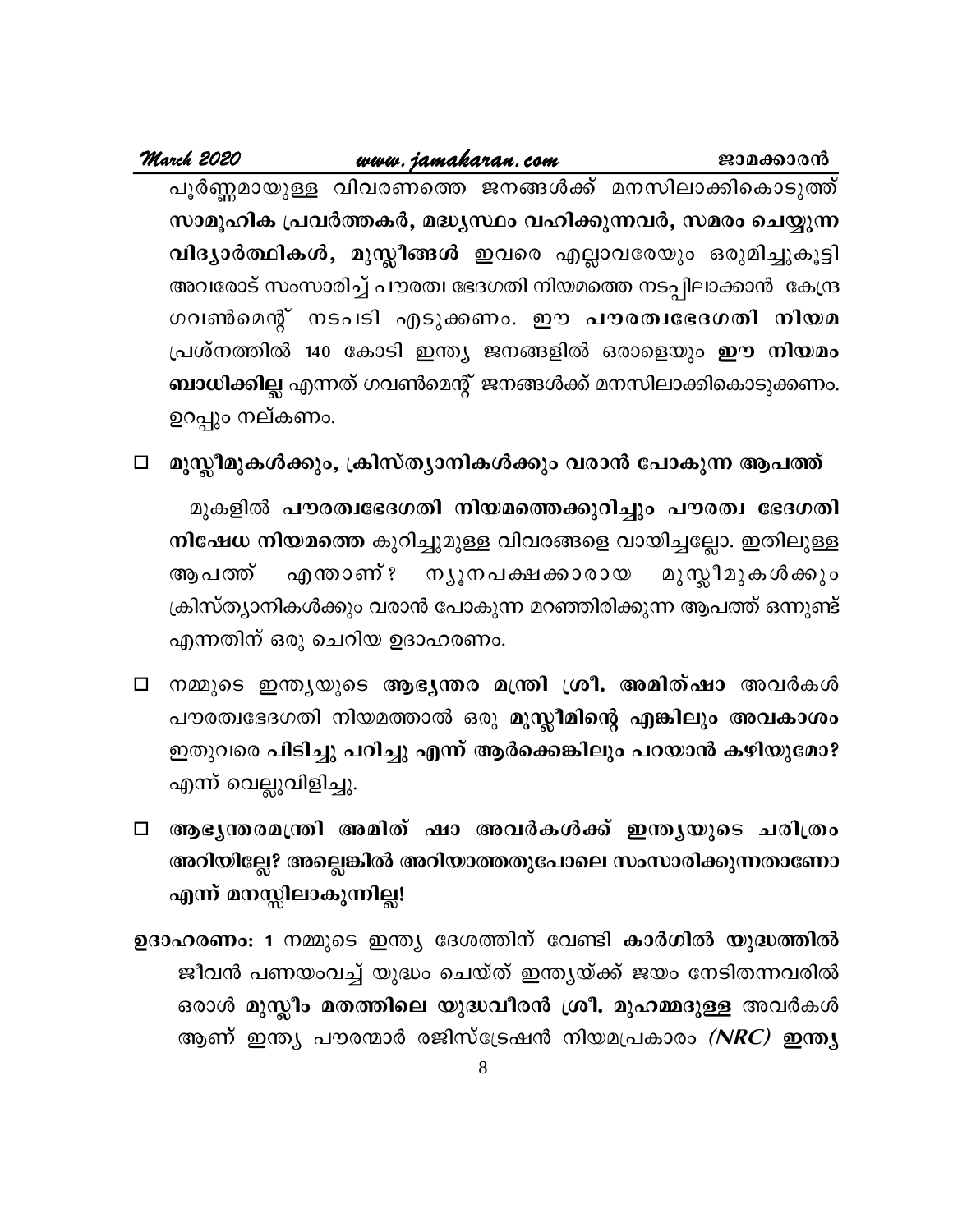ജാമക്കാരൻ

### www.jamakaran.com

March 2020

പൗരത്വ അവകാശം നിഷേധിക്കപ്പെട്ട് *NRC* നിയമപ്രകാരം അദ്ദേഹം ഇന്ത്യക്കാരനല്ല എന്നും അദ്ദേഹം ഇന്ത്യയിൽ വന്നു കുടിയേറിയവരാണ് എന്നുപറഞ്ഞ് ജയിലിൽ അടച്ച ക്രൂരതയെ ആഭൃതരമന്ത്രി അമിത്ഷായ്ക്ക് ഓർമ്മപ്പെടുത്തണം. ഒരാളെ പട്ടാളത്തിൽ വീരനായി തിരഞ്ഞെടുക്കുമ്പോൾ അദ്ദേഹത്തെക്കുറിച്ച് പോലീസ് അ**ന്വേഷണം** നടത്തി വില്ലേജ് ഓഫീസറുടെ സാക്ഷിയോടുകൂടെ അദ്ദേഹം ഇന്ത്യക്കാരനാണെന്ന് ഉറപ്പാക്കിയതിന ശേഷം പാക്കിസ്ഥാനോടുകൂടെ യുദ്ധം ചെയ്യുന്നതിന് മുമ്പേ അദ്ദേഹം ദേശഭക്തിയുള്ളവനാണോ, അല്ലെങ്കിൽ ചാരനാണോ എന്നുള്ളതിനെ കുറിച്ചെല്ലാം അന്വേഷിച്ചതിന് ശേഷം മാത്രമേ യുദ്ധക്കളത്തിലേക്ക് അയക്കുകയുള്ളൂ. ഇന്ത്യൻ രഹസൃനടപടി **്രക മങ്ങൾ** നടത്തി പട്ടാളത്തിൽ അവനെ പാക്കിസ്ഥാനെതിരായി യുദ്ധത്തിനയച്ച് നാടിന് വേണ്ടി വിജയം നേടിത്തന്ന ആ യുദ്ധവീരനെ ഇന്ത്യാക്കാരൻ അല്ല എന്നു പറഞ്ഞ് NRC ഇന്ത്യൻ പൗരത്വ രജിസ്ട്രേഷൻ നിയമപ്രകാരം ആ ത്യാഗിയെ അദ്ദഹം ഒരു മുസ്ലീം എന്ന ഒരേ ഒരു കാരണം കൊണ്ട് ജയിലിൽ ഇട്ടത് ഏതുതരത്തിൽ ന്യായീകരിക്കാൻ കഴിയും?

ഉദാഹരണം. 2 : നമ്മുടെ ഇന്ത്യാ ദേശത്തിന്റെ മുൻ രാഷ്ട്രപതിയായി, അഴിമതി ഒന്നും ഇല്ലാതെ, നമ്മുടെ ഭാരത ദേശത്തെ ഭരിച്ച ശ്രീ. ഫക്രുദീൻ അലി അഹമ്മദ് അവർകളുടെ കുടുംബക്കാർക്ക് പൗരത്വ രജിസ്ട്രേഷൻ നിയമപ്രകാരം (NRC) ഇന്ത്യ പൗരത്വ അവകാശം നിഷേധിക്കപ്പെട്ടിരുന്നു. കാരണം ആ കുടുംബക്കാർ **മുസ്ലീംമതക്കാരായതുകൊണ്ടാണ്.** നമ്മുടെ ഭാരത ദേശത്തിന്റെ മുൻ രാഷ്ട്രപതിയുടെ കുടുംബക്കാർക്കേ ഇന്ത്യൻ പൗരന്മാരുടെ അവകാശം നിഷേധിക്കപ്പെട്ടല്ലോ. ഈ രണ്ട് ഉദാഹരണങ്ങൾ ആഭൃന്തരമന്ത്രി ശ്രീ. അമിത്ഷാ അവർകൾക്ക് മതിയാകും എന്ന് ഞാൻ വിചാരിക്കുന്നു. ഈ സാഹചരൃത്തിൽ ഇന്ത്യയിലുള്ള മുസ്ലീങ്ങളുടെ പേരിലുള്ള, സമരങ്ങളും ന്യായം തന്നെ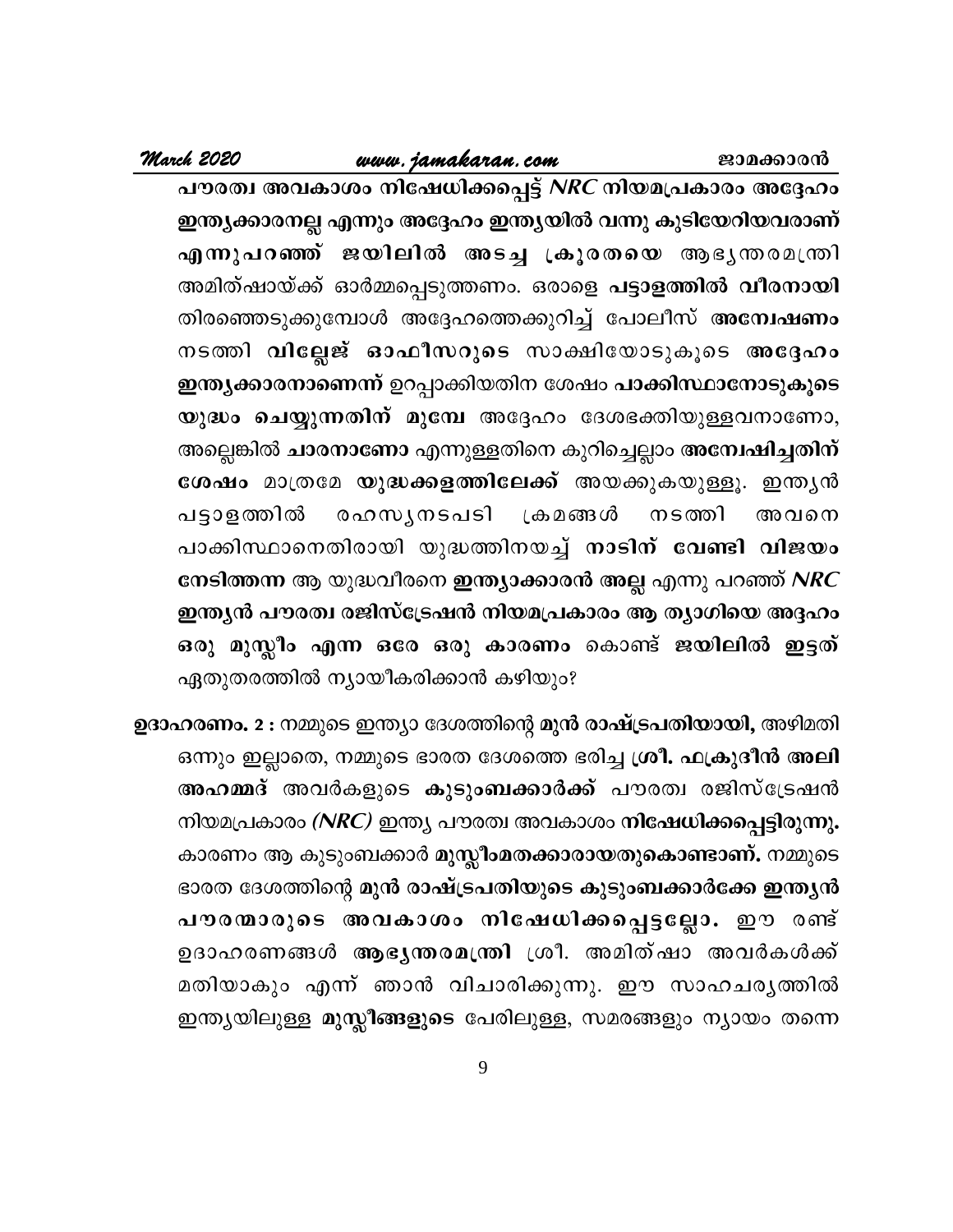**March <sup>2020</sup> www.jamakaran.com Pma¡mc³** F¶v BÀ.Fkv.Fkv t]mepÅ lnµpaX Xo{hhmZnIÄ k½Xn¡pw എന്നു വിചാരിക്കുന്നു.

**CX v hmbn¡p¶ hmb\¡mÀ C´ybn ]ucXz t`ZKXn** കാരണമായി ഹിന്ദു-മുസ്ലീങ്ങൾക്ക് ഇടയിൽ കലഹം ഉണ്ടായി ഇന്ത്യയിൽ ചോരപുഴ ഒഴുകാതിരിക്കാൻ നാം എല്ലാവരും പ്രാർത്ഥിക്കണം.

# 2020 എന്റെ ദൈവവേല വിവരങ്ങൾ

| January  | $2-1-2020$ to $5-1-2020$ Hill Tribe Ministry     |                                                                                     |
|----------|--------------------------------------------------|-------------------------------------------------------------------------------------|
|          |                                                  | 17-1-2020 to 19-1-2020 Pottalpatti C.S.I. Convention                                |
|          |                                                  | (Tirunelveli Dioces)                                                                |
|          |                                                  | <b>MALAYSIA MINISTRY</b>                                                            |
|          |                                                  | 23-1-2020 to 31-1-2020 PINANG Luthern Church Convention                             |
| February |                                                  | 1-2-2020 to 2-2-2020 KUALALUMBUR Union Convention                                   |
|          | $3-2-2020$ to $5-2-2020$                         | SINGAPORE Prayer Fellowship                                                         |
|          |                                                  | <b>THAILAND</b>                                                                     |
|          | $6-2-2020$ to $8-2-2020$                         | PRESBITARIAN Church Meeting                                                         |
|          |                                                  | <b>INDIA</b>                                                                        |
|          | 10-2-2020 to 15-2-2020 Village Ministry Soranadu |                                                                                     |
|          |                                                  | 21-2-2020 to 23-2-2020 New life Christian Mission Tanda Tribal Church Meeting       |
|          |                                                  | 28-2-2020 to 1-3-2020 TDTA English Church Convention, Military Lane, Tirunelvelli   |
| March    |                                                  | 6-3-2020 to 8-3-2020 C.S.I. St. Luck Church Convention, Tirupur                     |
|          |                                                  | 20-3-2020 to 22-3-2020 C.S.I. Christ Church Convention, Coimbatore                  |
|          |                                                  | 24-3-2020 to 30-3-2020 North India Meeting, Jarkhand & CNA Churches                 |
| April    |                                                  | 3-4-2020 to 5-4-2020 Madurai Diocese St. Peters Church, Satchiapuram                |
|          |                                                  | 24-4-2020 to 26-4-2020 K.K. Diocese, Panchakalai C.S.I. Church,                     |
|          |                                                  | 14-4-2020 to 24-4-2020 C.N.I. Church, Odisa & Madhya Pradesh                        |
|          | $4-5-2020$ to $5-5-2020$                         | Kakkamoola (Perungamala) Union Convention                                           |
| May      |                                                  | 8-5-2020 to 10-5-2020 Kanyakumary C.S.I. Diocese, Devicode C.S.I. Church Convention |
|          |                                                  | 15-5-2020 to 17-5-2020 Tuticorin C.S.I. Diocese, Pragasapuram C.S.I. Convention     |
|          |                                                  | 22-5-2020 to 24-5-2020 Swayerpuram C.S.I. Convention                                |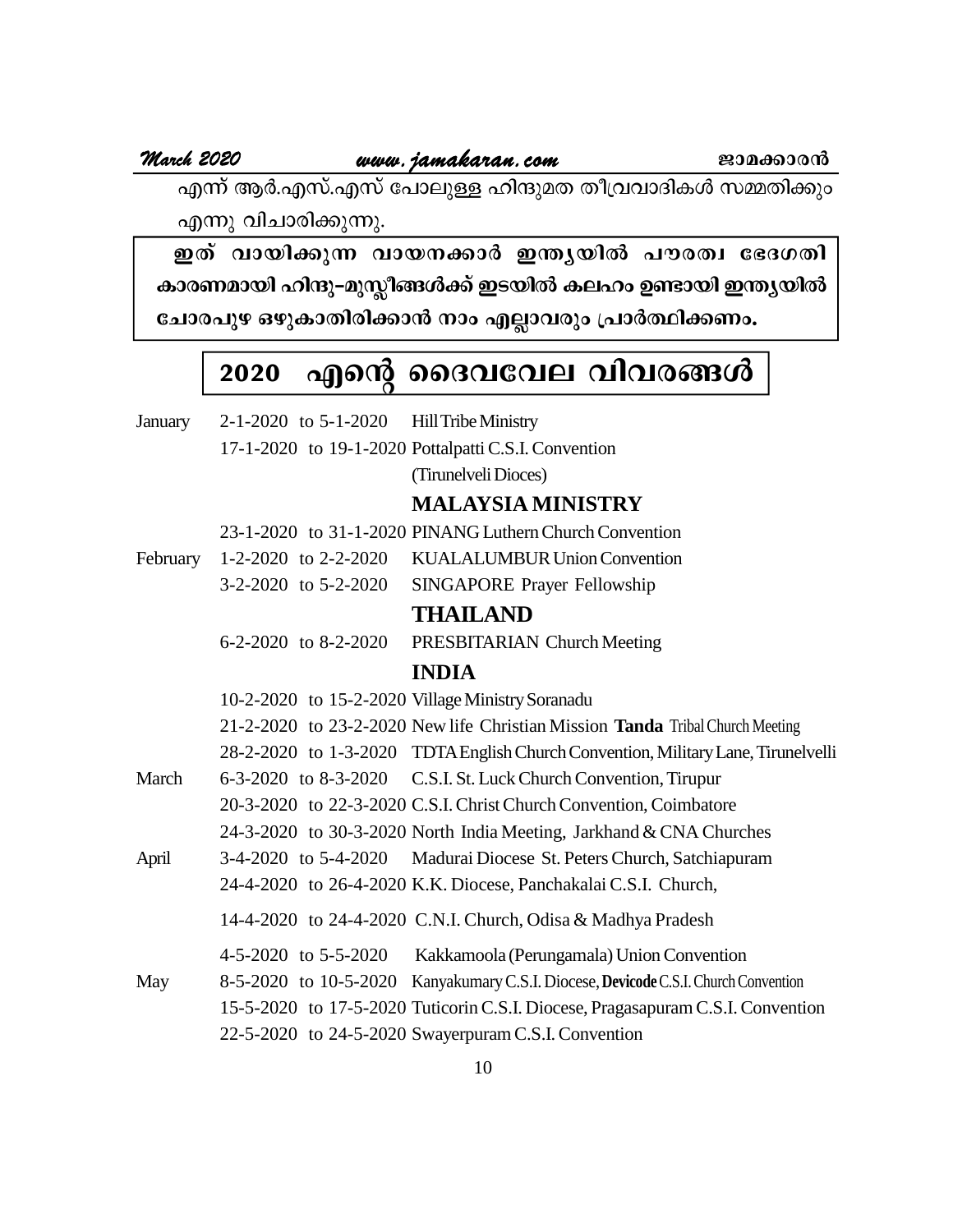# എതിർക്രിസ്തുവിന്റെ വേലക്കാർ

2019 ഫെബ്രുവരി മാസം ജാമക്കാരനിൽ (കാവലൽക്കാരൻ) എതിർക്രിസ്തുവിന്റെ ആളുകൾ സി.എസ്.ഐ സഭയുടെ ഉള്ളിൽ നുഴഞ്ഞുകയറി എന്ന തലക്കെട്ടിൽ സി.എസ്.ഐ മുൻ മോഡറേറ്ററും മദ്ധ്യകേരള ഡയോസിസ് ബിഷപ്പുമായ *Most Rev.* തോമസ് കെ. ഉമ്മൻ ലന്ത്കാല ഉപവാസ പ്രാർത്ഥന കുറിപ്പുകൾ എന്ന പേരിൽ സി.എസ്.ഐ സിനാഡ് വഴിയായി സി.എസ്.ഐയിൽ ഉള്ള 24 ഡയോസിസുകൾക്കും ഒരു പ്രസ്താവന അച്ചടിച്ച് അയച്ചു. അതിലടങ്ങിയ എതിർക്രിസ്തുവിന്റെ നവീന ഉപദേശങ്ങളെ സി.എസ്.ഐ സഭകളെല്ലാവരും കൈകൊള്ളണം എന്നെഴുതിയ മുൻ മോഡറേറ്ററുടെ പ്രസ്താവനയെ അത് തെറ്റായ പ്രസ്താവന എന്ന് ജാമക്കാരൻ വിമർശിച്ചു എഴുതി.

എതിർക്രിസ്തു ലോകത്തിൽ തന്നെ വെളിപ്പെടുത്തുന്നതിന് മുമ്പ് തന്റെ ആളുകളെ ലോകത്തിലേയ്ക്ക് ഇറക്കി കഴിഞ്ഞു. ഇവർ ക്രിസ്തീയ സഭകളെ വേദവചനത്തിൽ നിന്ന് മാറ്റി സഭകളെ ക്രിസ്തുവിൽ നിന്ന് വേർപ്പെടുത്തുന്ന ഭയങ്കര പദ്ധതിയോടെ ഇറങ്ങികഴിഞ്ഞു. ഇവർ സഭകളുടെ ഉയർന്ന സ്ഥാനത്തിലുള്ളവരെ തന്റെ വശമാക്കുന്ന പദ്ധതിയിൽ എപ്പിസ്കോപ്പൽ സഭകളിൽ ആദ്യമായി മാർത്തോമ സഭ നേതാക്കളേയും (ബിഷപ്പുമാർ) ഇപ്പോൾ സി.എസ്.ഐ സഭകളുടെ പ്രധാന തലവനായ സി.എസ്.ഐ മോഡറേറ്റർ അവർകളേയും തങ്ങളുടെ പദ്ധതിയെ നിറവേറ്റുവാൻ ഡബ്യു.സി.സി വഴിയായി തൻ വശമാക്കി കഴിഞ്ഞു മോഡറേറ്റർ അവർകൾ നല്ല ക്രിസ്തീയ ചിട്ടയിൽ വളർത്തപ്പെട്ട വ്യക്തിയാണ്. നല്ല അച്ചനായും, നല്ല ബിഷപ്പായും പ്രവർത്തിച്ചിട്ട് മോഡറേറ്റർ സ്ഥാനത്തേയ്ക്ക് ഉയർന്നു. അങ്ങനെ മോഡറേറ്റർ ആയ ശേഷം മോസ്റ്റ് റവ. തോമസ് കെ. ഉമ്മൻ അവർകളെ എതിർക്രിസ്തുവിന്റെ ആളുകൾ തങ്ങളെ അനുസരിക്കുന്ന ആളായി തങ്ങളുടെ വശമാക്കി എന്നുള്ള വിവരത്തെയും, അതിനാൽ ഉണ്ടാകുന്ന ആപത്തിനേയും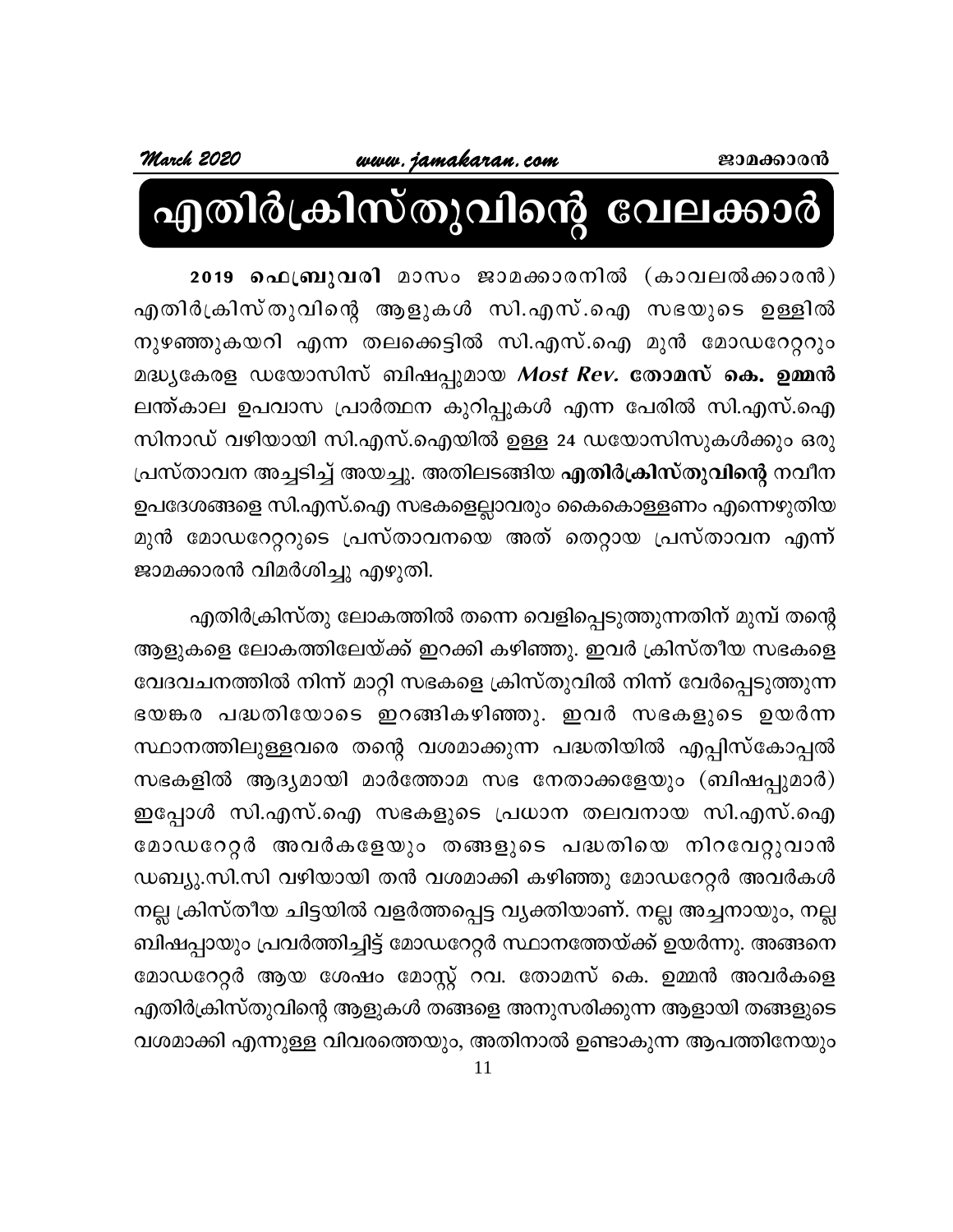www.jamakaran.com March 2020 ജാമക്കാരൻ അതിന്റെ മുഴുവിവരത്തെയും ജാമക്കാരൻ എഴുതി അറിയിച്ചു. ഈ ലേഖനം എഴുതിയശേഷം മദ്ധ്യകേരള ഡയോസിസ് ബിഷപ്പ് അവർകളാൽ മുഴുപട്ടം ലഭിച്ച അച്ചൻമാരും ബിഷപ്പ് അവർകളെ കൂടുതലായി സ്നേഹിക്കുന്നവരും മദ്ധ്യകേരള ഡയോസിസിലെ ക്ലർജി സെക്രട്ടറി അദ്ദേഹത്തോട് രണ്ട് മാനൃവൃക്തികളും ചേർന്ന് ഡോക്ടർ പുഷ്പരാജായ എന്നെ മദ്ധ്യകേരള സി.എസ്.ഐ സഭകളുടെ കൺവൻഷനുകളിൽ ക്ഷണിക്കാൻ പാടില്ല എന്ന് തീരുമാനിച്ചതായി ഞാൻ കേട്ടു.

അതിന് അവർ പറയുന്ന കാരണം നമ്മുടെ ബിഷപ്പ് അവർകളെ ഡോക്ടർ പുഷ്പരാജ് അവർകൾ അപമാനപ്പെടുത്തി. ഞാൻ ജാമക്കാരനിൽ എഴുതിയത് ഇവർ ആരാഞ്ഞുനോക്കാത്തതാണ് ഈ തെറ്റിദ്ധാരണയുടെ പ്രധാന കാരണം. പക്ഷെ വചനത്തെ അറിഞ്ഞ അച്ചൻമാരും, സഭാ വിശ്വാസികളും എതിർക്രിസ്തുവിന്റെ വരവിന് മുമ്പ് നടക്കാനുള്ളവയെ കുറിച്ച് വേദവചനം മൂലമായി അറിഞ്ഞവരും ഇവരെല്ലാവരും ഞാൻ എഴുതിയ മുന്നറിയിപ്പിനെ പ്രോത്സാഹിപ്പിച്ച് അവർ എനിക്കെഴുതിയ വിവരമായത്:–

ഞങ്ങളുടെ ബിഷപ്പ് തിരുമേനി അവർകൾ ഓരോരോ സി.എസ്.ഐ പള്ളിയിലും ഓരോരോ മാസവും കൺവൻഷൻ പോലെ ആത്മീയ യോഗങ്ങൾ നടത്തപ്പെടണം എന്ന് പറഞ്ഞവരല്ലേ. അങ്ങനെ സഭകൾ ആത്മീകത്തിൽ വളരണം എന്ന് ആഗ്രഹിക്കുന്ന ഞങ്ങളുടെ തിരുമേനി അവർകൾ തന്നെ എങ്ങനെ  $WCC$  യുടെ നിർബന്ധത്തിന് അടിമയായി എന്ന് ഞങ്ങൾക്ക് മനസിലാകുന്നില്ല. ആ തെറ്റായ നവീന ഉപദേശം കാരണം ഞങ്ങളുടെ സഭയിലെ യൗവനക്കാർ ചീത്തയാകുമെന്നുള്ളത് തിരുമേനി അവർകൾ എങ്ങനെ മനസിലാക്കാതെ പോയി. ഉരുണ്ട ഭൂമിയിൽ ദൈവമുണ്ട്. ആകാശത്തിലുള്ള നക്ഷത്രങ്ങളിൽ ദൈവമുണ്ട്, പ്രകൃതിയിൽ ദൈവമുണ്ട് എന്നെല്ലാം പറയാൻ എങ്ങനെ തിരുമേനിക്ക് മനസ്സുവന്നു.

ദാവീദും പ്രകൃതിയിലും, ആകാശത്തിലുള്ള നക്ഷത്രങ്ങളിലും ദൈവത്തിന്റെ മഹത്വത്തെ കണ്ടു എന്നാണ് പറയുന്നത്. പക്ഷെ **പ്രകൃതിയി**ൽ 12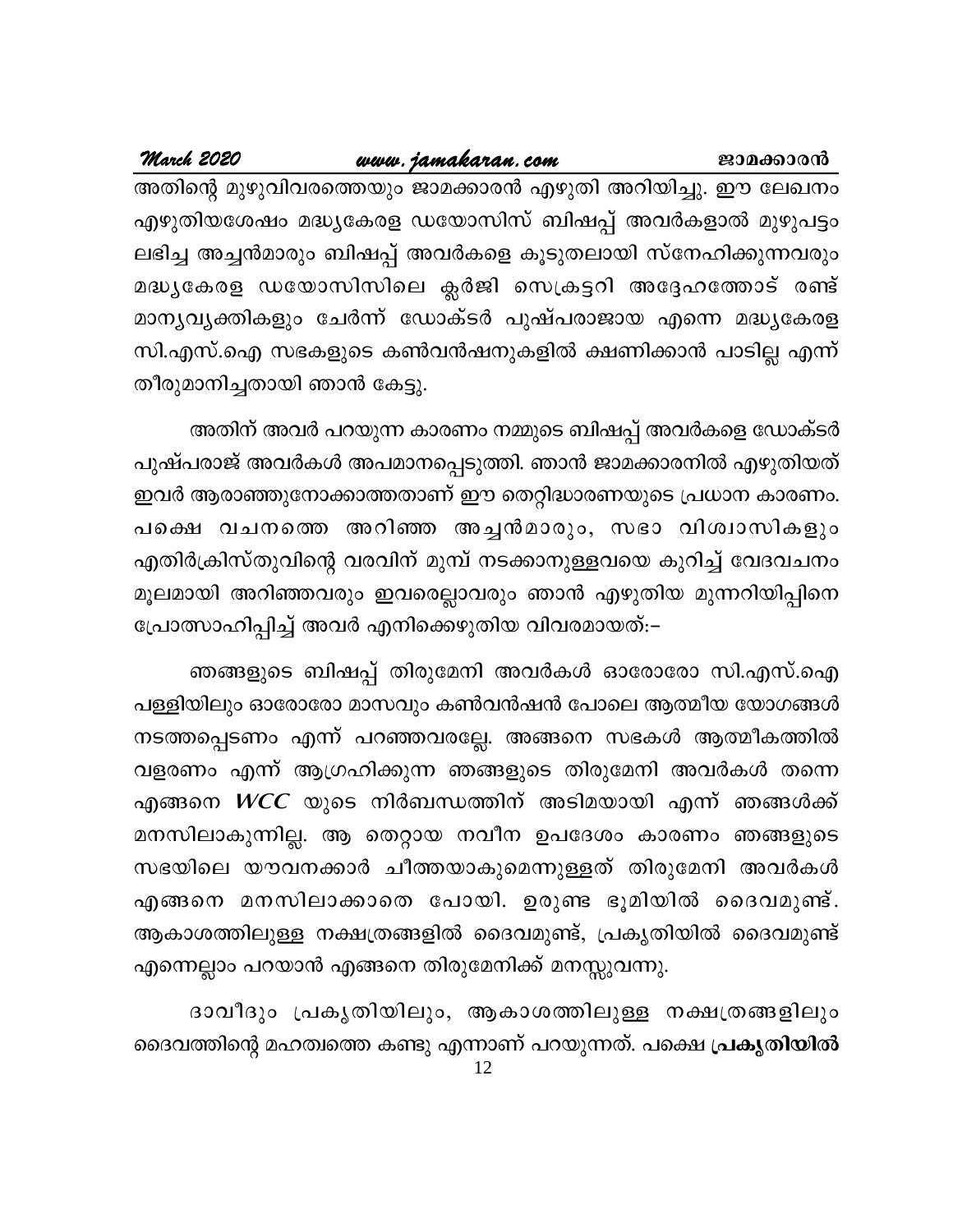<mark>ദൈവത്തെ കണ്ടു</mark> എന്ന് അവൻ പറഞ്ഞിട്ടില്ല. ബിഷപ്പു തിരുമേനി അവർകൾ ഇത് എങ്ങനെ അറിയാതെ പോയി.

ഡോക്ടർ അവർകൾ ജാമക്കാരനിൽ ആ ഉപദേശങ്ങളെ കുറിച്ച് എഴുതി അറിയിക്കാതെ പോയിരുന്നാൽ മോഡറേറ്റർ തിരുമേനി അവർകൾ എഴുതിയ ലന്തുകാല പ്രസ്താവനയെ കുറിച്ച് ഞങ്ങൾ അറിയാൻ സാധിക്കാതെ പോയിരിക്കും. ഡോക്ടർ ദയവായി ഞങ്ങളുടെ സഭയിലും ഒരു ദിവസത്തെ ഉപവാസത്തിനെങ്കിലും വരണം. അതിന് ഞങ്ങൾ എന്തു ചെയ്യണം. ഇങ്ങനെ പലർ കത്തുകൾ എഴുതി അയച്ചിരിക്കുന്നു.

താഴെ നിങ്ങൾ വായിക്കാനുള്ള കത്ത് സി.എസ്.ഐയിലെ റിട്ടേർഡായ മുതിർന്ന ആത്മീക അനുഭവമുള്ള വികാരി അച്ചനെഴുതിയ കത്താണ്. അദ്ദേഹത്തിന്റെ എഴുത്തിൽ കൈ വിറയ്ക്കുന്നത് ആ എഴുത്ത് കാണുമ്പോൾ മനസ്സിലാകും. ഇങ്ങനെയുള്ള യഥാർത്ഥ ആത്മീയ നല്ല അനുഭവമുള്ള ചെറുപ്പക്കാരായ അച്ചൻമാരും മദ്ധ്യകേരള ഡയോസിസിൽ ഉണ്ട്. ഇവരെല്ലാം എഴുതിയ കത്തുകൾ എന്നെ വളരെ ഉത്സാഹപ്പെടുത്തി.

മറ്റവർ എന്നെ മനസിലാക്കിയാലും ശരി മനസിലാക്കാതെ പോയാലും ശരി എതിർ ക്രിസ്തുവിന്റെ രഹസ്യപദ്ധതികളെയും, നവീന ഉപദേശങ്ങളേയും ജാമക്കാരൻ വഴിയായി എഴുതി 24 സി.എസ്.ഐ ഡയോസിസ് സഭാജനങ്ങൾക്കും മുന്നറിയിപ്പ് നല്കി കഴിഞ്ഞു. മുൻ മോഡറേറ്റർ അവർകളുടെ ആപത്തായ ഉപദേശങ്ങളെ കുറിച്ച് അറിയിച്ചു കഴിഞ്ഞല്ലോ എന്നുള്ള തൃപ്തി എന്റെ മനസ്സിൽ ഉണ്ടായി. അത് എനിക്ക് മതി.

# മാർത്തോമാ സഭയിൽ (കേരള) നവീന ഉപദേശം

കേരളത്തിൽ മാർത്തോമ സഭയിൽ പല വർഷങ്ങൾക്കു മുമ്പ് മാർത്തോമ  $\Box$ സഭയുടെ മാസികയായ (സഭാതാരയിൽ) ഒരു അച്ചൻ കൂടുതൽ വിദ്യാഭ്യാസമുള്ള അച്ചനും കൂടുതൽ ഡിഗ്രി വാങ്ങിയ ആ അച്ചൻ എഴുതിയ ലേഖനം ആ സഭാതാരയിൽ രേഖപ്പെടുത്തിയിരുന്നു. അതിൽ പുതിയ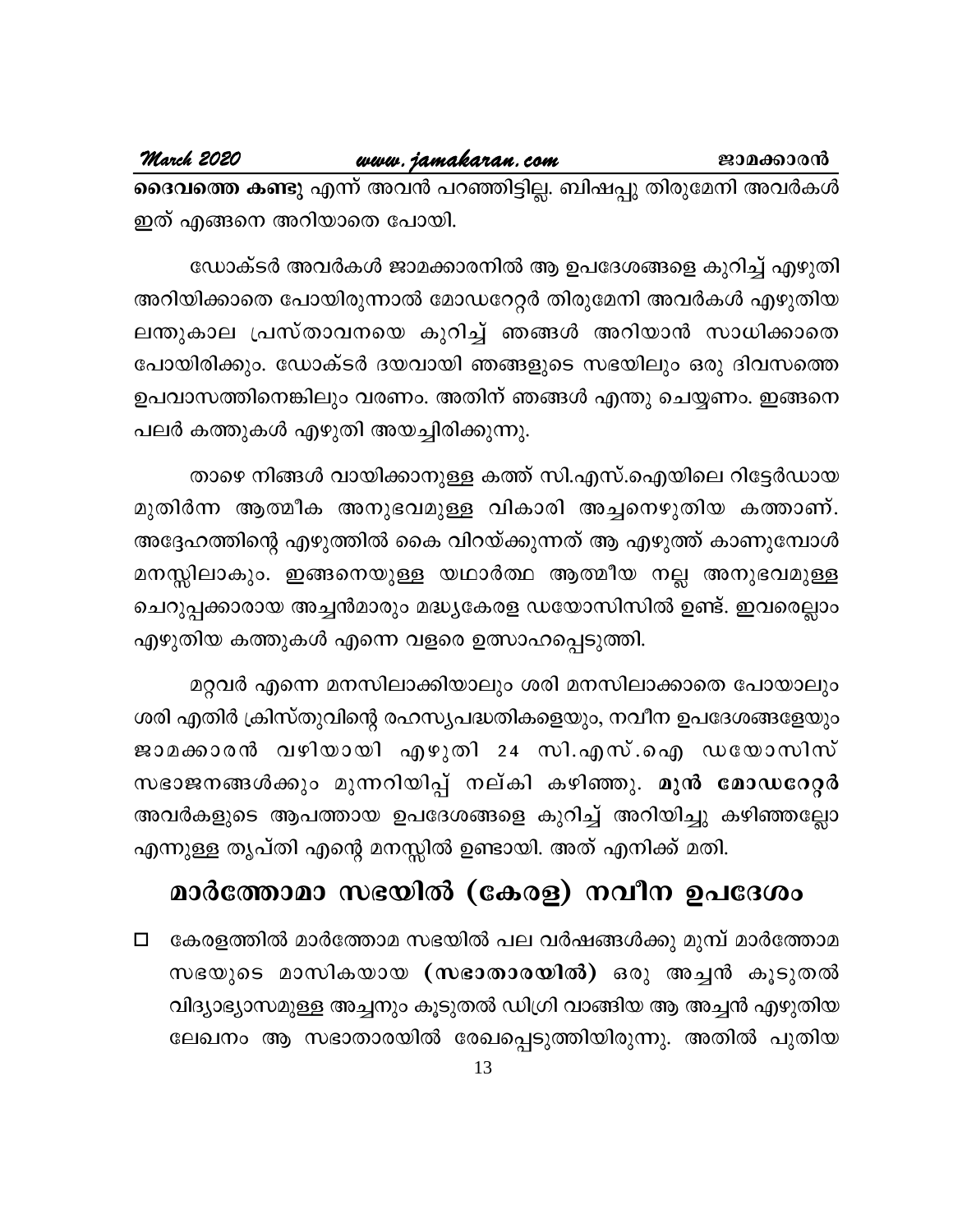### ജാമക്കാരൻ

### www.jamakaran.com

### March 2020

നിയമത്തിൽ 6000 പിശാചുകൾ പിടിക്കപ്പെട്ടു ലെഗ്യോനെ കുറിച്ച് അദ്ദേഹം എഴുതിയത് ആ ലെഗ്യോൻ ഒരു മാനസികരോഗി ആകുന്നു. പക്ഷെ ക്രിസ്ത്യാനികളായ നാമെല്ലാവരും അവനെ ഭൂതബാധിതൻ എന്നാണ് പഠിപ്പിക്കുന്നത്. എന്നാൽ നമ്മുടെ വേദപുസ്തകത്തിൽ ആ ലെഗ്യോനെ 6000 പിശാചുകൾ ബാധിച്ചവൻ എന്ന് എഴുതപ്പെട്ടത് തെറ്റാണ്. പിശാച് എന്നുള്ളത് ലോകത്തിൽ ഇല്ല എന്ന് ആ അച്ചൻ എഴുതി. അത് വായിച്ച മാർത്തോമാ സഭയിൽ ഒരു ആശയകുഴപ്പമുണ്ടായി.

ഉടനെ മാർത്താമാസഭയിലെ അച്ചൻമാർ മാസികയിൽ വന്ന ലേഖനത്തിന്റെ ഫോട്ടോകോപ്പിയെടുത്ത് എനിക്ക് അയച്ചുതന്ന് ഡോക്ടർ തന്നെ ജാമക്കാരനിൽ ഇതിന്റെ വ്യാഖ്യാനവും യഥാർത്ഥ അർത്ഥവും എഴുതി മാർത്തോമാ സഭയിലെ വിശ്വാസികൾക്ക് മനസിലാക്കാൻ സഹായിക്കണം. അച്ചൻമാരായ ഞങ്ങൾ ആ ലേഖനത്തിനെതിരായി മറുപടി എഴുതിയാൽ അത് മാസികയിൽ പ്രസിദ്ധീകരിക്കുന്നില്ല. കാരണം ആ മാസികയിൽ (സഭാ താരക) എഡിറ്ററുടെ മുഴുസമ്മതത്തോടെയാണ് ആ ലേഖനം പുറത്തുവിട്ടിരിക്കുന്നത്. ആ മാസികയുടെ എഡിറ്റർ അന്നത്തെ ബിഷപ്പ് **ഐറേനിയസ്** അവർകളാണ്. ഇപ്പോൾ അദ്ദേഹത്തിന് പദവി കയറ്റം കിട്ടി എല്ലാ മാർത്തോമാ സഭകൾക്കും ചീഫ് ബിഷപ്പായി (മാർത്തോമ സഭക്കാർ അദ്ദേഹത്തെ വല്യ തിരുമേനി എന്നു അദ്ദേഹമാണ് പറയും). ഇപ്പോൾ തിരുമേനിയായി വലു പ്രവർത്തിച്ചുകൊണ്ടിരിക്കുന്നത്. ഞങ്ങൾ (അച്ചൻമാർ) എന്തെങ്കിലും നവീന ഉപദേശത്തിനെതിരായി എഴുതിയാൽ തിരുമേനി ദേഷ്യപ്പെടും. അത് ഞങ്ങളുടെ വേലയ്ക്ക് ആപത്താകും എന്ന് അവർ എല്ലാവരും എനിക്കെഴുതി.

ഉടനെ ജാമക്കാരനിൽ പിശാച് എന്നുള്ളവൻ ആരെന്നും ലഗ്യോൻ എന്നാൽ ആരെന്നും വിവരിച്ച് എഴുതി.

ലെഗ്യോൻ എന്നുള്ളപേർ റോമ പട്ടാളത്തിൽ 6000 യുദ്ധവീരരെ കുറിക്കുന്ന വാക്കാണ്. 100 യുദ്ധവീരന്മാരുടെ തലവനെ ശതാധിപൻ എന്നു വിളിക്കുന്നതുപോലെ ലഗ്യോൻ എന്നാൽ 6000 പിശാചുക്കളാൽ 14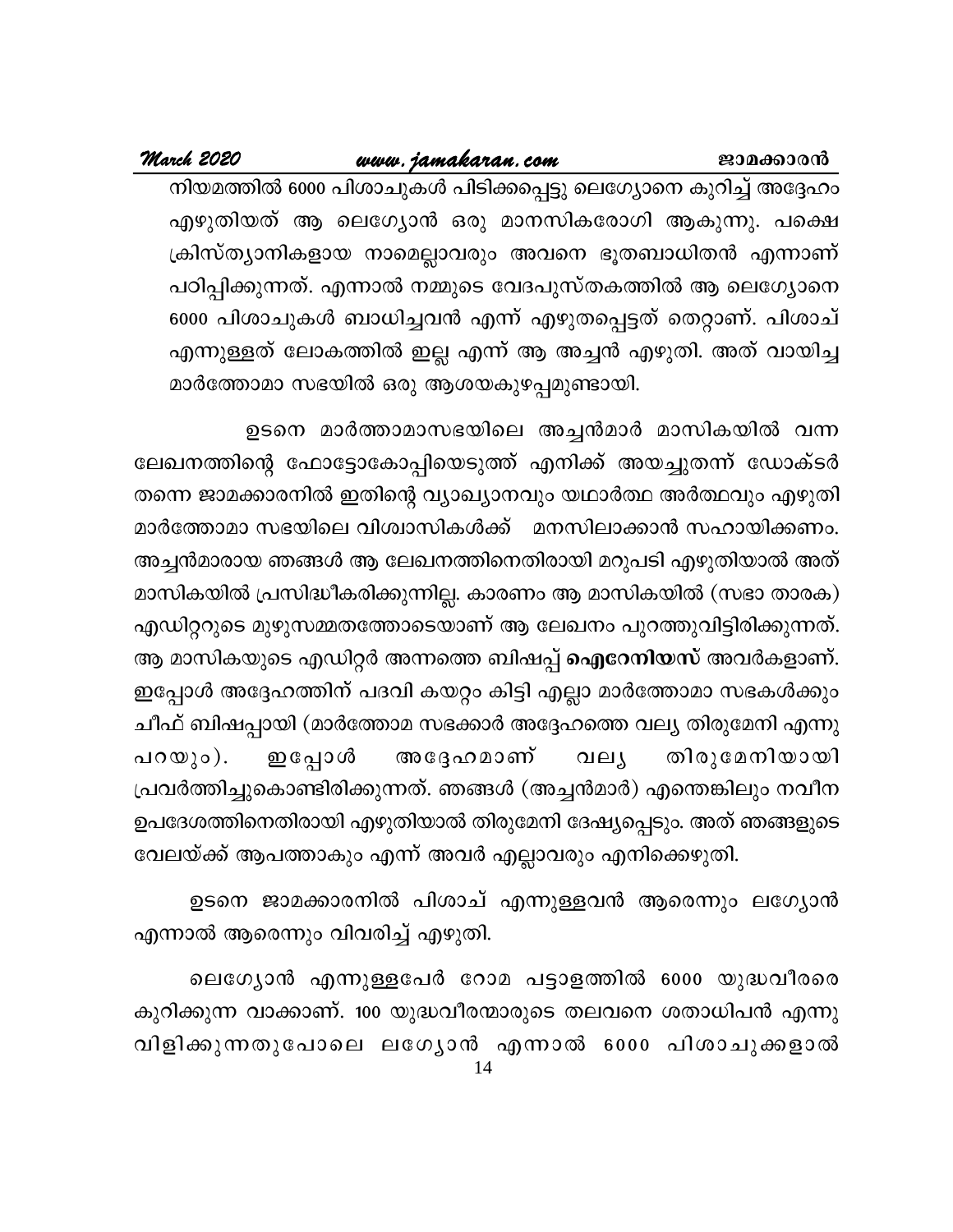### ജാമക്കാരൻ

### www.jamakaran.com

### March 2020

പിടിക്കപ്പെട്ടിട്ടുള്ള വ്യക്തി എന്നാണ് അർത്ഥം. ഈ ലേഖനം എഴുതിയ ആ അച്ചൻ എത്ര വിദ്യാഭ്യാസമുള്ളവനായിരുന്നാലും ബൈബിൾ കോളേജിൽ ഡോക്ടറേറ്റ് വാങ്ങിയിരുന്നാലും ആ അച്ചൻ യഥാർത്ഥ ക്രിസ്ത്യാനിയല്ല. അദ്ദേഹം പിശാചിന് ശുപാർശ ചെയ്യുന്ന പിശാചിന്റെ ആളാകുന്നു. ഇങ്ങനെയുള്ള അച്ചൻമാരും ബിഷപ്പുമാരും എന്തിനാണ് ക്രിസ്തീയ സഭകളിൽ ദൈവവേല ചെയ്യാൻ വരുന്നത്. നേരത്തെതന്നെ ക്രിസ്തീയ സഭകൾ വിശ്വാസത്തിൽ കുഴഞ്ഞുകിടക്കുന്നു. ഇങ്ങനെയുള്ള അവസരത്തിൽ സഭ വിശ്വാസികളുടെ വിശ്വാസത്തെ തകർക്കുന്ന ലേഖനങ്ങൾ സഭാ പത്രത്തിൽ പരസ്യപ്പെടുത്തുന്നത് ഉചിതമാണോ? ഇവരെല്ലാം വേദപുസ്തകത്തെ വിശ്വസിക്കാത്തവരാണ്. ഇങ്ങനെയുള്ളവർ എതിർ ക്രിസ്തുവിന്റെ കൈയിൽനിന്നു സഭാ മക്കളെ എങ്ങനെ രക്ഷപ്പെടുത്തും. ക്രിസ്തുവിന്റെ രണ്ടാം വരവിന് വേണ്ടി സഭാജനത്തെ എങ്ങനെ ഒരുക്കും? എന്നു ഞാനെഴുതി.

പുതിയ നിയമ പുസ്തകത്തിൽ എല്ലാ സുവിശേഷങ്ങളിലും ലെഗ്യോൻ ഭൂതബാധിതൻ എന്നാണ് എഴുതിയിട്ടുള്ളത്. ആ സ്ഥലത്തുള്ള ജനങ്ങളെ അവൻ പേടിപ്പിച്ചു എന്ന് വൃക്തമായി ബൈബിളിൽ എഴുതിയിട്ടുണ്ട്. യേശുക്രിസ്തു ലെഗ്യോന്റെ അടുത്ത് ചെന്ന് അവനിലുള്ള പിശാചിനെ ഓടിച്ചപ്പോൾ ആ പിശാചുകൾ തങ്ങളെ പന്നികൾക്കുള്ളിൽ അയക്കാൻ അപേക്ഷിച്ചു എന്നാണ് വേദപുസ്തകത്തിൽ എഴുതിയിരിക്കുന്നത്. ഡോക്ടർ പുഷ്പരാജായ ഞാനും ബംഗാരപേട്ട എന്ന സ്ഥലത്ത് എസ്.ഐ.ബി.സി ബൈബിൾ കോളേജിൽ പഠിച്ചവനാണ്. ഈ പ്രത്യേക വിഷയത്തെ കുറിച്ച് ഞാൻ ആരാഞ്ഞപ്പോൾ മൂലഭാഷയിലും എല്ലാ ബൈബിൾ തർജ്ജിമ വേദപുസ്തകങ്ങളിലും പിശാച് (ഭൂതം) എന്നാണ് തർജ്ജിമ ചെയ്യപ്പെട്ടിരിക്കുന്നത്. മാർത്തോമ സഭാതാരകയിൽ എഴുതിയ ആ അച്ചനും, എഡിറ്റർ ബിഷപ്പിനും ലെഗ്യോൻ എങ്ങനെയാണ് മാനസിക രോഗിയായി മനസിലായത്. ആരാണ് ഇവർക്ക് മാനസിക രോഗി എന്ന് പറഞ്ഞുകൊടുത്തത്? ഇതിന് പേരാണ് കള്ള ഉപദേശം അല്ലെങ്കിൽ നവീന ഉപദേശം.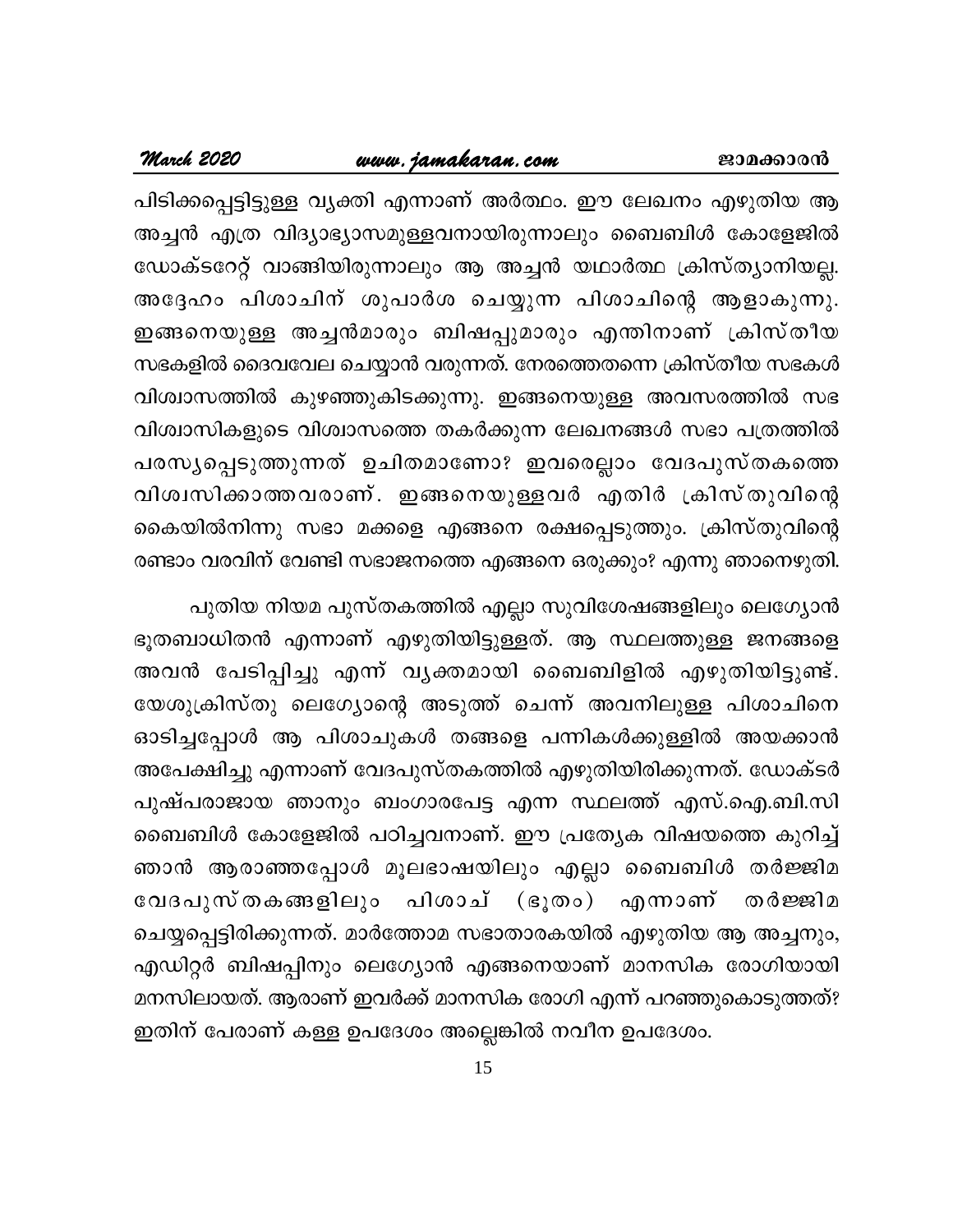### www.jamakaran.com

### March 2020

പക്ഷെ അന്നത്തെ മാർത്തോമ ബിഷപ്പ് ഐറേനിയസ് അവർകളും ആ ലേഖനം എഴുതിയ അച്ചനും ഞാൻ എഴുതിയതിന് എതിരൊന്നും എഴുതിയില്ല. എന്റെ ലേഖനം വന്നശേഷം മാർത്തോമസഭ അച്ചൻമാർ എല്ലാവരും പുകഴ്ത്തി എഴുതി. അന്നത്തെ കാലത്ത് മാർത്തോമാ സഭയിൽ എന്നെ കൂടുതൽ സ്നേഹിച്ച തിമോത്തിയോസ് തിരുമേനി അവർകളും എന്നെ ഫോണിൽ വിളിച്ച് അഭിനന്ദിച്ചു. അതിന് ശേഷം പല വർഷങ്ങൾ മാർത്തോമ സഭാ അച്ചൻമാരും, ജോസഫ് തിരുമേനി അവർകളും എന്നെ മാർത്തോമാ സഭയിൽ വലിയ വലിയ കൺവൻഷനുകൾ സംഘടിപ്പിച്ച് പ്രസംഗിക്കാൻ ഉപയോഗിച്ചു. ആ കാലങ്ങളെ ഓർത്ത് ഞാൻ ദൈവത്തെ സ്തുതിക്കുന്നു.

ആ കാലങ്ങളിൽ മാർത്തോമാ സഭയിൽ തന്നെ ഒരു കൂട്ടം അച്ഛൻമാരും സഭാ വിശ്വാസികളും എന്നെ കൂടുതൽ സ്നേഹിച്ചു. ബിഷപ്പുമാരെ ദൈവമായി കരുതുന്ന ഒരുകൂട്ടം എന്നെ വെറുക്കുകയും ചെയ്തു.

അതേമാതിരി തന്നെ സി.എസ്.ഐയിലും ചില ബിഷപ്പുമാരും അച്ചൻമാരും എന്നെ വെറുക്കുന്നു. പല ബിഷപ്പുമാരും, അച്ചൻമാരും എന്നെ കൂടുതൽ സ്നേഹിക്കുന്നു. ഇത് സ്വഭാവികമാണ്. അതിനെ ഞാൻ കാര്യമാക്കാത, ദൈവം വിളിച്ച വിളിയിൽ മുമ്പോട്ടുപോയികൊണ്ടിരിക്കുന്നു. അന്നത്തെ കാലത്ത് തന്നെ മാർത്തോമസഭയിലുള്ള വേറെ ചില നവീന ഉപദേശങ്ങളെയും പാപ പ്രവർത്തനങ്ങളെയും കുറിച്ച് വിമർശിച്ച് ജാമക്കാരനിൽ എഴുതിയവനാണു ഞാൻ. ഇങ്ങനെ എഴുതിയതുകൊണ്ടാണ് കേരളത്തിൽ മാർത്തോമസഭയിൽ ആദ്യമായി എന്നെ മുടക്കിയത്.

# സി.എസ്.ഐ സഭയിൽ നവീന ഉപദേശം

സി.എസ്.ഐ സഭയുടെ മുൻ മോഡറേറ്റർ അവർകളുടെ *(Most Rev.* തോമസ് കെ. ഉമ്മൻ) നവീന ഉപദേശത്തെ കുറിച്ച് വിമർശിച്ച് ഞാൻ ജാമക്കാരനിൽ എഴുതി. മദ്ധ്യകേരള ബിഷപ്പും, മോഡറേറ്ററുമായി പ്രവർത്തിച്ചിരുന്ന അദ്ദേഹത്തിന് *(Most Rev.* തോമസ് കെ. ഉമ്മൻ അവർകൾ)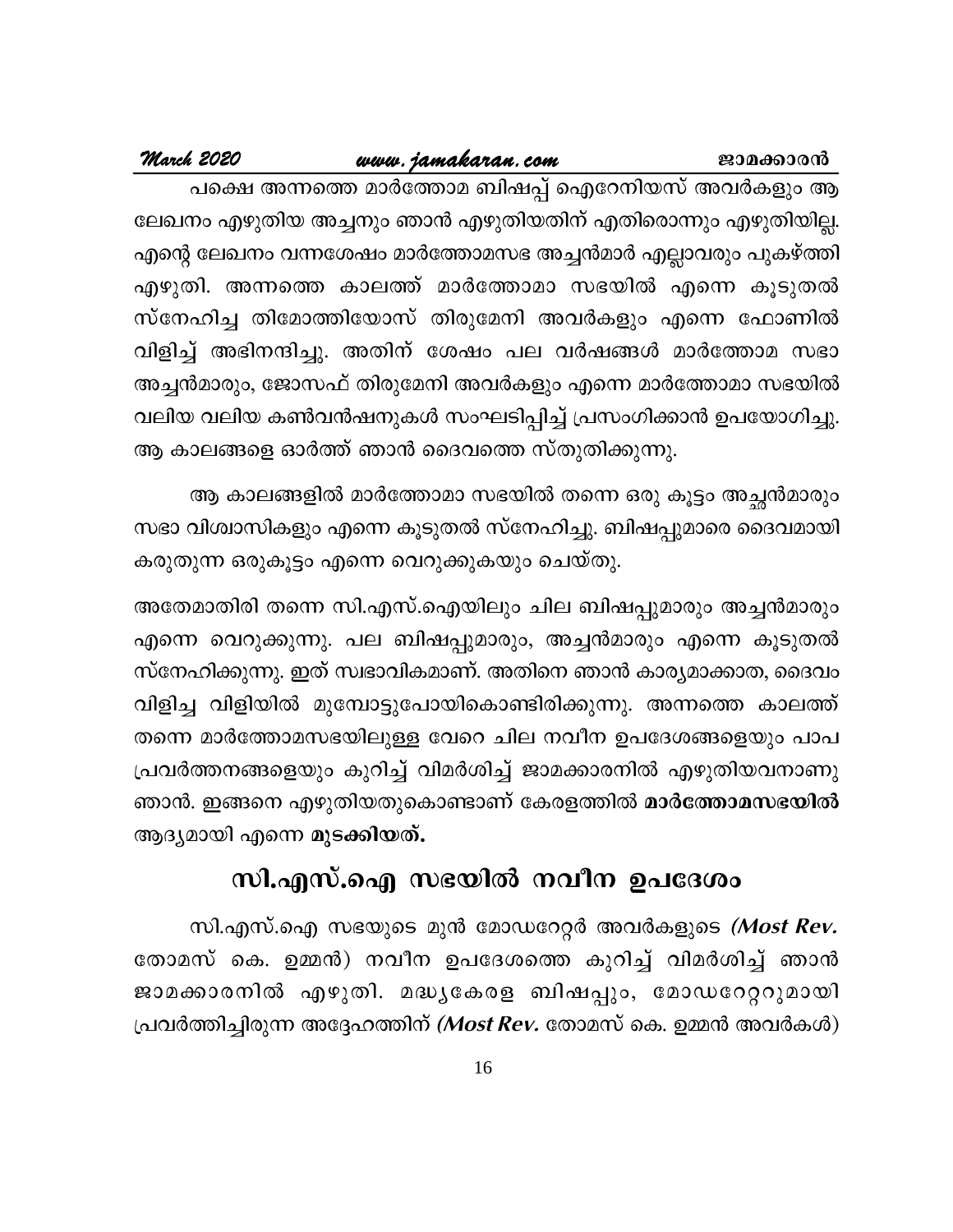### ജാമക്കാരൻ

### www.jamakaran.com

March 2020

എന്റെ മേൽ ദേഷ്യമുണ്ടായി. അതുകൊണ്ട് ഡോക്ടർ പുഷ്പരാജ് അവർകൾ ഇങ്ങനെ കുറിച്ച് ബിഷപ്പുമാരെ മോശമായി എഴുതുന്നതുകൊണ്ട് എല്ലാ സി.എസ്.ഐ ഡയോസിസുകളിലും ബിഷപ്പമാർക്കുള്ള ബഹുമാനം കുറഞ്ഞുവരികയാണ്. അങ്ങനെ എഴുതുന്നത് അദ്ദേഹത്തിന്റെ ദൈവവേലയ്ക്ക് നല്ലതല്ല. ഏതു സി.എസ്.ഐ ബിഷപ്പുമാർ എന്തു തെറ്റു ചെയ്താലും ബിഷപ്പുമാരെ വിമർശിച്ച്



Most Rev. Thomas K. Oomman, Rtd.

ജാമക്കാരനിൽ ഇനി എഴുതാൻ പാടില്ല എന്ന് പ്രത്യേകമായി വിളിച്ച് ഉപദേശിക്കണം എന്ന് എന്റെ ഡയോസിസായ കോയമ്പത്തൂർ സി.എസ്.ഐ ഡയോസിസ് ബിഷപ്പ് അവർകളെ വിളിച്ച് പ്രത്യേക നിർദ്ദേശം കൊടുത്തു. എന്റെ ബിഷപ്പും എന്നെ അദ്ദേഹത്തിന്റെ വീട്ടിലേക്ക് വിളിച്ച് മോഡറേറ്ററിന്റെ ഈ നിർദ്ദേശം എന്നെ അറിയിച്ചു. ഞാൻ ഒന്നും ബിഷപ്പിനോട് തർക്കിച്ചില്ല.

ഇപ്പോൾ എല്ലാ സി.എസ്.ഐ യ്ക്കും ഒരു പുതിയ മോഡറേറ്ററെ തിരഞ്ഞെടുത്തുകഴിഞ്ഞു. സൗത്ത് കേരള ഡയോസിസിന്റെ ബിഷപ്പ് Rt. Rev. ധർമ്മരാജ് റസാലം അവർകളെയാണ് പുതിയ മോഡറേറ്ററായി തിരഞ്ഞെടുത്തിരിക്കുന്നത്. ഇദ്ദേഹം ഈ നവീന ഉപദേശത്തന്റെ ഉള്ളിൽ സി.എസ്.ഐ യെ നടത്തികൊണ്ടുപോകുമോ, ഡബ്യു.സി.സി യ്ക്ക് അടിമാകുമോ എതിർക്രിസ്തുവിന്റെ ഉപദേശങ്ങൾക്ക് കീഴടങ്ങുമോ എന്ന് അറിയില്ല. അതുകൊണ്ട് വായനക്കാരായ നാമെല്ലാവരും പഴയ മോഡറേറ്ററുടെ നവീന ഉപദേശം പുതിയ മോഡറേറ്റർ വഴിയായി സി.എസ്.ഐ–ക്കുള്ളിൽ പ്രവേശിക്കാതിരിക്കാൻ അദ്ദേഹത്തിന് വേണ്ടി പ്രാർത്ഥിക്കുന്നത് വളരെ ആവശ്യമാണ്.

കുറിപ്പ് : ഞാൻ ഇതുവരെ എഴുതിയ നവീന ഉപദേശങ്ങളെ (മോഡറേറ്റും, ബിഷപ്പുമാരും അറിയിച്ച ആ നവീന ഉപദേശങ്ങളെ) എഴുതിയറിയിച്ചത്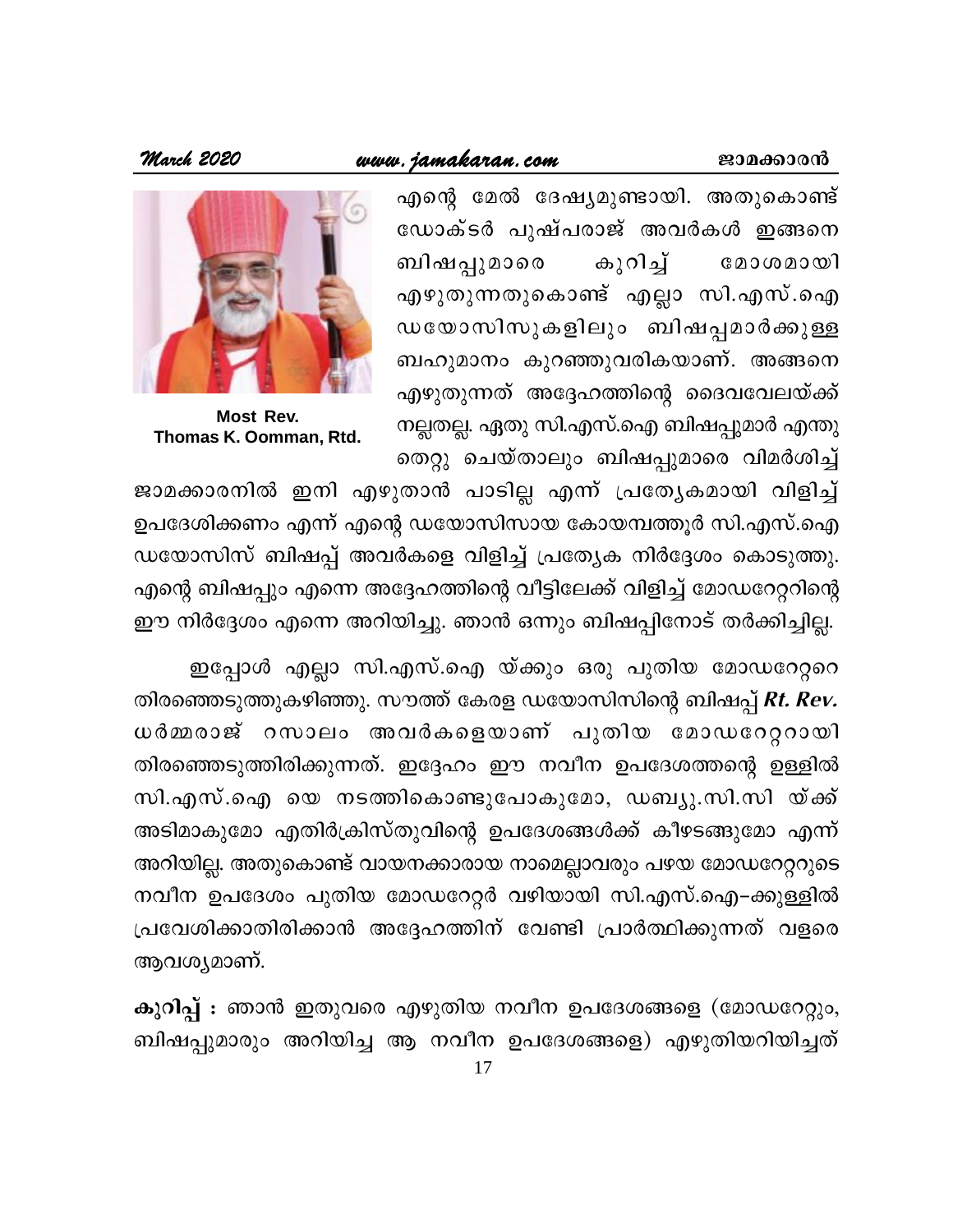March 2020

ശരിയാണ് എന്ന് റിട്ടേഡായ വയോധികനായ കൈവിരൽ വിറയൽ ഉള്ള വികാരി അച്ചൻ എനിക്ക് എഴുതിയ കത്ത് ഞാൻ ഇവിടെ പരസ്യപ്പെടുത്തുന്നു.

കർത്താവിൻ പ്രിയ സഹോദരൻ അവർകൾക്ക്,

നിങ്ങൾ ഫെബ്രുവരി 2019 ജാമക്കാരൻ മാസികയിൽ സി.എസ്.ഐ സഭകൾക്ക് 'അപകടം' എന്നും അന്തിക്രിസ്തുവിന്റെ ആളുകൾ സി.എസ്.ഐ സഭയിൽ നുഴഞ്ഞുകയറി എന്നുമുള്ള ലേഖനങ്ങളെ വായിച്ച് ഞാൻ ഞെട്ടിപോയി. നിങ്ങൾ എഴുതിയതിനെ കുറിച്ച് ഞാനും ചില അഭിപ്രായങ്ങൾ പങ്കിടുവാൻ ആഗ്രഹിക്കുന്നു. അതുകൊണ്ട് ദൈവത്തിന്റെ നടത്തിപ്പിൻ പ്രകാരം ഈ കത്ത് നിങ്ങൾക്ക് എഴുതുന്നു.

ആദ്യം അന്തിക്രിസ്തു (എതിർ ക്രിസ്തു) അനേക വർഷങ്ങൾക്കുമുമ്പേ ഡബ്യു.സി.സി–യെ **കൈയടക്കിയതിന്** ശേഷം അന്തിക്രിസ്തു സി.എസ്.ഐ

> സഭക്കുള്ളിൽ മരണമടഞ്ഞ Rt. Rev. Samuel Amritham (Bishop of Trivandrum) വഴിയായി ഉള്ളിൽ പ്രവേശിച്ചു എന്ന് നിങ്ങൾ എഴുതിയിരുന്നു. ആ ബിഷപ്പ് നൈബിൾ കോളേജിൽ പ്രിൻസിപ്പാളായിരിക്കുമ്പോൾ തന്നെ <mark>മതങ്ങൾ</mark> എല്ലാം ഒന്നു, ദൈവങ്ങൾ എല്ലാം ഒന്നു എന്നു പറയാനും എഴുതാനും തുടങ്ങി. ആ സമയത്താണ് നിങ്ങൾ ജാമക്കാരനിൽ ഇതേകുറിച്ച് എഴുതി ക്രിസ്ത്യാനികളെ ജാഗ്രതയുള്ളവരായിരിക്കാൻ താക്കീത് നൽകിയത്.



Rt.Rev. **Samul Amirtham** 

അങ്ങനെ സാത്താൻ ബിഷപ്പ് വഴിയായി ചെയ്ത തന്ത്രം ഫ<mark>ലിക്കാതെ പോയി.</mark> നിങ്ങൾ എഴുതിയത് ഏതു വർഷമാണെന്ന് എനിക്ക് ഓർമ്മയില്ല.

എന്നാലും ബിഷപ്പ് സാമുവൽ അമൃതം തന്റെ അഭിപ്രായത്തെ (View Point) ന്യായീകരിക്കാൻ ശ്രമിച്ചു. ആ ശ്രമത്തിൽ ഒന്നാണ് അദ്ദേഹം നാഗർകോവിലിലുള്ള Home Church -ൽ വന്ന് അവിടെയുള്ള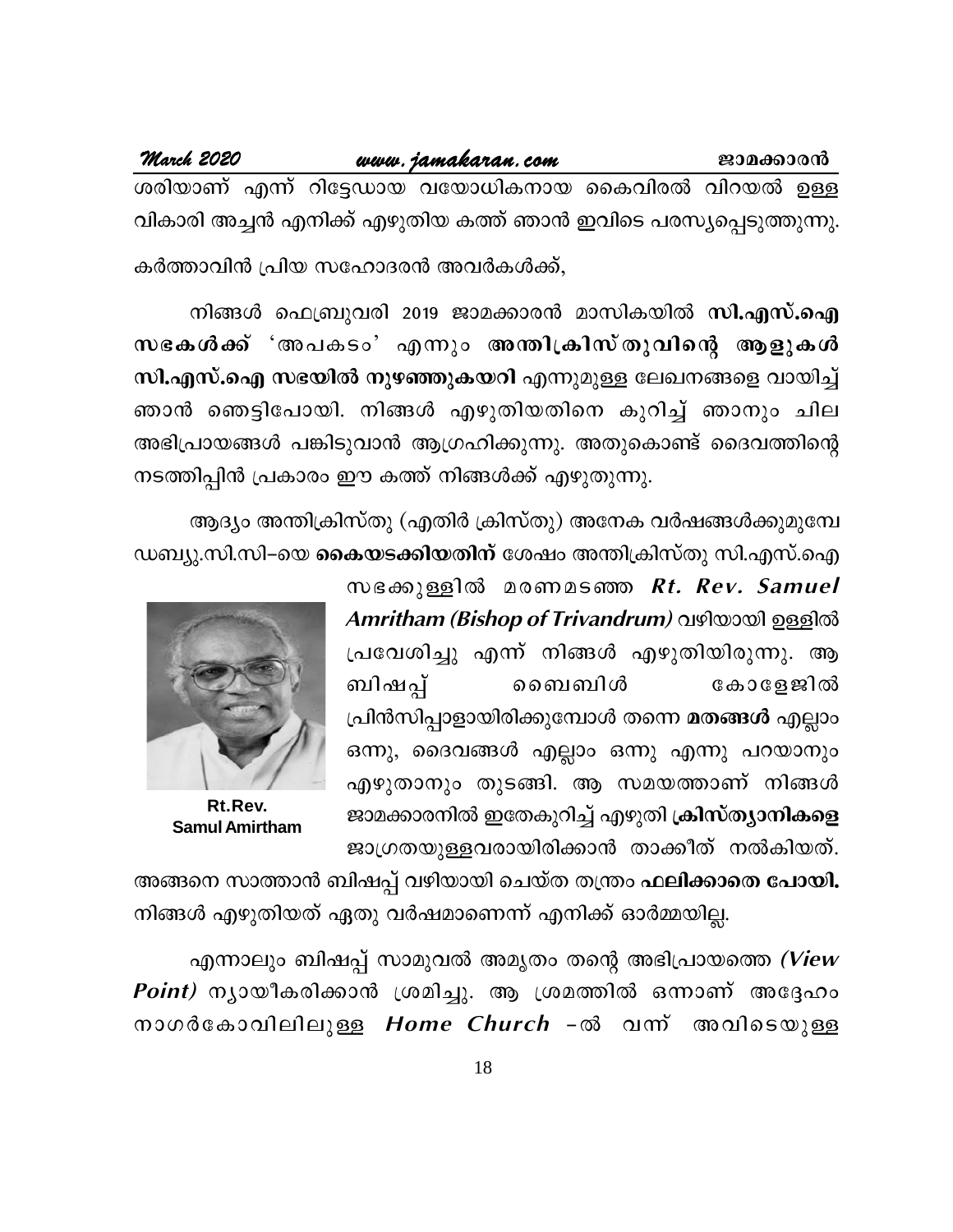### March 2020 www.jamakaran.com ജാമക്കാരൻ വിശ്വാസികളേയും സഭാനേതാക്കളേയും പ്രസംഗിക്കുന്നവരെയും കൂട്ടിച്ചേർത്ത് നേരിൽ സംസാരിക്കുവാൻ ഏർപ്പാടു ചെയ്തിരുന്നു. ആ കൂട്ടത്തിന് എന്നെ അവർ വിളിച്ചില്ലായിരുന്നു. എന്നാലും കണ്ണമ്മൂല സെമിനാരിയിൽ ഉണ്ടായിരുന്ന എന്റെ അളിയൻ എന്നെ കൂട്ടികൊണ്ടുപോയി.

# ബിഷപ്പ് അവർകൾ പറഞ്ഞ ആദ്യ കുറിപ്പ്

നമുക്ക് എല്ലാവർക്കും ഒരു ദൈവമല്ലേ? ഏതു മതമായാലും ഒരേ ദൈവം തന്നെയല്ലേ? എന്ന് അദ്ദേഹം പറഞ്ഞപ്പോൾ അവിടെയുണ്ടായിരുന്ന എല്ലാവരും മൗനമായി സമ്മതിച്ചു.

ഞാൻ മാത്രം അത് അംഗീകരിക്കാതെ; "തിരുമേനി ഏദെൻ തോട്ടത്തിൽ  $\Box$ പറഞ്ഞിട്ടുള്ള സർപ്പത്തിന്റെ അഭിപ്രായത്തെ നോക്കണം: സാത്താൻ പറഞ്ഞത് (ഉല്പത്തി: 3,45) പാമ്പ് സ്ത്രീയെ നോക്കി നിങ്ങൾ മരിക്കയില്ല, നിശ്ചയം, അതു തിന്നുന്ന നാളിൽ <mark>നിങ്ങളുടെ കണ്ണ് തുറക്കുകയും</mark>, നിങ്ങൾ നന്മതിന്മകളെ അറിയുന്നവരായി ദൈവത്തെ പോലെയാകും *(gods-*വിഗ്രഹദൈവങ്ങൾ $\ell$  (തമിഴിൽ ദേവന്മാരെപോലെ) എന്നു ദൈവം  $(God)$ അറിയുന്നു. പാമ്പിന്റെ ബുദ്ധി; ഒരു ദൈവമല്ല. പല ദൈവങ്ങൾ എന്നുള്ളതാണ്" എന്ന് ഞാൻ ചോദിച്ചത് കേട്ടപ്പോൾ ബിഷപ്പിനോ, മറ്റുള്ളവർക്കോ ഒന്നും പറയാൻ കഴിഞ്ഞില്ല.

ഇനി നമ്മുടെ ദൈവ വചനം പറയുന്നത് എന്താണെന്ന് നോക്കാം.  $\Box$ പുറപ്പാട് പുസ്തകം 20:1–3 ദൈവം സംസാരിച്ച വചനങ്ങളായ (2) അടിമ വീടായ മിസ്രയീം ദേശത്തുനിന്ന് നിന്നെ കൊണ്ടുവന്ന യഹോവയായ ഞാൻ നിന്റെ ദൈവമാകുന്നു. ഞാനല്ലാതെ അന്യദൈവങ്ങൾ  $(3)$ നിനക്കുണ്ടായിരിക്കരുത്.

അതുമാത്രമല്ല 1 കൊരി:8:5,6-ൽ ആകാശത്തിലോ ഭൂമിയിലോ **ദേവൻമാർ** (gods) എന്നു പേരുള്ളവർ ഉണ്ടെന്നുവരികിലും 6-ാം വാക്യം പിതാവായ ഏകദൈവമേ  $(God)$  നമുക്കുള്ളൂ.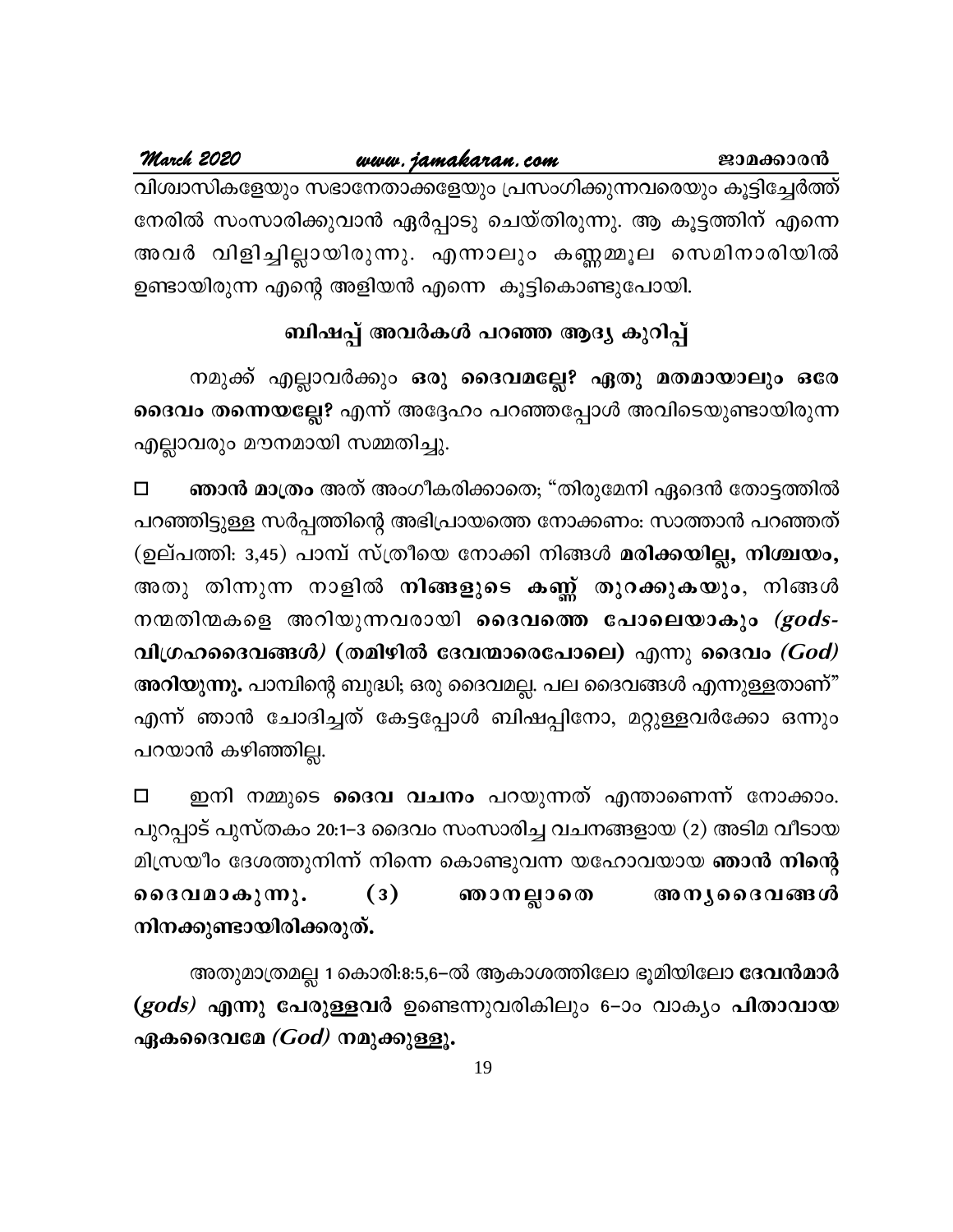ജാമക്കാരൻ

ഇങ്ങനെയിരിക്കേ ഒരേ ദൈവമെന്ന് നിങ്ങൾ പറയുന്നതെങ്ങനെയാണ് എന്ന് ചോദിച്ചതിന് ബിഷപ്പിനോ, മറ്റുള്ളവർക്കോ മറുപടിയും ഇല്ല, എതിർപ്പും ഇല്ല.

### ബിഷപ്പവർകളുടെ രണ്ടാമത്തെ കുറിപ്പ്

എല്ലാവരും യേശുവേ, യേശുവേ എന്നു പറഞ്ഞ് യേശുവോട് തന്നെ പ്രാർത്ഥിക്കുന്നു. ഇത് ശരിയാണോ എന്ന് ബിഷപ്പ് ചോദിച്ചു.

ഇത് അദ്ദേഹം പറഞ്ഞപ്പോൾ ബിഷപ്പിന്റെ മനസ്സിലെ തെറ്റായ ഉള്ളിലിരിപ്പ് എനിക്ക് മനസ്സിലായി. യേശു ദൈവമല്ല, സാധാരണ മനുഷ്യനാണ് എന്നു കാണിക്കാനാണ് അദ്ദേഹം അത് ചോദിച്ചത്.

ബിഷപ്പ് തുടർന്ന് എന്താണ് പറയുന്നത് എന്ന് കേൾക്കാൻ അവിടെയുള്ളവർ വാഞ്ചയോടെയിരുന്നു. ഞാൻ പറഞ്ഞതിൽ <mark>എന്താണ്</mark> തെറ്റുള്ളത് എന്ന് ബിഷപ്പിനോട് ഞാൻ ചോദിച്ചു. ബിഷപ്പ് ദേഷ്യത്തോടെ എന്നെ നോക്കിയപ്പോൾ അവിടെയുള്ള പലരും ഇവനെന്തിനാണ് ബിഷപ്പ് പറയുന്നതിനെതിരായി ചോദ്യം ചോദിക്കുന്നതെന്ന് വെറുപ്പോടെ നോക്കി.

ഞാൻ ബിഷപ്പിനോട് (യെശയ്യാ പ്രവചനം 9:6) ചൂണ്ടികാണിച്ചു. **നമുക്ക്** ഒരു ശിശു ജനിച്ചിരിക്കുന്നു. നമുക്കൊരു മകൻ നല്കപ്പെട്ടിരിക്കുന്നു. ആധിപത്യം അവന്റെ തോളിലിരിക്കും. അവന് അത്ഭുതമന്ത്രി, വീരനാം ദൈവം, നിതൃപിതാവ്, സമാധാനപ്രഭു എന്നു പേർ വിളിക്കപ്പെടും. (ആ ശിശുവാണ് നിത്യ പിതാവ്, സമാധാനപ്രഭു) എന്ന് ഞാൻ പറഞ്ഞപ്പോൾ അദ്ദേഹം (ബിഷപ്പ്) സംസാരം നിർത്തി.

പൊതുവേ എതിർക്രിസ്തു എന്നു പറഞ്ഞ ഉടനേ എല്ലാവരും വിചാരിക്കുന്നത് അവൻ ചരിത്രത്തിന്റെ അവസാനത്തിൽ തന്നെവരും. എതിർക്രിസ്തുവിനെ കുറിച്ച് നമ്മിൽ പലർ ഇങ്ങനെയാണ് ചിന്തിക്കുന്നത്. അത് തീർച്ചയായും സംഭവിക്കുന്ന കാര്യമാണ്. (1 യോഹ:4:3-ൽ) എഴുതിയിരിക്കുന്നതുപോലെ യേശുവിനെ സ്വീകരിക്കാത്ത **യാതൊരാത്മാവും**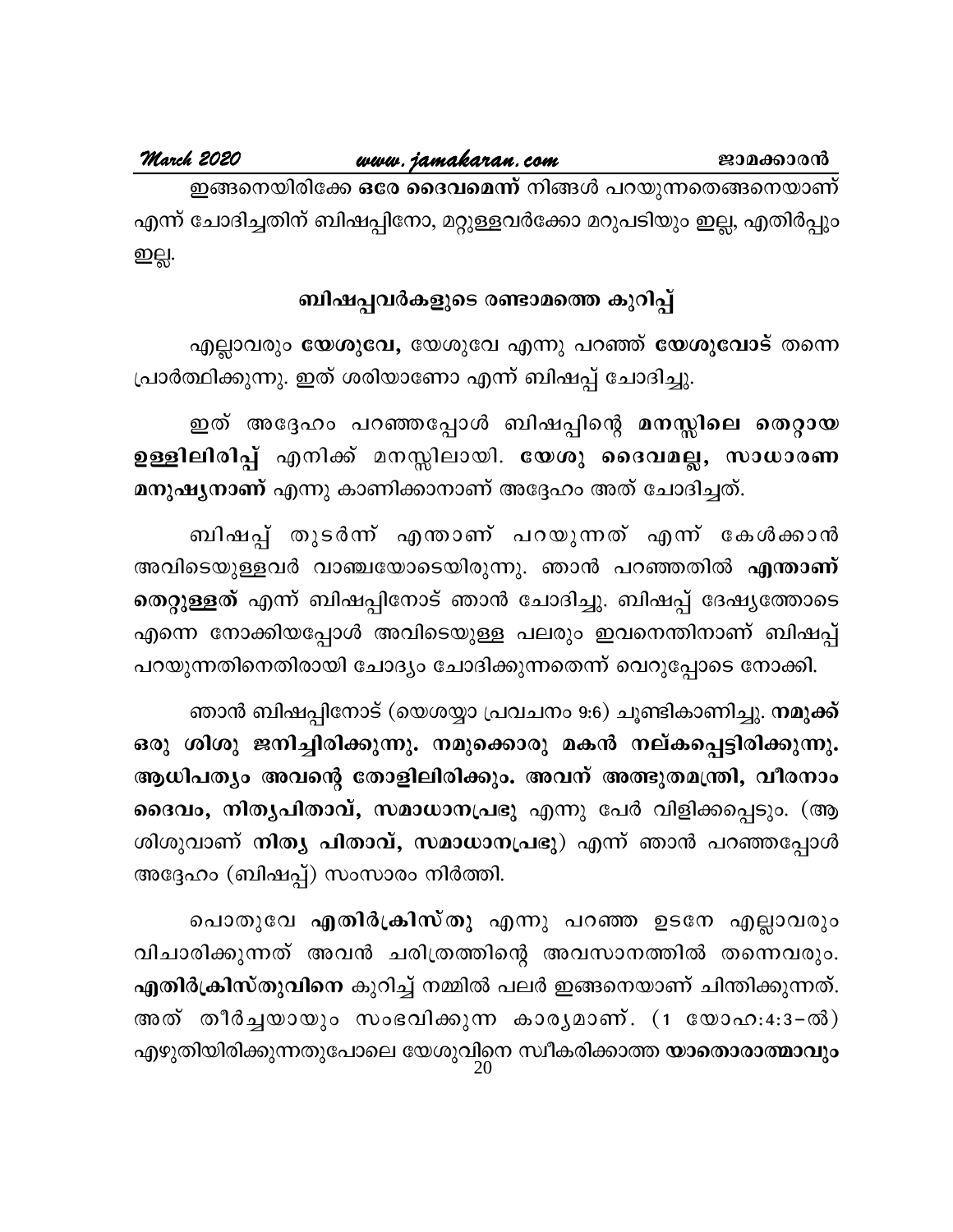March 2020 www.jamakaran.com ജാമക്കാരൻ ദൈവത്തിൽ നിന്നുള്ളതല്ല. അത് എതിർക്രിസ്തുവിന്റെ ആത്മാവ് തന്നെ. അത് വരും എന്ന് നിങ്ങൾ കേട്ടിട്ടുണ്ടല്ലോ. അത് **ഇപ്പോൾ തന്നെ ലോകത്തിൽ** ഉണ്ട്. എന്ന് യേശുവിന്റെ ശിഷ്യന്മാർ ജീവനോടിരുന്നപ്പോൾ വ്യക്തമായി എഴുതിയിരിക്കുന്നു.

ലോകത്തിൽ ഈ എതിർക്രിസ്തുവിന്റെ ആത്മാവിന്റെ തുടക്കം ഏദെൻതോട്ടം. ഈ എതിർക്രിസ്തുവിന്റെ ആത്മാവ് ഉൾപ്രവേശിച്ച ആദ്യത്തെ ഹൃദയങ്ങൾ ആദാമും ഹൗവ്വയും. ഇപ്പോൾ അത് എല്ലാ ഹൃദയങ്ങളിലും ക്രിയ ചെയ്യുന്നുണ്ട്. നമ്മുടെ ഓരോരുത്തരുടേയും സ്വന്ത ഇച്ഛകൊണ്ട് ആ ആത്മാവിനെ സ്വീകരിക്കാനും കഴിയും, അല്ലെങ്കിൽ ക്രിസ്തുവിന്റെ ക്രൂശുമുഖാന്തരവും, പരിശുദ്ധാത്മാവിന്റെ നിറവുകൊണ്ടും ആ ആത്മാവിനോട് എതിർത്ത് പോരാടി യേശുവിന്റെ നാമത്തിൽ നാം ജയം പ്രാപിച്ച് ദൈവത്തിന് വേണ്ടി ജീവിക്കാനും സാധിക്കും. ഈ ദുഃഷ്ട ആത്മാവാണ് സി.എസ്.ഐ സഭയിൽ കടന്ന് സി.എസ്.ഐ യിലുള്ള പലരുടേയും രഹസ്യ ജീവിതത്തിൽ പ്രവർത്തിക്കുന്നത്.

മാർച്ച് മാസ ജാമക്കാരനിലും, ടി.വിയിലും, നിങ്ങളുടെ ദിനപത്രങ്ങളിലുമുള്ള വാർത്തകൾ കാണുമ്പോൾ ലോകാവസാനത്തോട് സമീപിച്ചിരിക്കുന്നു എന്ന പേടി ക്രിസ്തീയ സഭകളിൽ കാണുന്നില്ല. കഴിഞ്ഞ മാസം സി.എസ്.ഐ സഭയിൽ "നുഴഞ്ഞുകയറാൻ പോകുന്ന അപകടം" എന്ന തലക്കെട്ടിൽ സി.എസ്.ഐ മുൻ മോഡറേറ്റർ എഴുതിയ നവീന ഉപദേശ അറിയിപ്പുകളെ സി.എസ്.ഐ സഭകൾ ഒരു പ്രശ്നമായി എടുത്തില്ല എന്നു തോന്നുന്നു എന്ന് വേദനയോടെ നിങ്ങൾ എഴുതിയിരുന്നു.

ക്രിസ്ത്യാനികളിൽ അനേകർ തങ്ങളുടെ രഹസൃജീവിതത്തിൽ സ്വീകരിച്ചിട്ടുണ്ടെന്ന് എതിർക്രിസ് തുവിനെ എങ്ങനെ  $000$ അറിയുകയാണെങ്കിൽ അതിന്റെ കാരണം മനസിലാക്കാൻ കഴിയും (2 കൊരി:11:3,4) എന്നാൽ സർപ്പം ഉപായത്താൽ ഹൗവ്വയെ ചതിച്ചതുപോലെ നിങ്ങളുടെ മനസ്സ് ക്രിസ്തുവിനോടുള്ള ഏകാഗ്രതയും, നിർമ്മലതയും **വിട്ട്**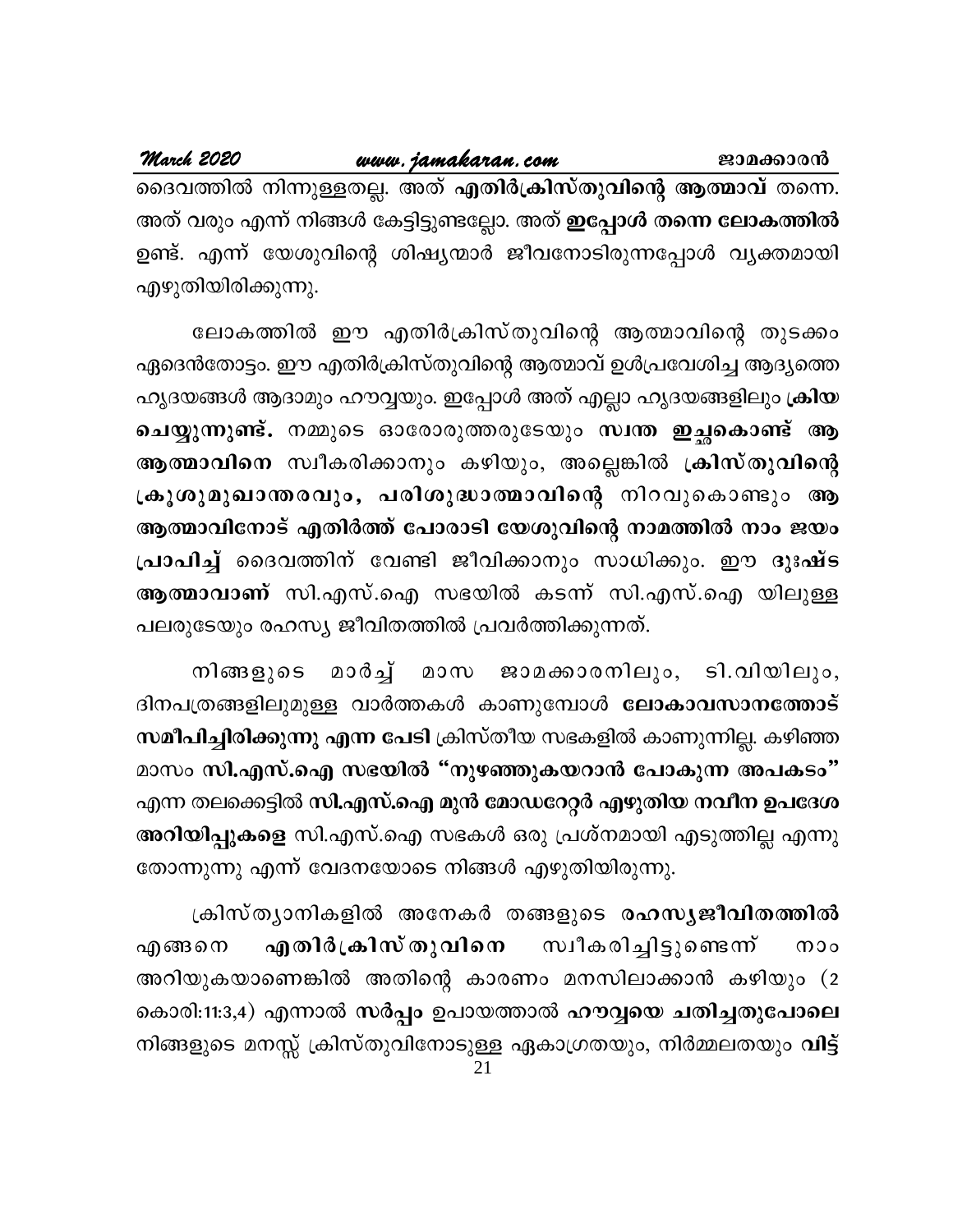| March 2020 |                                            | www.jamakaran.com                                        | ജാമക്കാരൻ |
|------------|--------------------------------------------|----------------------------------------------------------|-----------|
|            |                                            | വഷളായി പോകുമോ എന്ന് ഞാൻ ഭയപ്പെടുന്നു. (4) എങ്ങനെ എന്നാൽ  |           |
|            |                                            | ഒരുത്തൻ വന്ന് ഞങ്ങൾ പ്രസംഗിക്കാത്ത മറ്റൊരു യേശുവിനെ      |           |
|            |                                            | പ്രസംഗിക്കുകയോ, നിങ്ങൾ ലഭിക്കാത്ത വേറൊരു ആത്മാവെങ്കിലും, |           |
|            |                                            | നിങ്ങൾ കൈക്കൊള്ളാത്ത വേറൊരു സുവിശേഷമെങ്കിലും ലഭിക്കുകയോ  |           |
|            | ചെയ്യുമ്പോൾ നിങ്ങൾ പൊറുക്കുന്നത് ആശ്ചര്യം. |                                                          |           |

എതിർക്രിസ്തുവിന്റെ വേറൊരു യേശു - വേറൊരു ആത്മാവ് -വേറൊരു സുവിശേഷം ഇത് സ്വീകരിക്കുന്ന വിശ്വാസികൾ. ഇത് എന്ത് കൊണ്ട് ഇങ്ങനെ സംഭവിക്കുന്നു? എന്റെ അഭിപ്രായത്തെ എഴുതി നിങ്ങൾക്ക് ഞാൻ സമർപ്പിക്കുന്നു.

വേദപുസ്തകത്തെ സ്വന്ത ബുദ്ധിക്കനുസരിച്ച് മാത്രം വായിക്കുകയും, തന്റെ രഹസ്യ ജീവിതത്തിന് വേണ്ടിയുള്ള കാര്യങ്ങളെ പരിശുദ്ധാത്മാവിന്റെ സഹായമില്ലാതെ വചനത്തിൽ നിന്നും എടുക്കാൻ ശ്രമിക്കുകയും ചെയ്യുന്നതാണ് കാരണം. (യോഹ : 6:45) എല്ലാവരും ദൈവത്താൽ ഉപദേശിക്കപ്പെട്ടവർ ആകും... ആകയാൽ പിതാവിനോട് കേട്ട് പഠിച്ചവർ എല്ലാം **എന്റെ അടുക്കലേക്ക് വരുന്നു.** പല വിശ്വാസികൾ വേദപുസ്തകത്തെ തന്റെ സ്വന്തബുദ്ധികൊണ്ട് മാത്രം സ്വീകരിച്ചു ദൈവത്തെ തന്റെ രഹസ്യജീവിത ജീവിതത്തിൽ അനുഭവിച്ചറിയുന്നില്ല. (ലൂക്കോസ് : 24:25) എമ്മാവൂസിന് പോയ രണ്ടുപേരും ശിഷ്യൻമാർ, അവർ യേശുവിനെ കുറിച്ചാണ് സംസാരിച്ചുകൊണ്ട് പോയത്. എങ്കിലും യേശു ശിഷൃന്മാരെ ശാസിച്ചുകൊണ്ട് സംസാരിച്ച വിഷയങ്ങളെ നമ്മുടെ രഹസ്യ ജീവിതത്തിൽ നാം എടുക്കുകയാണെങ്കിൽ അത് ഭയത്തെയുണ്ടാക്കും. *vs 25* അ**യ്യോ; ബുദ്ധിഹീനരെ** പ്രവാചകൻമാർ പറയുന്നതെല്ലാം വിശ്വസിക്കാത്ത <mark>മന്ദബുദ്ധികളെ;</mark> *vs 27* മോശെ തുടങ്ങി സകല പ്രവാചകന്മാരിൽ നിന്നും എല്ലാ തിരുവെഴുത്തുകളിലും തന്നെ കുറിച്ചുള്ളത് അവർക്ക് വ്യാഖ്യാനിച്ചുകൊടുത്തു. (മത്താ: 11:28–30) – അദ്ധ്വാനിക്കുന്നവരും, ഭാരം ചുമക്കുന്നവരും ആയുള്ളോരെ, എല്ലാവരും എന്റെ അടുക്കൽ വരുവിൻ ഞാൻ നിങ്ങളെ ആശ്വസിപ്പിക്കും. ഈ പ്രവചനത്തെ എല്ലാ വിശ്വാസികളും തെറ്റാതെ സ്വീകരിക്കുന്നു. എന്തു പ്രശ്നം വന്നാലും ദൈവത്തിന്റെ അടുക്കൽ കൊണ്ടുചെല്ലുന്നു.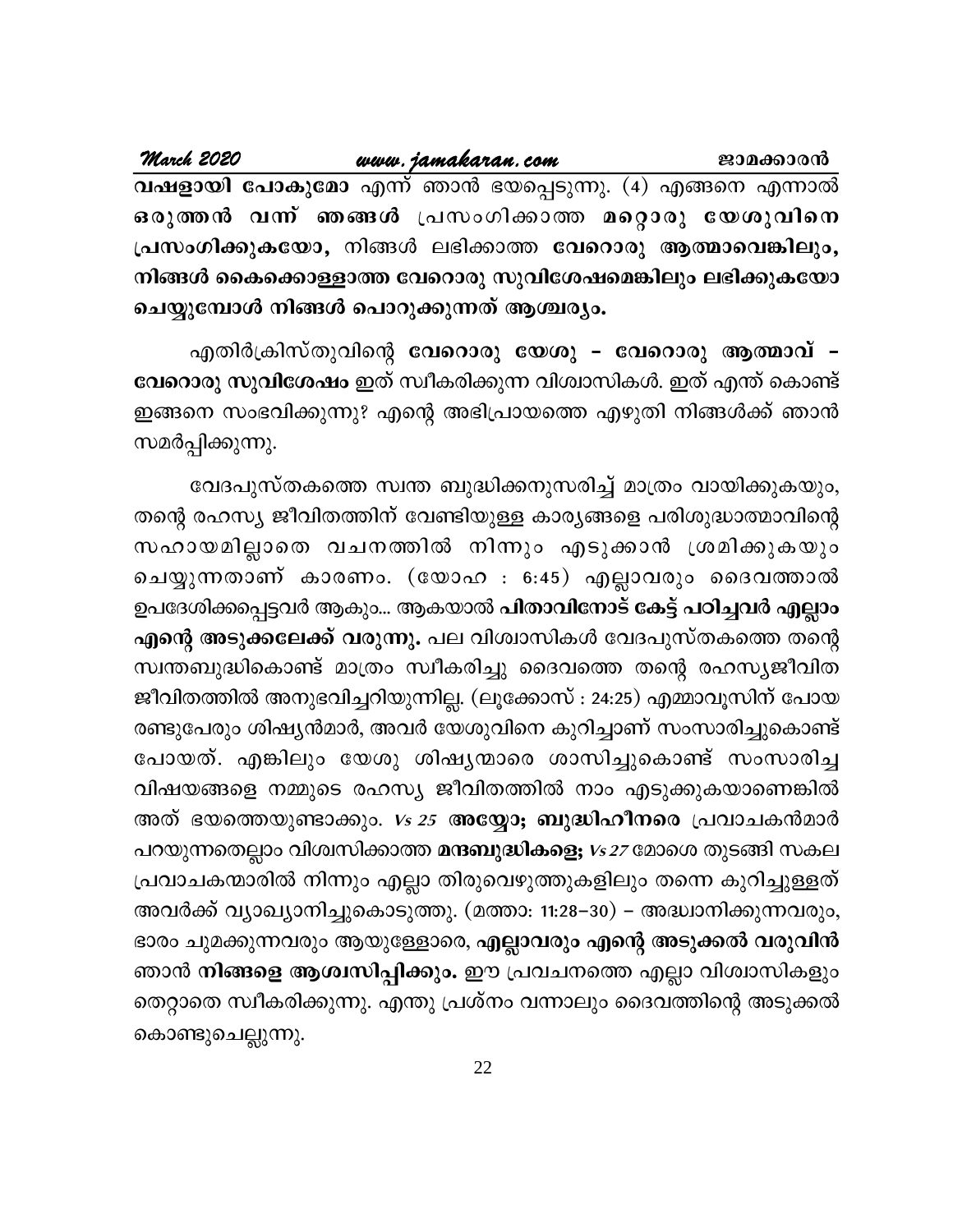എന്നാൽ അതിനടുത്തുള്ള വചനത്തെ ജീവിതത്തിൽ വിശ്വാസികൾ സ്ഥീകരിച്ചിട്ടുണ്ടോ എന്നത് ചോദ്യചിഹ്നമാണ്. 29: എന്റെ നുകം ഏറ്റുകൊണ്ട് എന്നോട് പഠിപ്പിൻ എന്നാൽ നിങ്ങളുടെ ആത്മാക്കൾക്ക് ആശ്വാസം കണ്ടെത്തും.

മത്തായി ։ 13:18−23, ഇത് **വിതയ്ക്കുന്നവനെ**കുറിച്ചുള്ള ഉപമ നമ്മുടെ രക്ഷകനായ യേശുക്രിസ്തു ശിഷൃൻമാരെ പഠിപ്പിച്ചതാണ്. ഈ നാലുതരത്തിലുള്ള നിലങ്ങൾ എല്ലാ സഭകളിലും, എല്ലാ കുടുംബങ്ങളിലും വ്യക്തിപരമായ ഓരോരുത്തരുടെ ജീവിതത്തിലും കാണാൻ കഴിയും. നമ്മുടെ ഹൃദയത്തിലും, ജീവിതത്തിലും ഇവയുണ്ട്. ഓരോ ദിവസവും ദൈവത്തിന്റെ പ്രസാദം കൊണ്ടും, പരിശുദ്ധാത്മാവാലും, യേശുക്രിസ്തുവിന്റെ രക്തത്താലും നമ്മുടെ ജീവിതത്തെ ഉഴുതുകൊള്ളുമ്പോൾ മുഴുവനായും യേശുവിന് നല്ല നിലമായി അവന്റെ കൃപകൊണ്ട് രൂപാന്തരപ്പെടും.

ജാമക്കാരൻ വായനക്കാരുടെ ഇടയിലും ഇങ്ങനെയുള്ള നാലു നിലങ്ങളുണ്ട് (വാക്യം 19 വഴിയരികെ വിതയ്ക്കപ്പെട്ട് വിത്ത് :– കേട്ട് അനുഭവിക്കാതിരിക്കുമ്പോൾ പിശാച് (ദുഷ്ടൻ) വിതച്ച വിത്ത് എടുത്തുകൊണ്ട് പോകുന്നു. പാറസ്ഥലം വേരില്ലാത്തതിനാൽ; സ്വയം വിത്ത് വളരാൻ സമ്മതിച്ചില്ല, സ്വയം എവിടെ വളരുന്നോ അവിടെ ജീവവിത്തിന് വളരാൻ കഴികയില്ല (വാക്യം 22) മുള്ളിനിടയിൽ വിതയ്ക്കപ്പെട്ടത്:– ലോക ചിന്തയും, ധനത്തിന്റെ വഞ്ചനയും വചനത്തെ ഞെരുക്കി നിഷ്ഫലമാക്കുന്നു.

എന്നാലും വിശാലമായ ലോകത്തിൽ എല്ലാ ഹൃദയങ്ങളിലും ജീവ വിത്തിനെ വിതയ്ക്കുന്ന മനുഷ്യപുത്രൻ (സങ്കീ :19, റോമ:17:20) മത്താ : 13:37) തനിക്കായി ഇതുമൂലം ഒരുകൂട്ടം ജനത്തെ ഒരുക്കുന്നു. അതാണ് നല്ല നിലം വാക്യം 23. നല്ല നിലത്തിൽ വിതയ്ക്കപ്പെട്ടതോ ഒരുത്തൻ വചനം കേട്ട് ഗ്രഹിക്കുന്നത് ആകുന്നു. അതു വിളഞ്ഞ് നൂറും അറുപതും മുപ്പതും മേനി ഫലം തരുന്ന നിലമായി മാറുന്നു. ഈ തരത്തിലുള്ള നിലമായവരാണ് ദൈവം നിങ്ങൾക്കു കൊടുത്ത കൃഷിനിലം (വിളവു കൊടുക്കുന്ന) *(Your Target* Audience). മറ്റു മൂന്നു നിലങ്ങളിൽ ഉള്ളവർ. നിങ്ങളെ കൊണ്ട്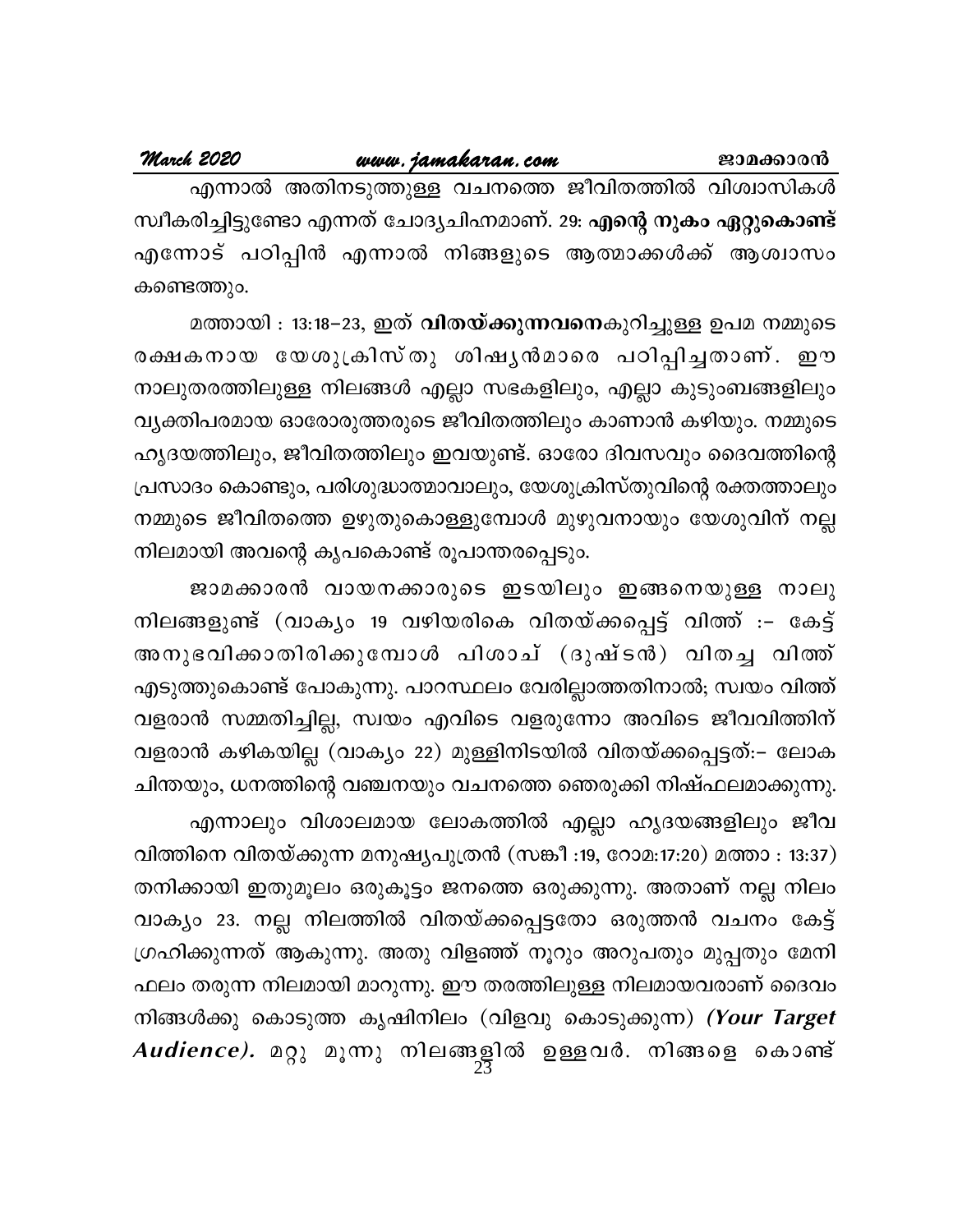| March 2020   | www.jamakaran.com | ജാമക്കാരൻ |                                                                 |
|--------------|-------------------|-----------|-----------------------------------------------------------------|
|              |                   |           | വിതയ്ക്കപ്പെടുന്ന ജീവ വിത്തുകൾ. മാനസാന്തരത്തിന് വേണ്ടി ആ മൂന്നു |
|              |                   |           | നിലങ്ങളും യേശുവിന് നല്ല നിലമായി രൂപാന്തരപ്പെടാൻ വേണ്ടിയുള്ള     |
| വിത്തുകളാണ്. |                   |           |                                                                 |

നിങ്ങൾക്ക് ദൈവം തന്ന ഈ ജാമക്കാരൻ ദൈവവേലയിൽ നിങ്ങൾ ഒരു തരത്തിലും ക്ഷീണിച്ചു പോകരുത് എന്ന ഉദ്ദേശത്തിലാണ് ഈ കത്ത് എഴുതാൻ ദൈവം എന്നെ പ്രേരിപ്പിച്ചത്.

റോമ: 2:23 അകമേ യഹൂദനായവനത്രെ യഹൂദൻ: അകമേ യേശുക്രിസ്തുവിന്റെ ശിഷ്യനായിരിക്കുന്നവനാണ് യഥാർത്ഥ ക്രിസ്ത്യാനി ആത്മാവിലുള്ള ഹൃദയപരിച്ഛേതനയത്രെ പരിച്ഛേദന. (ആത്മാവിനാൽ ഹൃദയത്തിലുണ്ടാകുന്ന വീണ്ടും ജനനം, ദൈവത്താലുണ്ടാകുന്ന സ്നാനം, തിരുവത്താഴം, ദിവസംതോറും ദൈവത്താൽ ഹൃദയത്തിൽ ഉണ്ടാകുന്ന പരിശുദ്ധാത്മാഭിഷേകം) അവന് മനുഷൃനാനല്ല ദൈവത്താൽ തന്നെ പുകഴ്ചയുണ്ടാകും.

### $\Box$ ജാമക്കാരൻ

ഈ കത്ത് എന്നെ വളരെ ബലപ്പെടുത്തി. അനേക ബിഷപ്പുമാരുടെ വെറുപ്പുകളുടേയും, എതിർപ്പുകളുടേയും ഇടയിൽ എന്നെക്കാൾ 15 വയസ് (95) കൂടുതലായ അനുഭാവമുള്ള അച്ചനെകൊണ്ട് പരിശുദ്ധാത്മാവ് എന്നെ ആശ്വസിപ്പിക്കാൻ എഴുതിയതോർത്ത് ദൈവത്തെ സ്തുതിക്കുന്നു. എഴുതിയ അച്ചന് ഞാൻ നന്ദി പറയുന്നു. അച്ചൻ സന്ദർശിച്ച ബിഷപ്പ് സാമുവൽ അമൃതം അവർകളുടെ ആശയവും, മുൻ മോഡറേറ്റർ തോമസ് അവർകളുടെ ആശയവും ഒന്നായിരിക്കുന്നത് അറിയാൻ കഴിഞ്ഞു. മുൻ മോഡറേറ്റർ അവർകളും അച്ചൻമാരും, എന്നെ വെറുക്കുന്ന വിശ്വാസികളും ചിന്തിച്ചു നോക്കുവിൻ മുൻ മോഡറേറ്ററെ അപമാനപ്പെടുത്താനോ, അല്ലെങ്കിൽ വേറെ എതു ബിഷപ്പിനെയും അപമാനപ്പെടുത്തുന്ന ഉദ്ദേശത്തോടെ ജാമക്കാരനിൽ ഇതുവരെ ഞാൻ ഒന്നും എഴുതിയിട്ടില്ല എന്നുള്ളത് നിങ്ങൾ അറിയണം.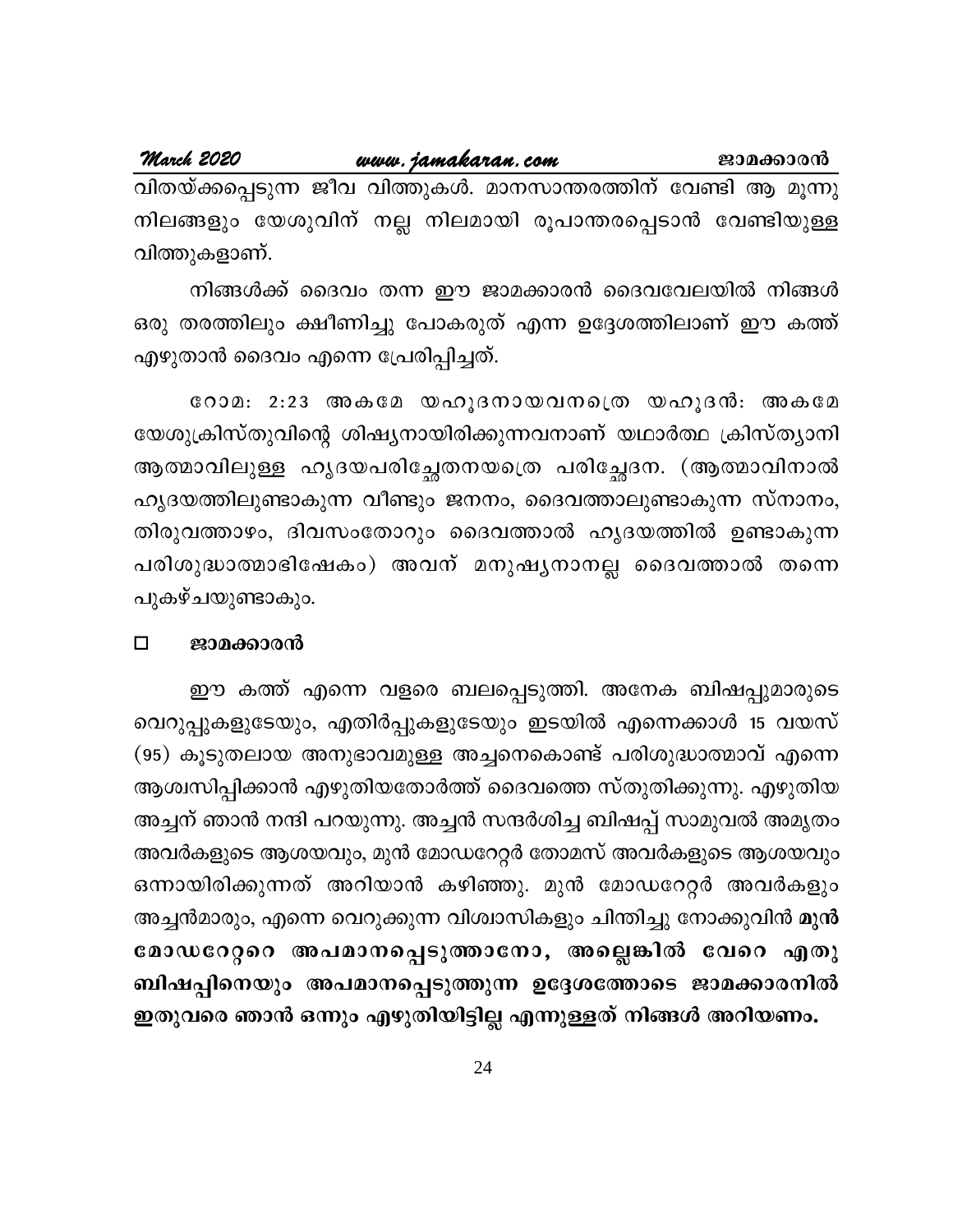സി.എസ്.ഐ സഭയിൽ ആദ്യമായി നുഴയാൻ ശ്രമിച്ച ദിവസം

1) സ്ഥലം :– തിരുനെൽവേലി (സിനാഡ് കൂട്ടങ്ങൾ വർഷത്തിൽ ഓരോ ഡയോസിസിലും ഓരോ സ്ഥലത്ത് വച്ച് നടത്തും. അവിടെ 24 ഡയോസിസിലുള്ള ബിഷപ്പുമാരും, അച്ചൻമാരും, *DC* മെമ്പർമാരും പങ്കെടുക്കുന്നു.)

ദിവസം:– 1992 ജനുവരി 11 – 15

ഈ സിനാഡ് യോഗത്തിൽ ബിഷപ്പുമാർ പ്രാർത്ഥിച്ചതിന്റെ ഉള്ളടക്കം

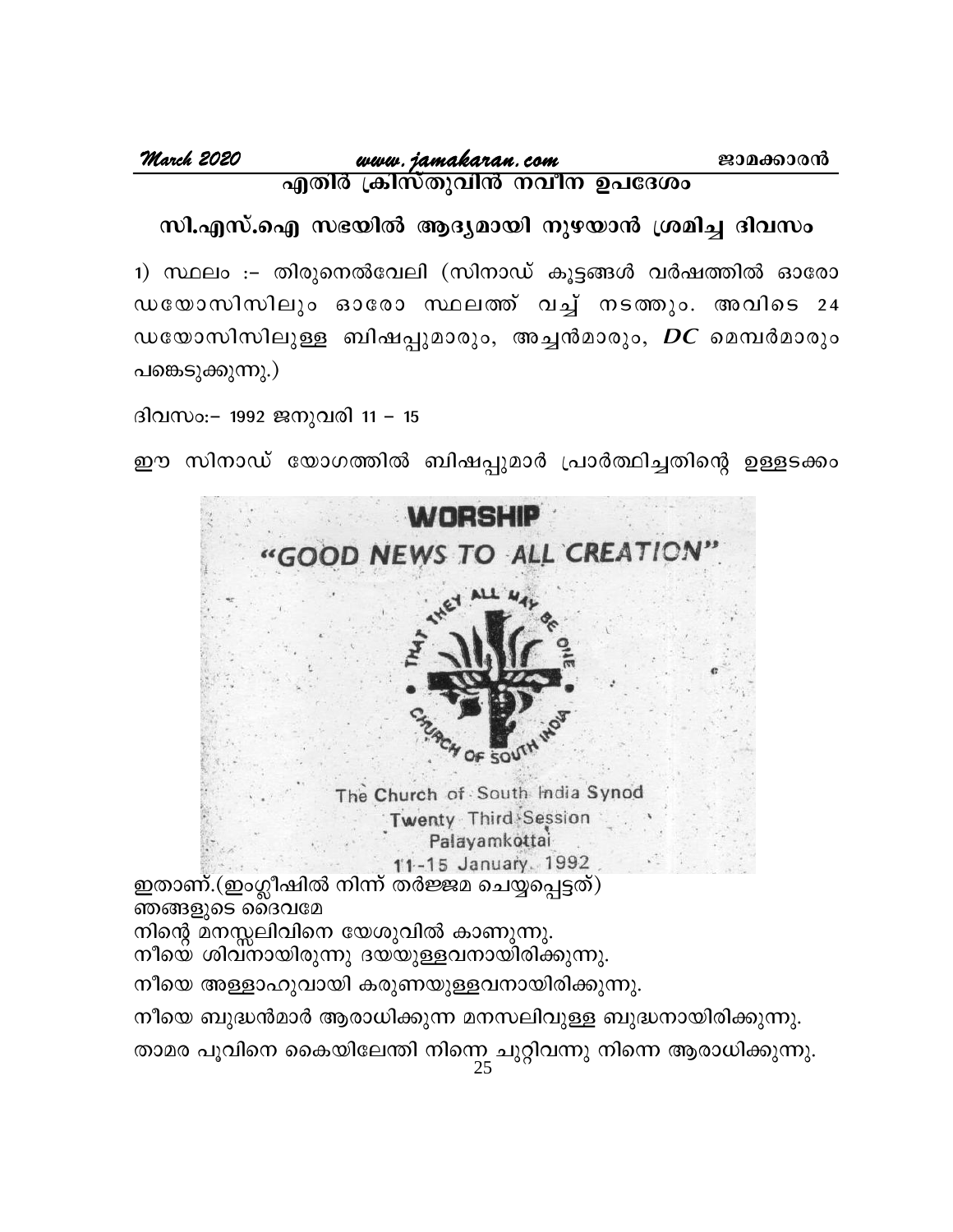### March 2020 www.jamakaran.com ജാമക്കാരൻ ഇങ്ങനെ യോഗത്തിന് വന്നവരെല്ലാവരും സ്തുതിച്ച ഉടനെ അവിടെ ഉണ്ടായിരുന്ന ബിഷപ്പുമാരും ആമേൻ എന്നു പറഞ്ഞു. ആമേൻ എന്നതിന് അങ്ങനെ തന്നെ ആകട്ടെ എന്നർത്ഥം.

യേശുവേ നീയാണ് അള്ളാഹു, നീയാണ് ശിവൻ, നീയാണ് ബുദ്ധൻ, പ്രാവശൃം താമരപൂക്കളാൽ മൂന്നു ചുറ്റിവന് നിനെ നമസ്കരിച്ചാരാധിക്കുന്നു എന്ന് പറയുന്ന ഈ വിഷയത്തിൽ നിന്നും എതിർക്രിസ്തുവിന്റെ ആളുകളെ നമുക്ക് തിരിച്ചറിയാൻ കഴിയും. ഇത് എത്ര വലിയ ദൈവദുഷണം.

അതേ ആരാധനക്രമത്തെ എല്ലാ സി.എസ്.ഐ സഭയുടെ ആരാധനാ പുസ്തകത്തിലും ചേർത്ത് സി.എസ്.ഐ സഭാജനത്തെ ആരാധിപ്പിക്കാൻ എതിർക്രിസ്തു എടുത്ത ശ്രമത്തെ ഈ ജാമക്കാരനെകൊണ്ട് മാത്രമാണ് തോല്പിക്കാനും തടയാനും കഴിഞ്ഞത്.

2) എതിർക്രിസ്തുവിന്റെ വേലക്കാരുടെ 2–മത്തെ ശ്രമം സ്ഥലം: സിനാഡ് സെന്റർ, ചെന്നൈ ദിവസം : 2017 ഏപ്രിൽ 22 തലക്കെട്ട് : Earth bible

> **Church of South India Department of Ecological concerns**

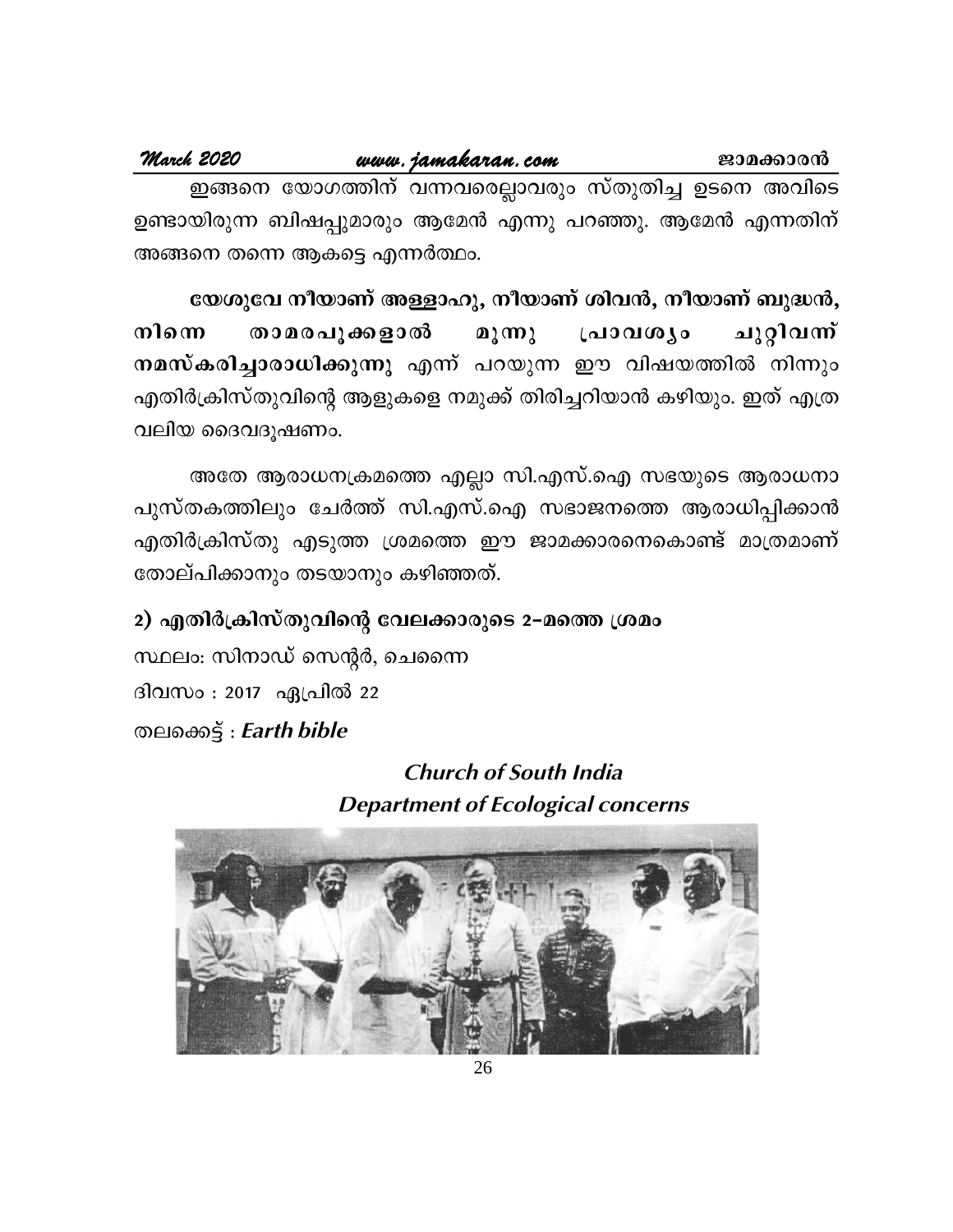March 2020

www.jamakaran.com

3) എതിർക്രിസ്തുവിന്റെ ആളുകളുടെ മൂന്നാമത്തെ ശ്രമം

സ്ഥലം : സിന്നാഡ് സെന്റർ, ചെന്നൈ

ദിവസം : 2017 ഏപ്രിൽ 22

തലക്കെട്ട് : *Earth Day* 



4) എതിർക്രിസ്തുവിന്റെ ആളുകളുടെ 4-ാമത്തെ ശ്രമം

mnelo: லை (Eden Eco - Spirituality centre)

ദിവസം : 2017 സെപ്റ്റംബർ 1–ാം തീയതി

### 5) എതിർക്രിസ്തുവിന്റെ ആളുകളുടെ 5–ാമത്തെ ശ്രമം

സ്ഥലം : കൊടൈക്കനാൽ (തമിഴ്നാട്)

ദിവസം : 2018 മാർച്ച് 7-ാം തീയതി

പരസ്യം ചെയ്തവർ : Most Rev. തോമസ് ഉമ്മൻ

റിപ്പോർട്ടിന്റെ തലക്കെട്ട് : ലന്ത്കാലത്തുള്ള ധ്യാനവാർത്തകൾ



**Most Rev.** Thomas K. Oomman,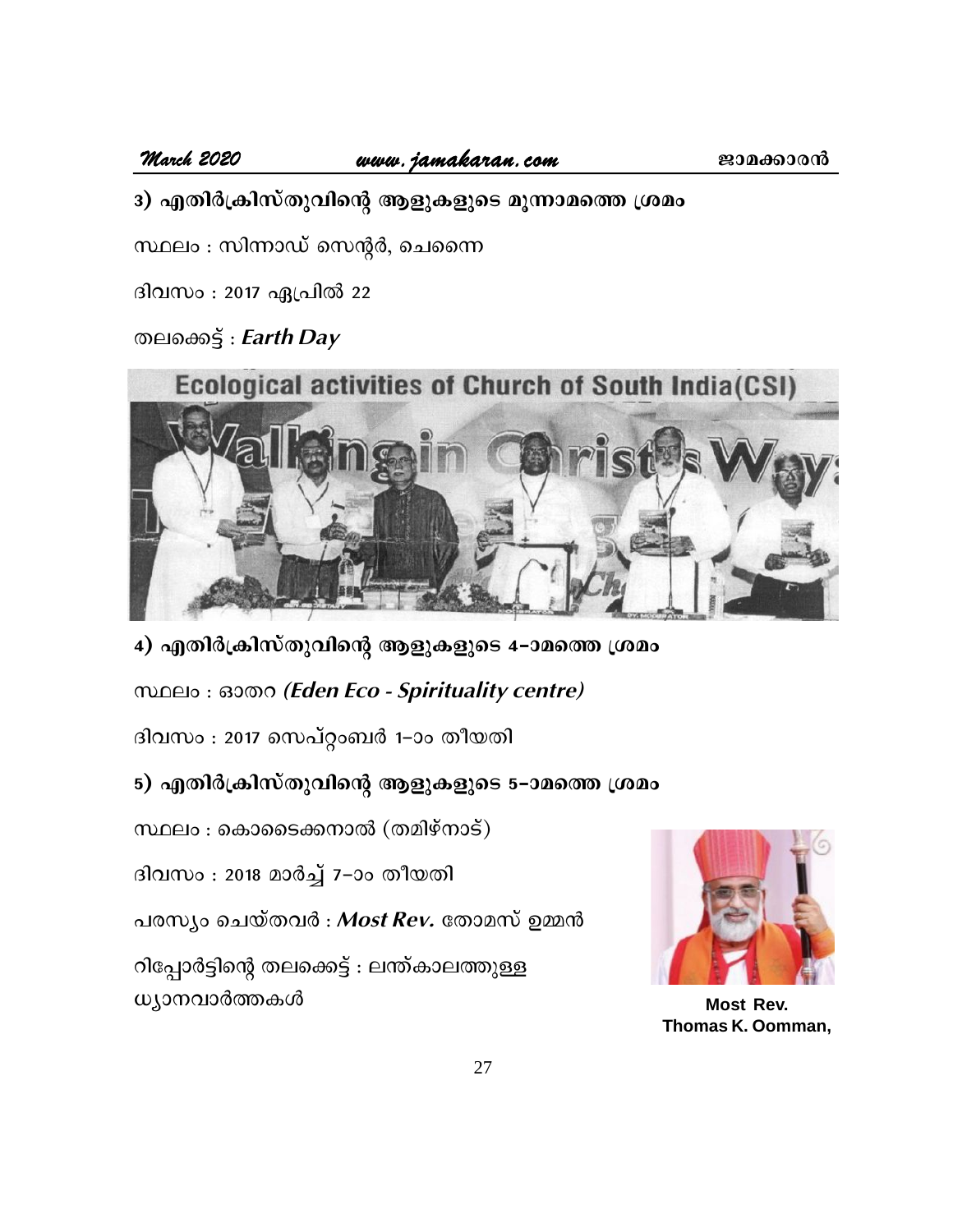### 1) പരിസ്ഥിതി സംരക്ഷണത്തിന്റെ കല്പനകൾ (Green convenant)

ഭൂമി ജീവനുള്ളത് ഭൂമിയുടെ ഉള്ളിലും ദൈവം ഉണ്ട്

### $2)$  ലിംഗ സമത്വം

### **Gender Equality, Gender Equality beginning with the church**

### The Journey continues....

ജാമക്കാരൻ : പ്രിയമുള്ളവരെ ഞാൻ എഴുതിയ ഈ വിഷയത്തെ തന്നെ വീണ്ടും, വീണ്ടും എഴുതുന്നല്ലോ എന്നു ചിന്തിക്കേണ്ട. ഇതുവരെ സി.എസ്.ഐ സഭകൾക്ക് നന്മമാത്രമാണ് ഞാൻ ചെയ്തുവന്നത്. സി.എസ്.ഐ സഭകൾ എങ്ങനെയെങ്കിലും രക്ഷിക്കപ്പെടണം, വചനത്തിൽ വളരണം എന്നതിനെ കുറിച്ചുമാത്രമാണ് സി.എസ്.ഐയുടെ 24 ഡയോസിസുകളിലും ഞാൻ പ്രസംഗിച്ചുവന്നത്. വചനത്തിന് വിരോധമായി വേറെ ഒന്നിനെകുറിച്ചും ഞാൻ ഇതുവരെ പ്രസംഗിച്ചിട്ടില്ല. മേലെ പറഞ്ഞിട്ടുള്ള മോഡറേറ്ററെഴുതിയ വചനത്തിന് വിരോധമായുള്ള നവീന ഉപദേശം ഇതുവരെ ഞങ്ങളുടെ ഡയോസിസുകളിൽ വന്നിട്ടില്ല എന്നു ചിലർ കരുതുന്നു. എന്നാൽ മൊത്തം 4 ഡയോസിസുകളിൽ മുന്നാമത്തെ ലിംഗക്കാരെ സഭാഭാരവാഹികളാക്കാനായും, പ്രകൃതി ബൈബിൾ (Earth Bible) ഉപദേശത്തെ നടപ്പിലാക്കാനും ആ നാലു ഡയോസിസിൽ അറിയിപ്പ് പരസ്യപ്പെടുത്തി അത് നിറവേറ്റാനുള്ള ഏർപ്പാടുകൾ ചെയ്തുകഴിഞ്ഞു. എന്നാൽ മദ്ധ്യകേരള ഡയോസിസ് പോലുള്ള ചില ഡയോസിസുകളിൽ മാത്രം മോഡറേറ്ററുടെ നവീന ഉപദേശം ഞങ്ങളെ ബാധിച്ചിട്ടില്ലല്ലോ എന്നു ചിന്തിച്ചുകൊണ്ടിരിക്കയാണ്. വേദപുസ്തകത്തിൽ എസ്തറിന്റെ അടുത്ത് മോർദഖായി പറഞ്ഞതുപോലെ എതിർക്രിസ്തു ഞങ്ങളുടെ അടുത്ത് പ്രവർത്തിക്കുന്നില്ലെന്ന് ചിന്തിക്കേണ്ട. മറ്റുള്ള സ്ഥലങ്ങളിൽ പ്രവർത്തിച്ച് കുഴിയിൽ എതിർക്രിസ്തു കൂടുംബമായി പലർ വെട്ടിയ വീണുകൊണ്ടിരിക്കുമ്പോൾ നീമാത്രം രക്ഷപ്പെടുമെന്ന് നിന്റെ മനസിൽ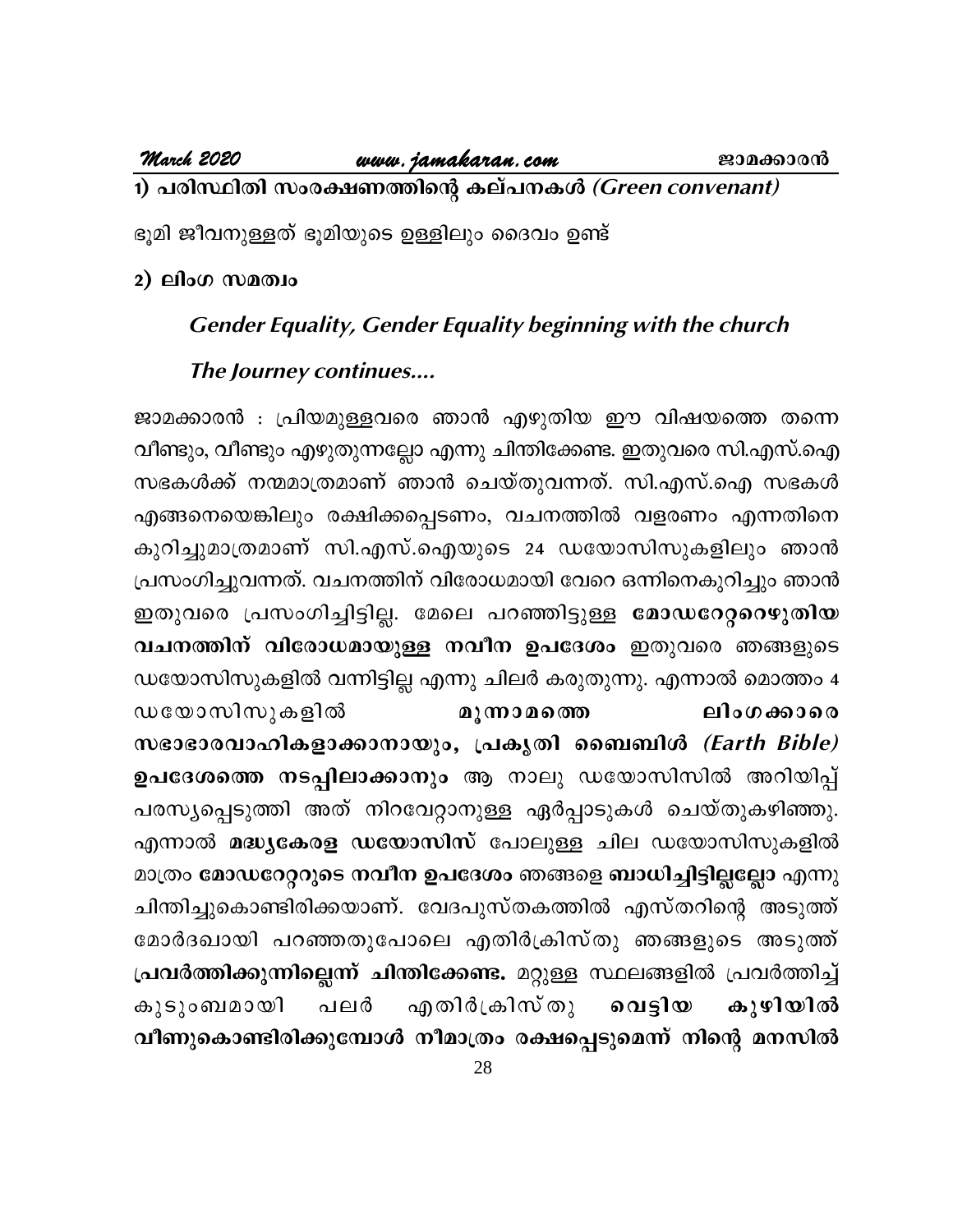March 2020 www.jamakaran.com ജാമക്കാരൻ ചിന്തിക്കേണ്ട. നിങ്ങളും അവൻ വെട്ടിയ നവീന ഉപദേശകുഴിയിൽ വീഴുമ്പോൾ നിങ്ങൾക്ക് ബോധം വരും. ഡോക്ടർ പുഷ്പരാജ് അവർകളെ അധികാരം കൊണ്ട് മാറ്റി നിർത്താം. എന്നാൽ സി.എസ്.ഐ സഭകൾക്ക് രക്ഷ <mark>വേറൊരു സ്ഥലത്ത് നിന്നും ഉണ്ടാകും.</mark> അപ്പോൾ നിങ്ങളും എതിർക്രിസ്തുവിന്റെ ഉപദേശത്തിന് കീഴടങ്ങും, നിങ്ങളുടെ കുടുംബവും അവൻ ഉണ്ടാക്കിയ ഉപദേശ കുഴപ്പത്തിൽ വീഴും. അപ്പോൾ നിങ്ങളെ ഉപദേശിക്കാനും, വിടുവിക്കാനും ആരും ഉണ്ടാവില്ല. (എസ്തേർ 4:13,14) ഡോക്ടർ പുഷ്പരാജായ എന്നെകൊണ്ട് ദൈവം കഴിഞ്ഞ 52 വർഷങ്ങളായി നടത്തിയ മുന്നറിയിപ്പിന്റെ ദൈവവേലയും, അറിയിക്കുന്ന വേലയും കഴിഞ്ഞു. എന്നാൽ എന്റെ ജീവനുള്ള കാലം എന്റെ ജാമക്കാരൻ വഴിയായി ദൈവം അറിയിച്ചുകൊണ്ടേയിരിക്കും. ചെവിയുള്ളവൻ കേൾക്കട്ടെ! നിങ്ങൾക്കെല്ലാവർക്കും വേണ്ടി ഞാൻ തുടർന്ന് പ്രാർത്ഥിക്കുന്നു. എന്നെ മനസിലാക്കികൊണ്ട് എനിക്കായി പ്രാർത്ഥിക്കുന്നവർ, സഹായിക്കുന്നവർ, അച്ചൻമാർ, ബിഷപ്പുമാർ, വിശ്വാസികൾ എല്ലാവരേയും ദൈവം അനുഗ്രഹിക്കട്ടെ!

# ദൈവം പ്രേരിപ്പിച്ച കുടുംബങ്ങൾ

കഴിഞ്ഞ 56 വർഷങ്ങളായി മലകളിൽ താമസിക്കുന്ന ആദിവാസികളുടെ ഇടയിൽ ഞാൻ ചെയ്യുന്ന ദൈവ വേലയ്ക്കായും ജാമക്കാരൻ (കാവൽക്കാരൻ) മാസികാ ശുശ്രൂഷകൾക്കായും ദൈവത്തിന് നന്ദി പറയുന്നു. ഇന്ത്യ മുഴുവനും ഉള്ള (കാശ്മീർ തൊട്ട് കന്യാകുമാരി വരെയുള്ള) കുടുംബങ്ങൾക്കു വേണ്ടിയും ദൈവത്തെ സ്തുതിക്കുന്നു. (മാർത്തോമ, ഇവാഞ്ചലിക്കൽ, ചർച്ച് ഇൻ ഇന്ത്യ, സി.എസ്.ഐ, സി.എൻ.ഐ മെതഡിസ്റ്റ്, ഇ.സി.ഐ, ലൂഥറൻ, (TELC, ALC) സഭകൾ Advents churches, Baptist churches (SBM BM) പെന്തക്കോസ്തു സഭകൾ *CPM IPC, AG, Church of God in India, Salva*tion Army ഇതേ സഭകളിൽ ചേർന്ന വിദേശരാജ്യങ്ങളിലുള്ള ജാമക്കാരൻ 29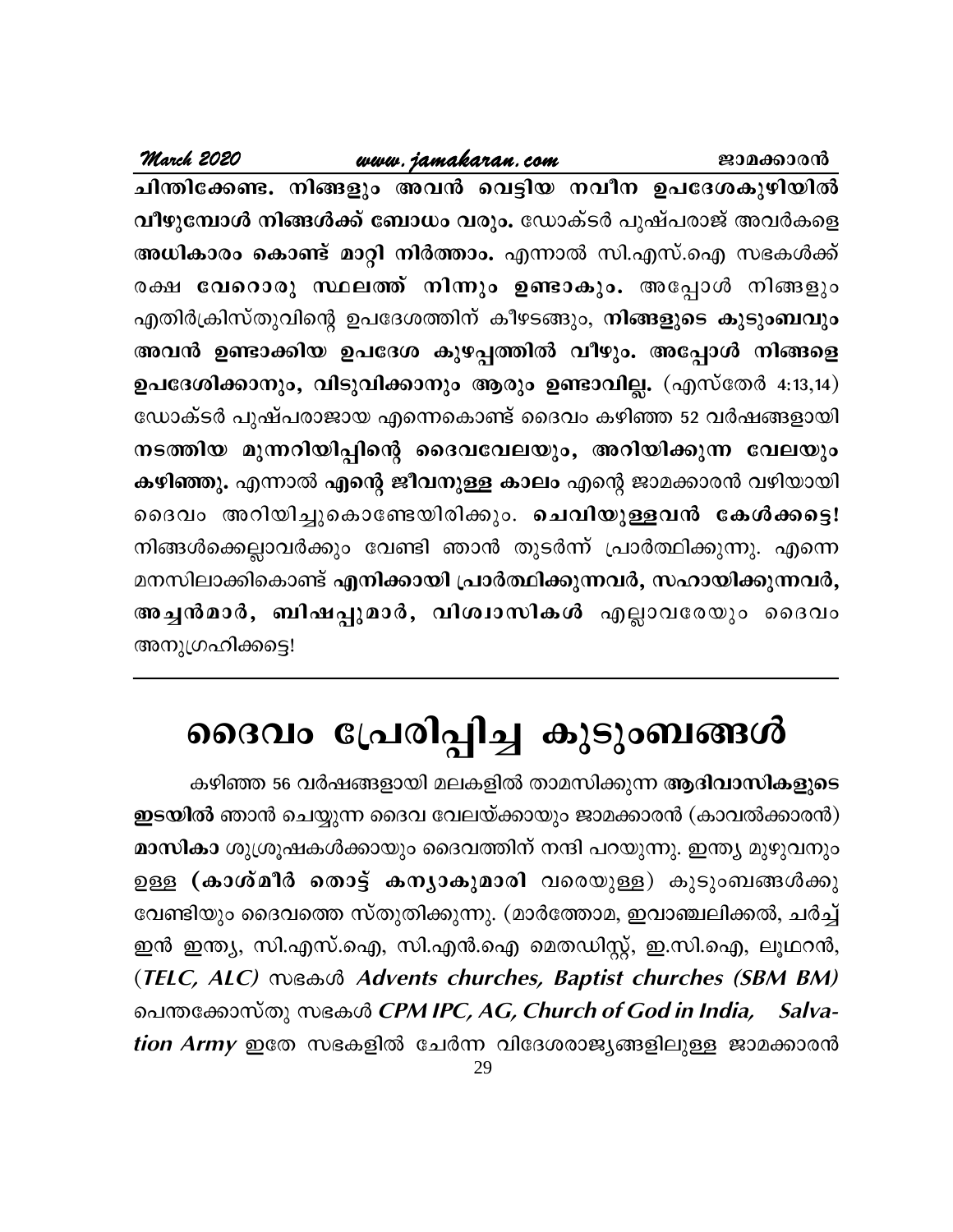### March 2020 www.jamakaran.com ജാമക്കാരൻ വായനക്കാർ, മലയാളികൾ – തമിഴർ എന്ന പല കുടുംബങ്ങൾ ഈ നിമിഷം വരെ പ്രാർത്ഥനയാലും ധനസഹായത്തിലും മുകളിൽ കാണിച്ചിട്ടുള്ള ദൈവ വേലകളെ തുടർന്ന് സഹായിച്ചു വരുന്നതുകൊണ്ട് ഇന്ന് വരെ കടം ഇല്ലാതെ

നടത്തിക്കൊണ്ടു വരുന്നു. അതുപോലെ ഒരു കുറവും ഇല്ലാതെ ഞാനും എന്റെ ഭാര്യയും പൂർണ്ണ സുഖത്തോടും ആരോഗ്യത്തോടും കൂടെ ജീവിച്ചുവരുന്നു.

### ഇത് ദൈവത്താൽ സംഭവിച്ചു

ഇന്നുവരെ പണം ആവശ്യം എന്നു ആരോടും ചോദിച്ചിട്ടില്ല. ജാമക്കാരൻ മാസിക മുഖാന്തരമോ, രഹസ്യമായിട്ടോ പോലും എന്റെ ആവശ്യങ്ങളെ അറിയിച്ചിട്ടില്ല. ഇതുവരെ മാസികയിലും എഴുതിയിട്ടില്ല.

## എന്റെ ദൈവവേലയുടെ വിജയത്തിന്റെ രഹസ്യം

എന്റെ ദൈവ വേലയിൽ ആവശൃങ്ങൾ എന്തായാലും എന്നെ ശുശ്രൂഷയിൽ വഴിനടത്തുന്ന എന്റെ ദൈവം എനിയ്ക്കായി പ്രാർത്ഥിക്കുന്ന എന്റെ വായനക്കാരുടെ ഹൃദയത്തിൽ പ്രേരിപ്പിക്കും. ഉടൻ തന്നെ അവർ സ്തോത്രകാഴ്ചകളും, പണവും എനിക്കയക്കുന്നു. എനിക്ക് പണത്തിന്റെ വായനക്കാർക്കു എങ്ങനെയാണ് കൂടുമ്പോൾ ആവശ്യം മനസിലാകുന്നതെന്നറിയില്ല സാധാരണ അയക്കുന്നതിനെക്കാൾ കൂടുതൽ പണം എനിക്ക് അയച്ച് സഹായിക്കുന്നു. ഇതാണ് കുറവില്ലാത്ത എന്റെ ദൈവവേലയുടെ രഹസ്യം

കഴിഞ്ഞ 45 വർഷങ്ങളായി ഒരു പാവപ്പെട്ട കുടുംബം ഒരേ മാസവും 20 രൂപ വച്ച് മണിയോർഡർ അയച്ചുകൊണ്ടിരിക്കുന്നു. ആ 20 രൂപയ്ക്ക് മണിയോർഡർ കമ്മീഷൻ എത്രയാണെന്ന് എനിക്കറിയില്ല. ആ 20 രൂപ കൈയിൽ കിട്ടിയ ഉടനെ നന്ദിയോടെ ദൈവത്തെ സ്തുതിക്കും. പല സമയങ്ങളിൽ ഞാൻ തന്നെ എന്റെ കൈകൊണ്ട് നന്ദി പറഞ്ഞ് രസീത് അയക്കും. അവർ എനിക്കെഴുതിയ മറുപടിയിൽ പല വർഷങ്ങളായി നിങ്ങളുടെ വായിച്ച് കൊണ്ട് വേദസതൃങ്ങളെ മാസിക അനേക

30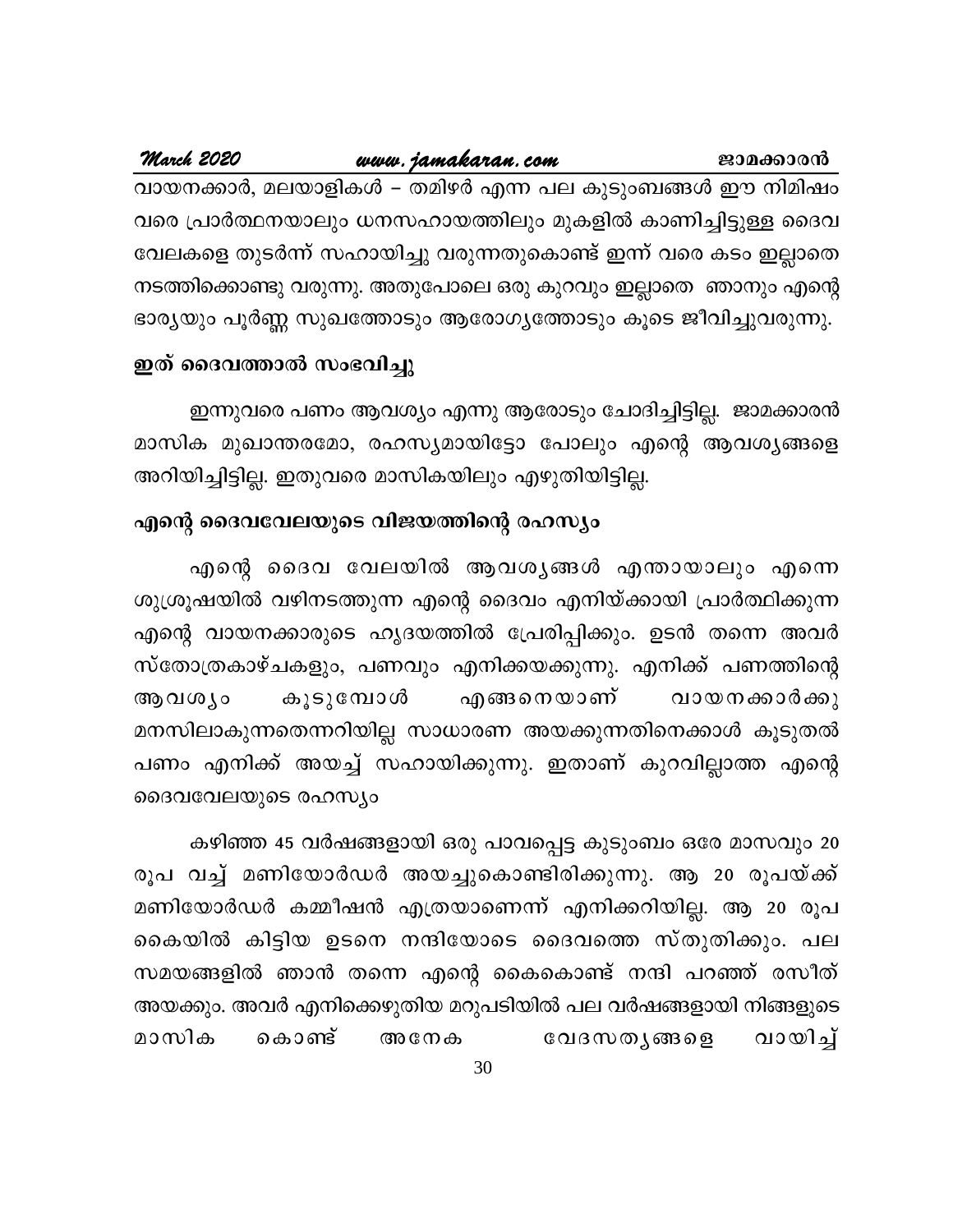**March <sup>2020</sup> www.jamakaran.com Pma¡mc³** A\p{Kln¡s¸«ncn¡p¶p. C{X hÀj§fmbn **k\_vkv{In]vj\mbnt«m** പണത്തിന് ആവശ്യമുണ്ടെന്ന് പറഞ്ഞോ മാസികയിൽ ഒരു വാക്കുപോലും എഴുതിയിട്ടില്ല. എന്റെ ഭർത്താവിന് എഴുന്നേൽക്കാൻ കഴിയാതെ കിടപിലാണ്. ഞാൻ കൂലിപ്പണിക്കുപോയാണ് ജീവിക്കുന്നത്. ഞങ്ങൾ രണ്ടുപേരും ചേർന്ന് ക്കാര്യ മാത്തിന് ആവശ്യമുണ്ടെന്ന് പറഞ്ഞോ മാസികയിൽ ഒരു വാക്കുപോലും<br>എഴുതിയിട്ടില്ല. എന്റെ ഭർത്താവിന് എഴുന്നേൽക്കാൻ കഴിയാതെ കിടപിലാണ്.<br>ഞാൻ കൂലിപ്പണിക്കുപോയാണ് ജീവിക്കുന്നത്. ഞങ്ങൾ രണ്ടുപേരും ചേർന്ന്<br>തീരുമാനിച്ച് പ്രാർത്ഥിച്ച ചാരായത്തിയിട്ടില്ല. എന്റെ ഭർത്താവിന് എഴുന്നേൽക്കാൻ കഴിയാതെ കിടപിലാണ്.<br>ഞാൻ കൂലിപ്പണിക്കുപോയാണ് ജീവിക്കുന്നത്. ഞങ്ങൾ രണ്ടുപേരും ചേർന്ന്<br>തീരുമാനിച്ച് പ്രാർത്ഥിച്ച് 20 രൂപ അയച്ചാൽ അത് ഡോക്ടർ തെറ്റായി<br>ചിന്തിക്കുകയില്ല. കാര്യമാക്ക് കാര് ഉക്കാര് കാര്യമാണ് കാര്യമാണ് കുലിപ്പണിക്കുപോയാണ് ജീവിക്കുന്നത്. ഞങ്ങൾ രണ്ടുപേരും ചേർന്ന്<br>തീരുമാനിച്ച് പ്രാർത്ഥിച്ച് 20 രൂപ അയച്ചാൽ അത് ഡോക്ടർ തെറ്റായി<br>ചിന്തിക്കുകയില്ല. 20 രൂപ അയക്കുന്നതുകൊണ്ട് ദ കത്തെഴുതി അറിയിച്ചു. "പലതുള്ളി പെരുവെള്ളം" ഇങ്ങനെ ചെറിയ തുകയായും വലിയ തുകയായും മാസാമാസമോ അല്ലെങ്കിൽ 2 മാസത്തിൽ ഒരിക്കലോ ദൈവത്താൽ പ്രേരിപ്പിക്കപ്പെട്ടു പണങ്ങൾ എനിക്ക് വന്ന് ചേരുന്നു. ഈ അത്ഭുതമായ ദൈവത്തിന്റെ നടത്തിപ്പ് വേറെ ഒരു ശുശ്രൂഷകനും കിട്ടാത്ത കാകയായും വലിയ തുകയായും മാസാമാസമോ അല്ലെങ്കിൽ 2 മാസത്തിൽ<br>ഒരിക്കലോ ദൈവത്താൽ പ്രേരിപ്പിക്കപ്പെട്ടു പണങ്ങൾ എനിക്ക് വന്ന് ചേരുന്നു.<br>ഈ അത്ഭുതമായ ദൈവത്തിന്റെ നടത്തിപ്പ് വേറെ ഒരു ശുശ്രൂഷകനും കിട്ടാത്ത<br>ഭാഗ്യമാണ് . അതുകൊണ്ട് എന് അഭിമാനിക്കുന്നു. ദൈവത്തിന് ഞാൻ എപ്പോഴും നന്ദിയുള്ളവനായിരിക്കും.

# **ONLINE BANKING (NEFT)**

**Dr. M.G.E. PUSHPARAJ, SALEM - 636 005. INDIA**

**STATE BANK OF INDIA** (SALEM-1970)

**A/C No: 10764116842** SWIFT CODE - SBININBB637- 10764116842 IFSC CODE - IFSC SBIN0001970 -10764116842

**CANARA BANK - SALEM** (SURAMANGALAM BRANCH)

**A/C No: 1219101013622.** SWIFT CODE - CNRB0001219 -1219101013622.

IFSC CODE - IFSC CNRB0001219- 1219101013622.